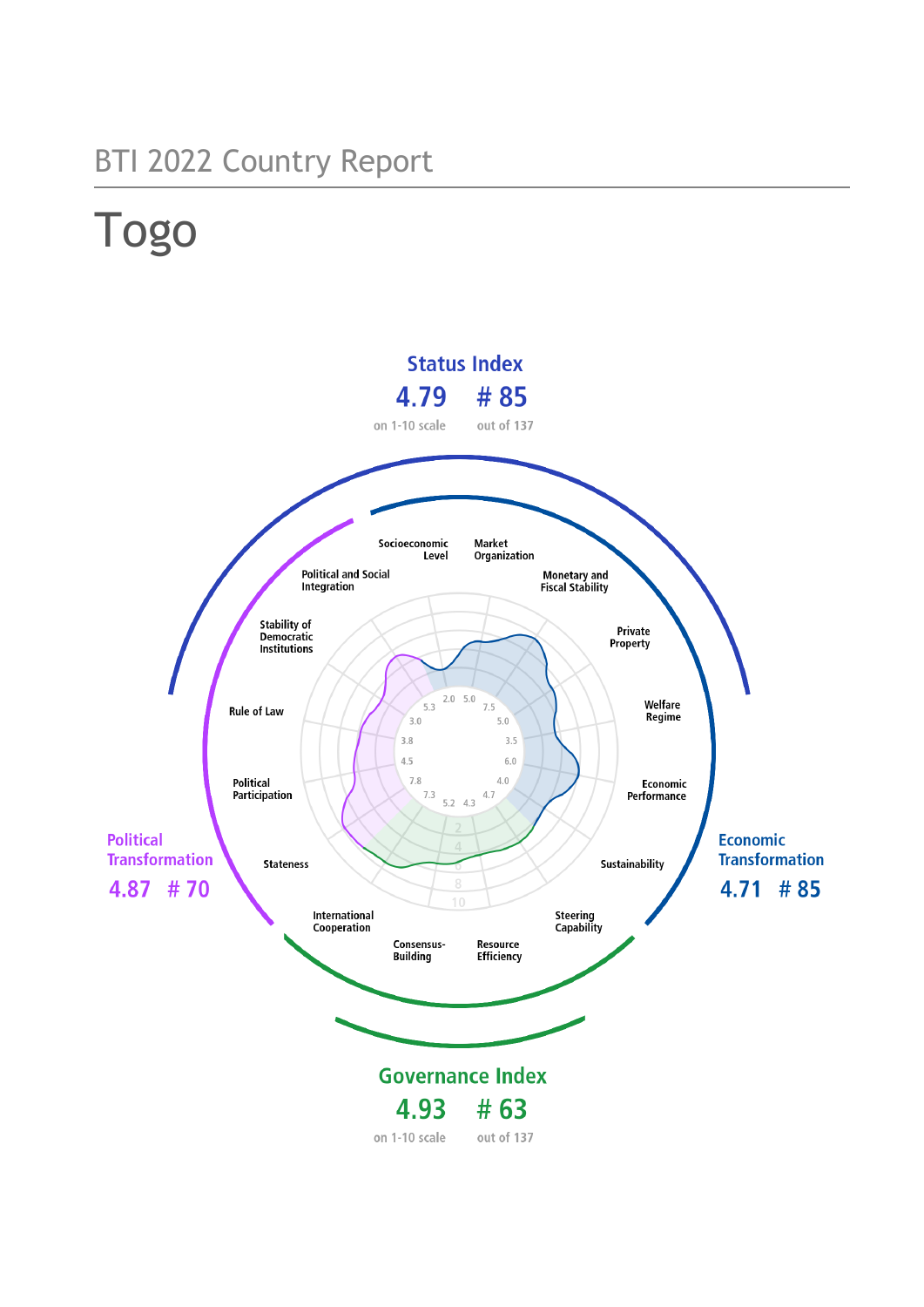This report is part of the **Bertelsmann Stiftung's Transformation Index (BTI) 2022**. It covers the period from February 1, 2019 to January 31, 2021. The BTI assesses the transformation toward democracy and a market economy as well as the quality of governance in 137 countries. More on the BTI at [https://www.bti-project.org.](https://www.bti-project.org/)

Please cite as follows: Bertelsmann Stiftung, BTI 2022 Country Report — Togo. Gütersloh: Bertelsmann Stiftung, 2022.

This work is licensed under a **Creative Commons Attribution 4.0 International License**.

#### **Contact**

Bertelsmann Stiftung Carl-Bertelsmann-Strasse 256 33111 Gütersloh **Germany** 

**Sabine Donner** Phone +49 5241 81 81501 sabine.donner@bertelsmann-stiftung.de

**Hauke Hartmann** Phone +49 5241 81 81389 hauke.hartmann@bertelsmann-stiftung.de

**Claudia Härterich** Phone +49 5241 81 81263 claudia.haerterich@bertelsmann-stiftung.de

#### **Sabine Steinkamp** Phone +49 5241 81 81507 sabine.steinkamp@bertelsmann-stiftung.de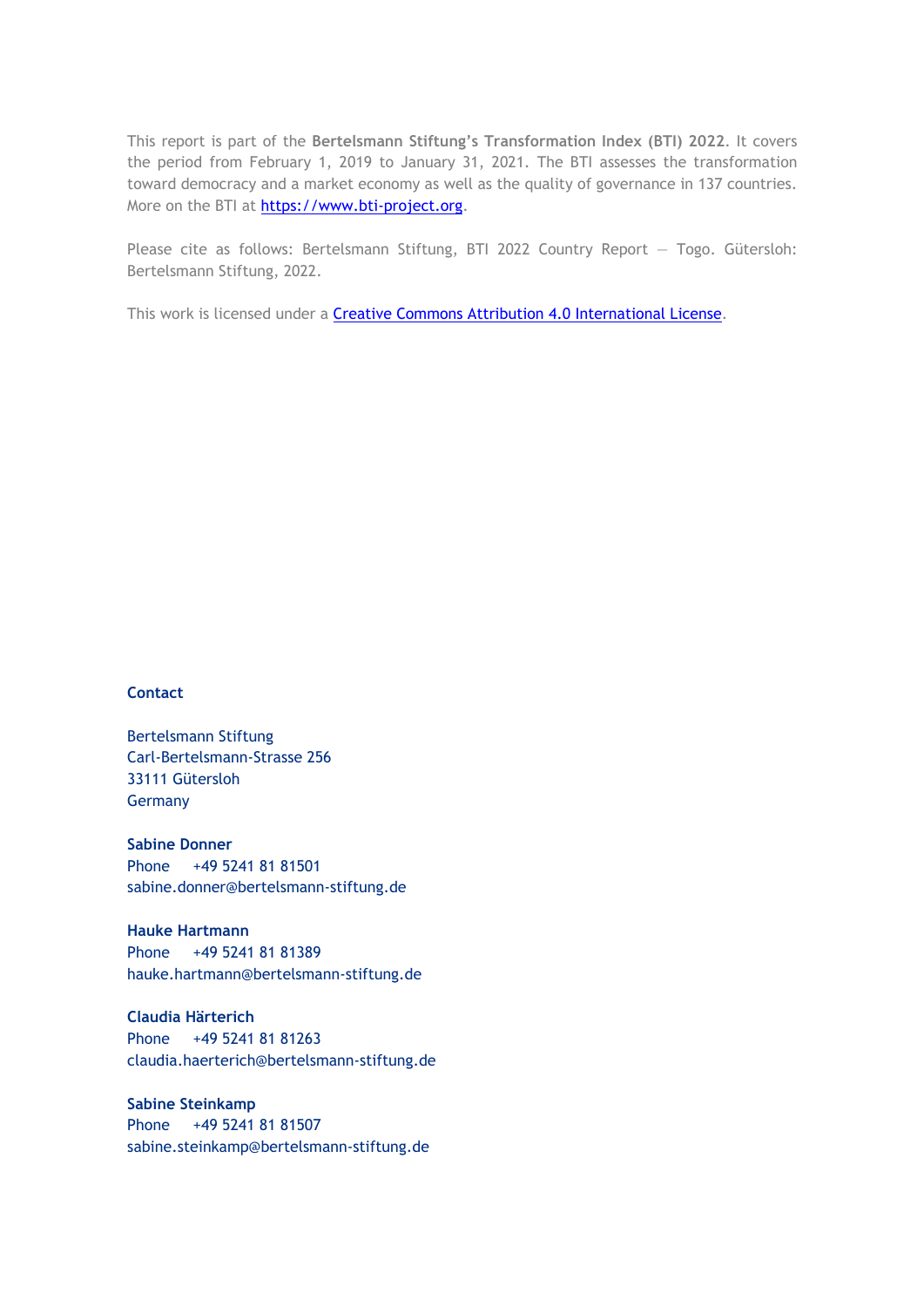#### **Key Indicators**

| Population               | M      | 8.3  | HDI                            | 0.515 | GDP p.c., PPP $\ S$          | 2224 |
|--------------------------|--------|------|--------------------------------|-------|------------------------------|------|
| Pop. growth <sup>1</sup> | % p.a. | 2.4  | HDI rank of 189                | 167   | Gini Index                   | 43.1 |
| Life expectancy          | vears  | 61.0 | UN Education Index             | 0.517 | Poverty <sup>3</sup><br>$\%$ | 74.2 |
| Urban population %       |        | 42.8 | Gender inequality <sup>2</sup> | 0.573 | Aid per capita $\mathsf S$   | 50.9 |
|                          |        |      |                                |       |                              |      |

Sources (as of December 2021): The World Bank, World Development Indicators 2021 | UNDP, Human Development Report 2020. Footnotes: (1) Average annual growth rate. (2) Gender Inequality Index (GII). (3) Percentage of population living on less than \$3.20 a day at 2011 international prices.

## Executive Summary

The Gnassingbé clan has ruled the country since 1967. Throughout the survey period, demands for political change initiated by institutional and electoral reforms were a major issue of contention between the government and the challengers of the Gnassingbé regime. An alliance of opposition parties and civil society groups organized peaceful demonstrations in opposition to the regime. These demonstrations were often violently suppressed. Civil society organizations and representatives of the Christian church supported the opposition's demands.

Controversial constitutional and institutional reforms voted in May 2019 in parliament reintroduced a presidential two-term limit. However, the term limit does not apply retroactively, permitting the incumbent, Gnassingbé, to stand for another two terms. The opposition had fought for a term limit that would take Gnassingbé's current and previous terms into account.

The first local elections in more than 30 years were finally held on June 30, 2019 and resulted in the victory of the ruling party. The opposition was severely disappointed, not least because the local elected officials would be entitled to elect two-thirds of the future Senate. Shortly afterwards, in February 2020, the president also won the disputed presidential elections and even consolidated his power, assisted by the loyal army and security services. The outbreak of the COVID-19 pandemic in Togo in April and the subsequent economic recession may have contributed to limit popular protest against the Gnassingbé regime.

The human rights record of the government has improved but remains poor. Despite undeniable improvements to the framework and appearance of the regime's key institutions during the review period, democracy remains far from complete. However, the international community, notably Togo's African peers, the African Union (AU) and Economic Community of West African States (ECOWAS), followed a laissez faire approach in the interests of regional stability and their national interests in dealing with Togo.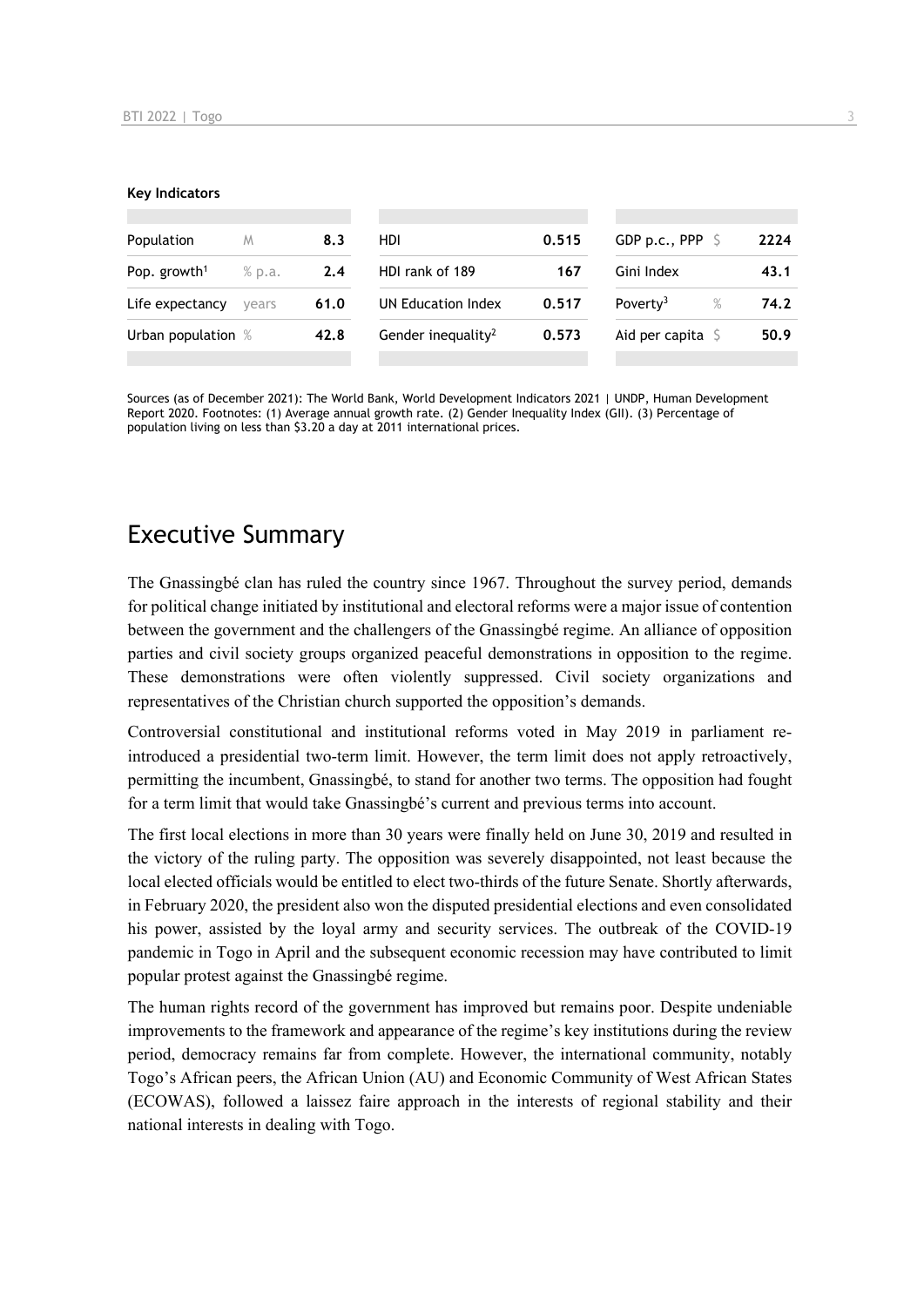The economy dropped into recession in 2020 due to the worldwide negative economic effects of the COVID-19 crisis. The informal sector still dominates the economy. Economic freedom remained with the overall status "mostly unfree." The government tried to counteract this by continuing public investment in infrastructure (e.g., roads, harbor) and increases in agricultural productivity. Export crops had been the key drivers of economic growth. Positive growth was overshadowed by increasing interpersonal and regional inequality, as well as an increase in extreme poverty. Moreover, money-laundering, illegal money transfers and trafficking grew alarmingly. Nonetheless, the business climate improved considerably. Though the World Bank still defines Togo as low-income, fragile state, the government aims to achieve the status of a developing economy.

The overall effects of the COVID-19 pandemic on democratization and governance remained negligible, since the majority of the population viewed the government's response to the crisis as largely satisfactory. Moreover, the economic impact of the COVID-19 crisis overshadowed the opposition's simmering discontent. Growth remained vulnerable to external shocks like the COVID-19 pandemic and its impact on the global economy. Repercussions were felt on the domestic labor market and social security, particularly for the poor working in the informal sector.

## History and Characteristics of Transformation

Togo, which was established as a German colony in 1884, became a U.N. trusted territory under French administration following World War II and wrested its independence from France on April 27, 1960. In the first democratic presidential elections of 1961, Sylvanus Olympio became president of the newly independent Togo. His assassination on 13 January 1963 by a group of Togolese veterans of the French colonial army, led by Sergeant Etienne Gnassingbé (later called Eyadéma), was the first violent coup in the history of independent sub-Saharan Africa. After another coup d'état on 13 January 1967, which ousted President Nicolas Grunitzki, Ltd. Col. (later General) Gnassingbé Eyadéma became president of Togo on 14 April 1967.

Eyadéma established a one-party government and ruled as Togo's authoritarian head of state for 38 years. In July 1991, influenced by the implosion of the Soviet empire and by apparently successful democratization efforts in a number of African countries such as neighboring Benin, a Sovereign National Conference was organized with the objective of establishing a new constitutional and political order for the country. The assembly opted for a semi-presidential system and elected an interim prime minister. Four months later, however, President Eyadéma ordered the army to attack the interim government, re-establishing his dictatorial power. The political persecution of opponents over the following two years triggered an unprecedented wave of migration in which some 350,000 refugees fled to Togo's neighboring countries Benin and Ghana, as well as to Europe.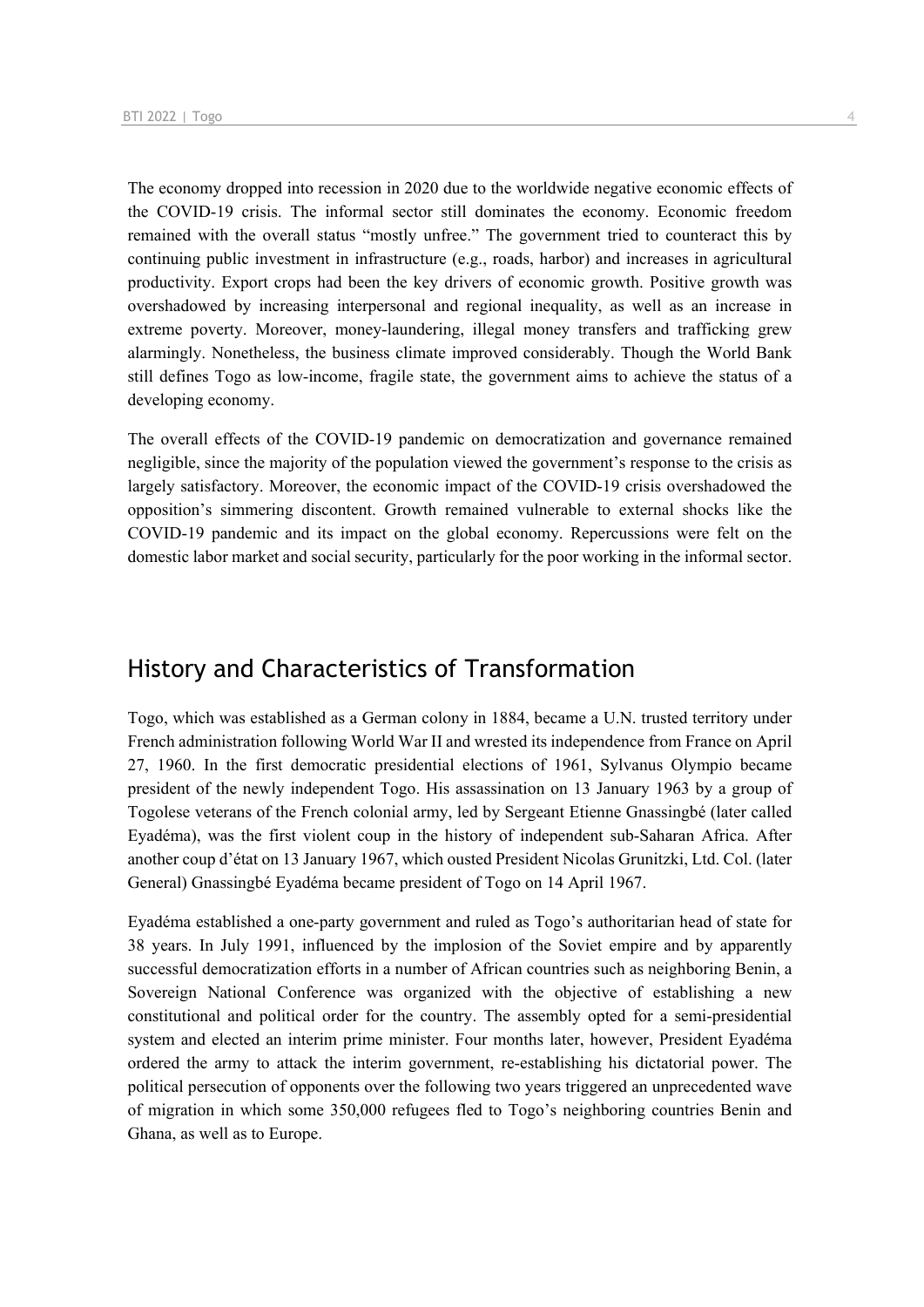In 1993, the European Union and other major international and bilateral donors (e.g., Germany) officially suspended development cooperation with Togo due to gross human rights abuses. Notwithstanding political support from Paris, the substantial reduction in international aid and the decline in inward investments had severe effects on the country's economy.

When Gnassingbé Eyadéma died unexpectedly in February 2005 after nearly four decades of autocratic rule, the military proclaimed Faure Gnassingbé, one of the sons of the late president, the new head of state. Widespread international protests compelled the new president to call presidential elections on April 24, 2005. Despite international protests against massive irregularity in the election, Faure Gnassingbé was sworn in as president on May 4, 2005. The majority of the Togolese population protested against this manipulation of the public will, but the military brutally brought down the protests. About 700 people died, and more than 40,000 citizens migrated into neighboring countries. The economy of the country declined still more. Finally, massive international pressure forced the government into negotiations with the opposition political parties and civil society groups. This resulted in the so-called Global Political Accord (GPA) in August 2006.

The first free parliamentary elections took place on October 4, 2007. The governing party at the time, the Rally of the Togolese People (RPT, succeeded in 2012 by the Union for the Republic, UNIR), won an overwhelming majority under questionable conditions. Contested presidential elections in March 2010, April 2015 and February 2020 paved the way for a second, third and fourth five-year mandate for Faure Gnassingbé. This was possible due to the 2002 constitutional reform that removed the term limit from the 1992 constitution.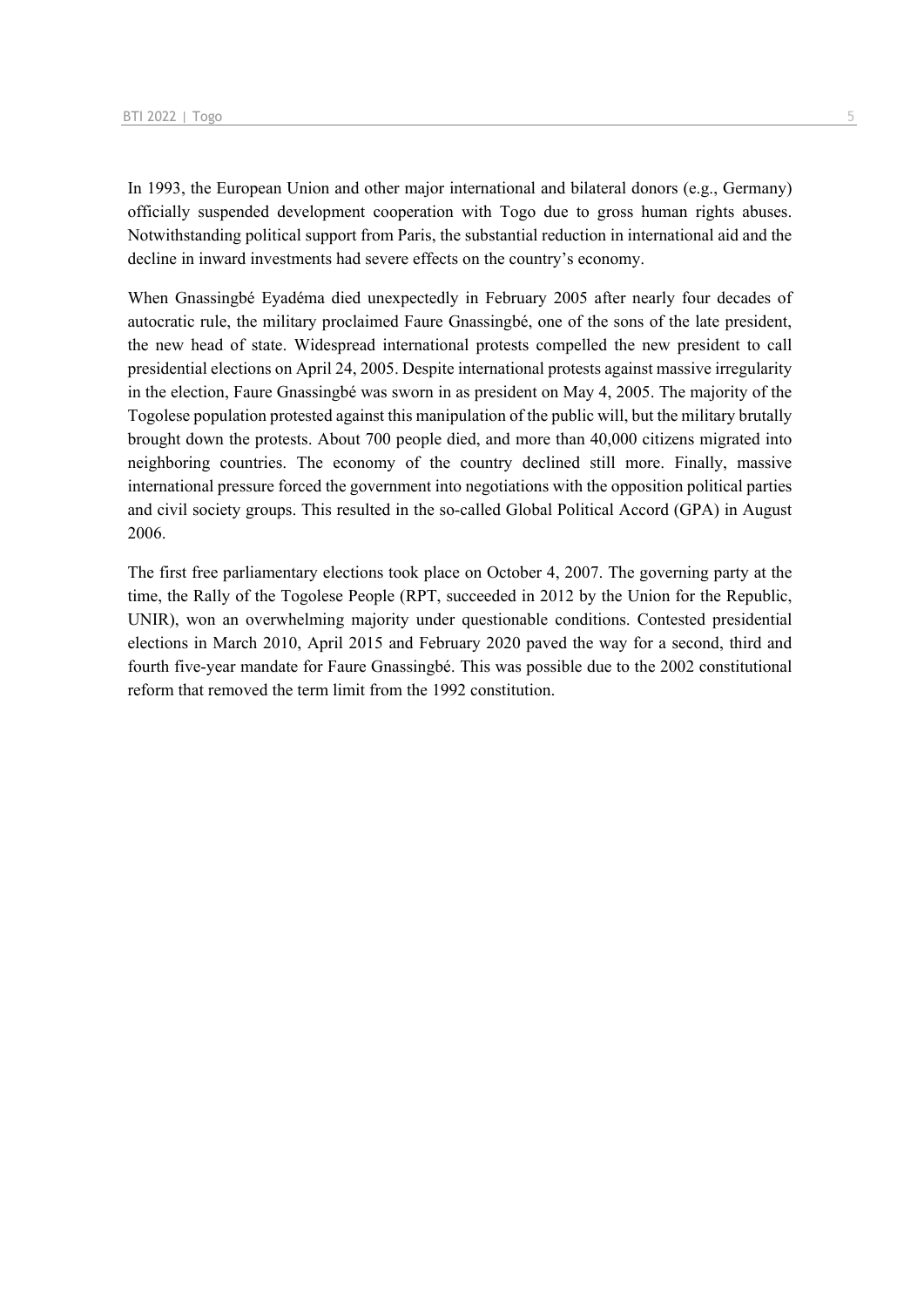The BTI combines text analysis and numerical assessments. The score for each question is provided below its respective title. The scale ranges from 1 (worst) to 10 (best).

## Transformation Status

## I. Political Transformation

#### **1 | Stateness**

Togo still belongs to the impoverished fragile states according to OECD criteria. In principle, the state's monopoly on the use of force is guaranteed over all its territory and population. However, there is also a long-standing culture of impunity for extralegal killings committed by the security forces that persists. With the exception of rivalries among their own ranks, the army, gendarmerie and police are loyal to the incumbent government.

Weak, corrupt states are ideal for cocaine barons. According to U.N. reports, Togo has become a major hub of drug-trafficking and money-laundering in West Africa, related to issues such as profits from re-exports of used cars from western Europe to neighboring markets (mostly smuggling to Nigeria). According to the U.N. Office on Drugs and Crime (UNODC), the proceeds of trafficking are increasingly used by Islamist terrorist groups.

For many years, it has been clear that most Togolese citizens seem to feel a basic sense of patriotism. Particular dates and events in country's history such as independence day are inscribed into the collective memory. Afrobarometer data shows that since 2014, six out of seven citizens self-identify as Togolese because they link their ethnic group to being Togolese. However, the sentiment of national belonging is often mitigated by intra-ethnic and regional cleavages. Tensions between ethnic groups that date back to Togo's colonial past still play a considerable role in limiting equal access to remunerative and strategically important public authorities, thereby abetting nepotism and compromising good governance. This is especially true with respect to the divide between the Kabyè of northern Togo, who dominate Togo's politics and security services, and the economically more powerful and largest tribe Ewé of southern Togo. Since 2012, three in 10 Togolese have thought that their ethnic group had often or always been unfairly treated by the government.

#### Question Score

## Monopoly on the use of force 8  $10$

State identity 8 $^{\prime}06$  $\frac{22}{10}$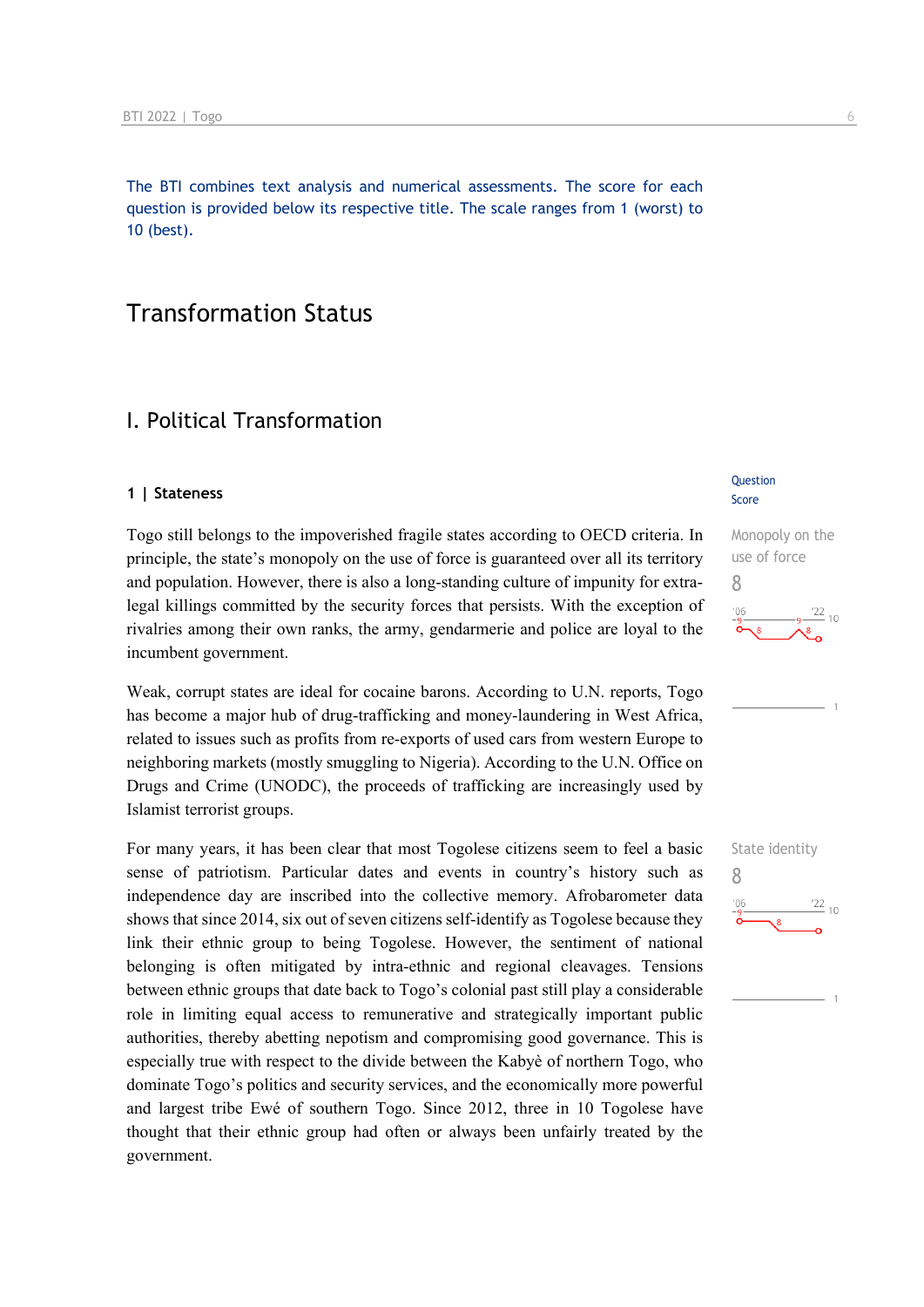The formally established religious groups – Christians (about 69% of population, 27% Roman Catholics, 22% Protestants, 20% others), 19% traditional African religion, 12% Muslim (Afrobarometer, 2017) – seek to play a neutral and constructive role in the political system and to make democracy more vibrant. Numerous animated Pentecostal and evangelical free churches (about 12,000, often just one man shows) have applied for official registration but are less active in secular public life. Approximately 900 remained pending at the end of 2019. The Ministry of Territorial Administration, Decentralization and Territorial Development (MATDDT) continued to organize meetings with religious leaders and communities to discuss pending draft legislation regarding religious freedom (US-Gov, 2019).

African traditional religions, notably Vodun in the southern regions and occult belief systems all over Togo, still play an important role in everyday life. Their priests often act as esteemed conflict mediators at the local level. However, there is a threat that the past instrumentalization of African religions and occult belief systems by the ruling powers for political motivated witch-hunts, as demonstrated by the now defunct Eyadéma regime, could be revived at any time.

Since 2014, the Sahel region had been destabilized by extremist groups, most of which are Islamic extremist groups. The pression of those extremist groups has extended past the Sahel and is reaching Togo. Even though no attacks have occurred in Togo to date, intelligence services have reported that these groups are near the border with Burkina Faso. Togolese defense forces have even launched a joint military operation of 3,000 defense forces in collaboration with their counterparts from Benin, Burkina Faso and Ghana. In 2019, the Togolese government created an interministerial committee for the prevention of and fight against violent extremism (CIPLEV).

Though the state's basic administration extends throughout the entire territory, it is functionally deficient. Key public goods are not available to large parts of the population. Only 13.9% of the population has access to improved sanitation facilities and 62.8% to improved drinking-water sources, according to the 2018 Human Development Report. The country has just one doctor per 14,500 inhabitants.

Basic public administration continues to suffer from the parallel structures of formal and informal institutions (e.g., traditional chieftaincies) inherited from colonial rule. In addition, both the legitimacy crisis left behind by decades of despotic rule and growing corruption in a fragile economic environment are barriers to good governance and a transparent administration. The state's administrative organizational structure is centralized. The political elite still lacks the political will to devolve power and resources in order to enhance local autonomy, as demanded by the constitution, the opposition and the donor community. However, on June 30, 2019 the first local election since 1987 finally took place after many postponements.

No interference of religious dogmas



10

Basic administration 5 $106$  $\frac{22}{10}$ နိ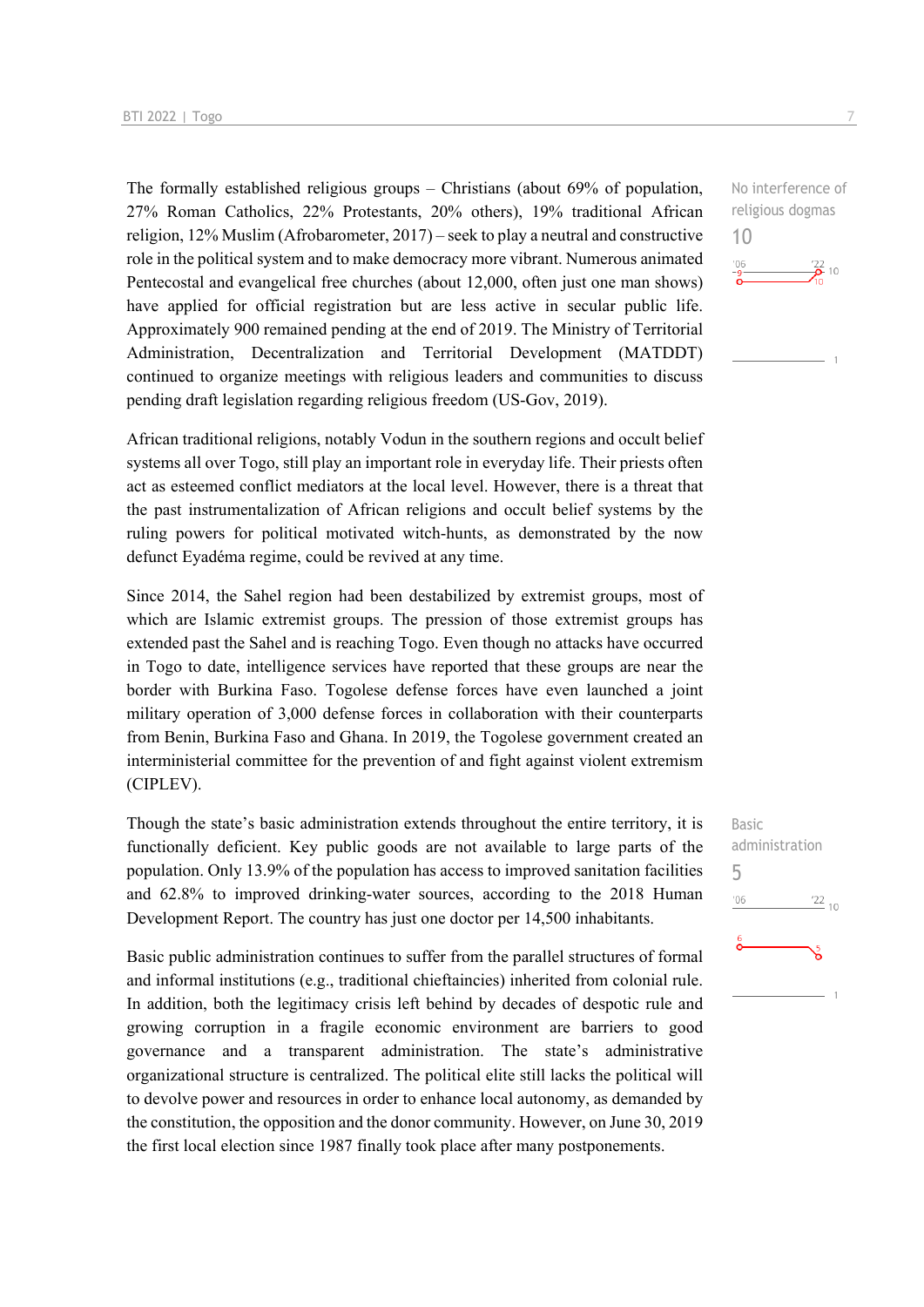Measures to contain the COVID-19 pandemic affected basic administration. Travel bans and restrictions imposed constraints on public transport (limit of number of passengers in vehicles, city taxis, buses, ban on tricycles) in April 2020. Moreover, schools and universities were closed from March 20 to June 5, 2020, when schools were reopened for examinations classes.

#### **2 | Political Participation**

The legislative elections of December 2018, which were largely peaceful but not free, and the bogus presidential elections of February 22, 2020 resulted in victories by the ruling party UNIR and the incumbent, Faure Gnassingbé.

Controversial constitutional and institutional reforms voted in parliament in May 2019 opened the way for President Gnassingbé to stand for a fourth and fifth term, because the law did not apply retroactively. Moreover, the ruling party had greater access to media during the campaign, as well as to public means. Unsurprisingly, the president also won the disputed presidential elections of February 22, 2020 and thus consolidated his power, assisted by the loyal army and security services. An electronic system specially created for recording the election results was reversed by the electoral authority two days before the election. On election day, internet access was restricted and social networks and critical media websites were blocked. The constitutional and electoral reforms that would have been required for free and fair elections according to the Global Political Agreement (2006) between the government and opposition had been postponed time and again.

Shortly before, the government had canceled the election observer credentials of the largest independent civil society organization, the National Concentration of the Civil Society of Togo and the Catholic Church. The EU did not monitor the elections, not least because the government in Lomé had not honored the recommendations of the EU election monitoring missions in the past. Nevertheless, the international community declared the elections free and fair, given their security interests in the region.

To date, elections have not been affected by COVID-19.

The president has the support of the country's administration and security forces. He faces few structural constraints in putting his decisions into practice. However, the president may not always be in command of the hardliners within the ruling party, army or secret service. Prime Minister Sélom Komi Klassou, together with his government, demanded his resignation on January 4, 2019, apparently in reaction to the disappointing outcome of the legislative election of December 20, 2018. The ruling party UNIR did not win the qualified majority necessary for constitutional amendments. Nonetheless, Klassou was re-elected as prime minister by the president on January 26, 2019. On September 28, 2020, a new prime minister, Victoire Tomegah Dogbé, was nominated as prime minister.

Free and fair elections 5  $-06$  $^{22}$  10

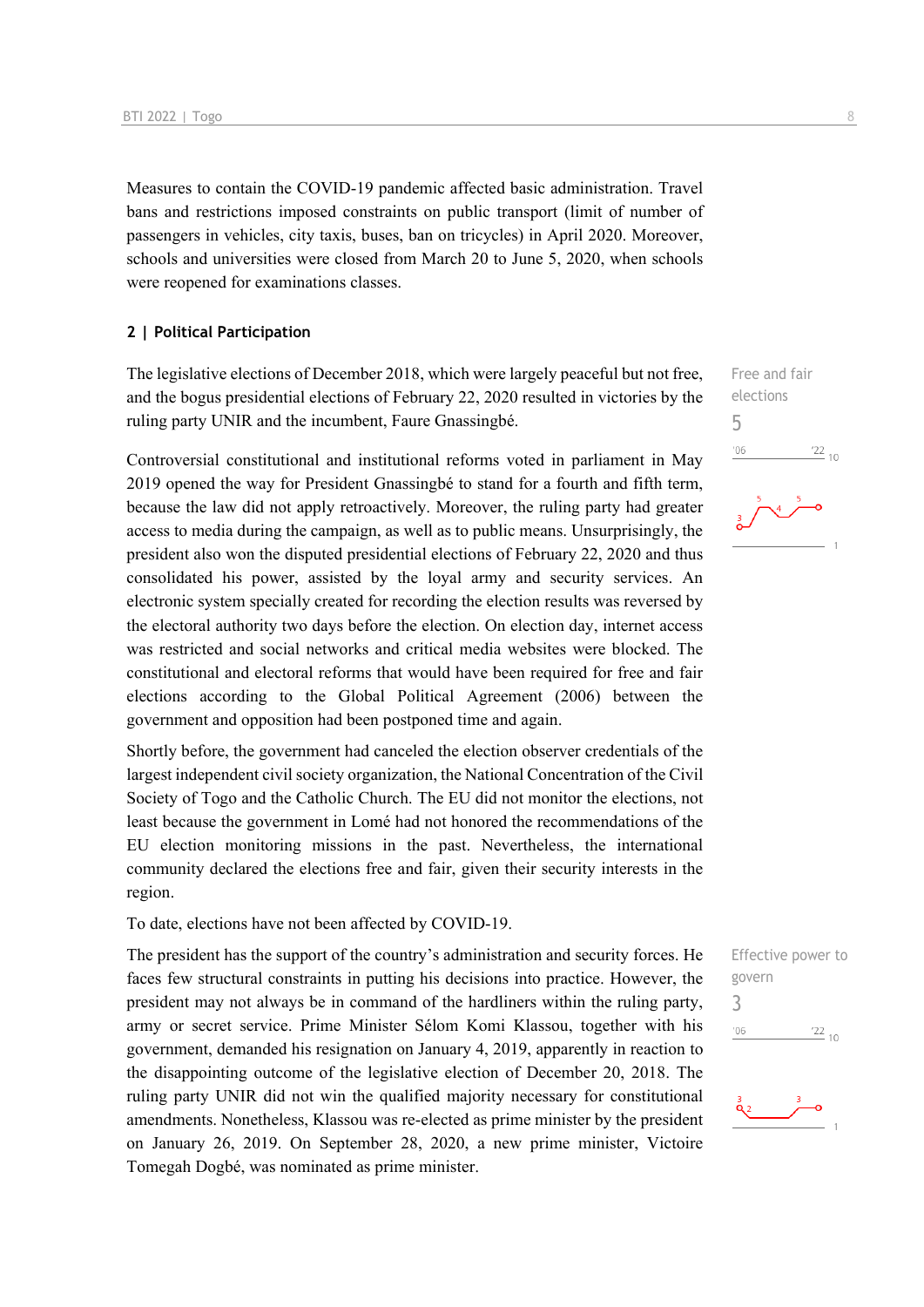The guarantee and protection of rights to freedom of assembly and association have improved since 2007. The constitution and law provide for the right of workers, except security force members (including firefighters and police), to form and join unions and bargain collectively. However, limitations persist, particularly on freedom of assembly.

In August 2019, the parliament passed a law on national security which enabled the Minister of Territorial Administration, and in some cases even local authorities, to ban assemblies and to restrict other civic rights (see "civil rights"). Moreover, the regime still interferes with demonstrations, including temporary blocks on mobile phone and internet service to prevent social networking. It also banned weekday protests. Member states of the UN Human Rights Council (OHCHR, Geneva) as well as Amnesty International (AI) were alarmed about continuing impunity and excessive violence of police and gendarmerie, arbitrary arrests, and the restriction of freedom of expression. On April 13, 2019, security forces beat up a protester in Bafilo who was participating in an unauthorized demonstration organized by the opposition Pan-African National Party (PNP). He died in transit to the hospital. The same day, protesters detained at the Central Service for Criminal Investigation (SCRIC) were beaten repeatedly with cords and sticks. On April 20, 2019, PNP counselor Ouro-Djikpa Tchatikpi was detained at the SCRIC for more than three months without appearing in court or being charged for organizing unauthorized protests. On August 10, 2019, authorities released him without charge. In short, the right to freedom of assembly does not meet the requirements of legality, necessity and proportionality. They are also discriminatory.

The restrictions concerning demonstrations and the articulation of discontent with the ruling elite (see "freedom of expression") were still in place in January 2021. However, according to Afrobarometer (2017) freedom of association had improved in comparison to the past for a majority of Togolese (53%-59%). The COVID-19 crisis has not resulted in official restrictions on assembly rights.

Though freedom of expression and the media is guaranteed by the constitution, it is restricted in reality. According to the 2018 Afrobarometer (Togo round 7 data), just 13% of interviewed persons (2017-2018) felt entirely free to say what they thought. Some 45% of Togolese feel that political leaders are more concerned with advancing their own ambitions. 43% of Togolese ranked health as the most important issue. 85% of Togolese "agreed" and "strongly agreed" with a two-term limit on the presidential mandate. African Media Barometer (AMB) Togo also confirmed in its 2017 report that the freedom of media is protected by a very important arsenal of laws, but implementation is problematic.

Because of the COVID-19 pandemic, various civic rights had to be restricted. However, access to information was not restricted on the basis of COVID-19, and no journalists or citizens who reported on COVID-19 have been harassed, nor was the Association / assembly rights 5  $^{\prime}06$  $\frac{22}{10}$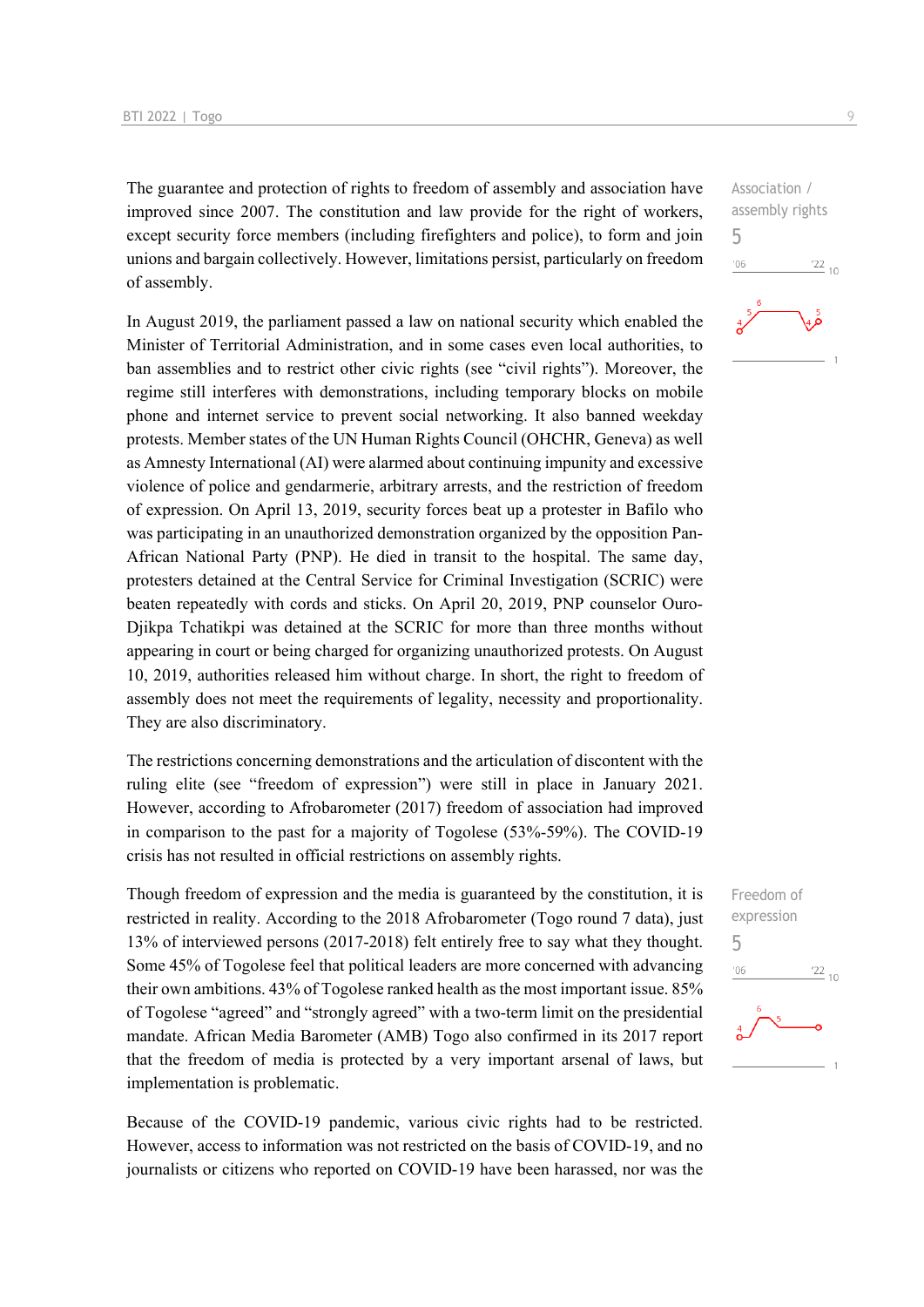pandemic used as justification to pass or enforce legislation on "fake news" or misinformation related to COVID-19.

There is a wide range of daily and weekly newspapers, as well as a vibrant private press. Radio is the most popular medium, particularly in rural areas. Most of the private radio networks are religious stations. Moreover, there are two state-owned and five private TV stations that regularly broadcast news. However, only a limited percentage of the population had access to it. In contrast, the use of social media is increasing. There were 656,500 Facebook users in Togo in September 2019, which accounted for 7.7% of the entire population.

According to a study published by Hootsuite and We Are Social on the use of the web and social networks in Togo, 1.71 million Togolese were connected to the internet in January 2020. The overall internet penetration rate is now 21%.

Togo has adopted several laws curtailing the rights to freedom of expression and peaceful assembly. The High Authority of Broadcasting and Communications (HAAC), meant to protect the freedom of the press and to ensure basic ethical standards, is heavily biased in favor of the government, notably during election campaigns. However, according to AI, the criminalization of the media created a climate of fear and self-censorship and discouraged journalists and the civil society from criticizing human rights abuses, notably on subjects such as corruption, the army, the president, and the president's family. Increasing encroachment on internet media freedom took various forms, ranging from subtly increasing regulatory powers over social media to country-wide internet shutdowns, as documented by AI. On November 4, 2020 for example, the director of the oppositional journal L'Alternative, Ferdinand Ayité and the journal itself were condemned to a fine of XOF 2 million each for defamation in the Pétrolegate affair. Ayité had accused the manager of the committee to monitor petroleum product price fluctuations, Fabrice Adjakly, to be responsible for the diversion of XOF 500 billion.

All in all, the Economist Intelligence Unit's 2019 Democracy Index therefore ranked media in Togo as "unfree," whereas Freedom House (2020) upgraded Togo's overall status, including freedom of press status, from "not free" in 2014 to "partly free," with an aggregate status of 47 (of 100) as of 2018.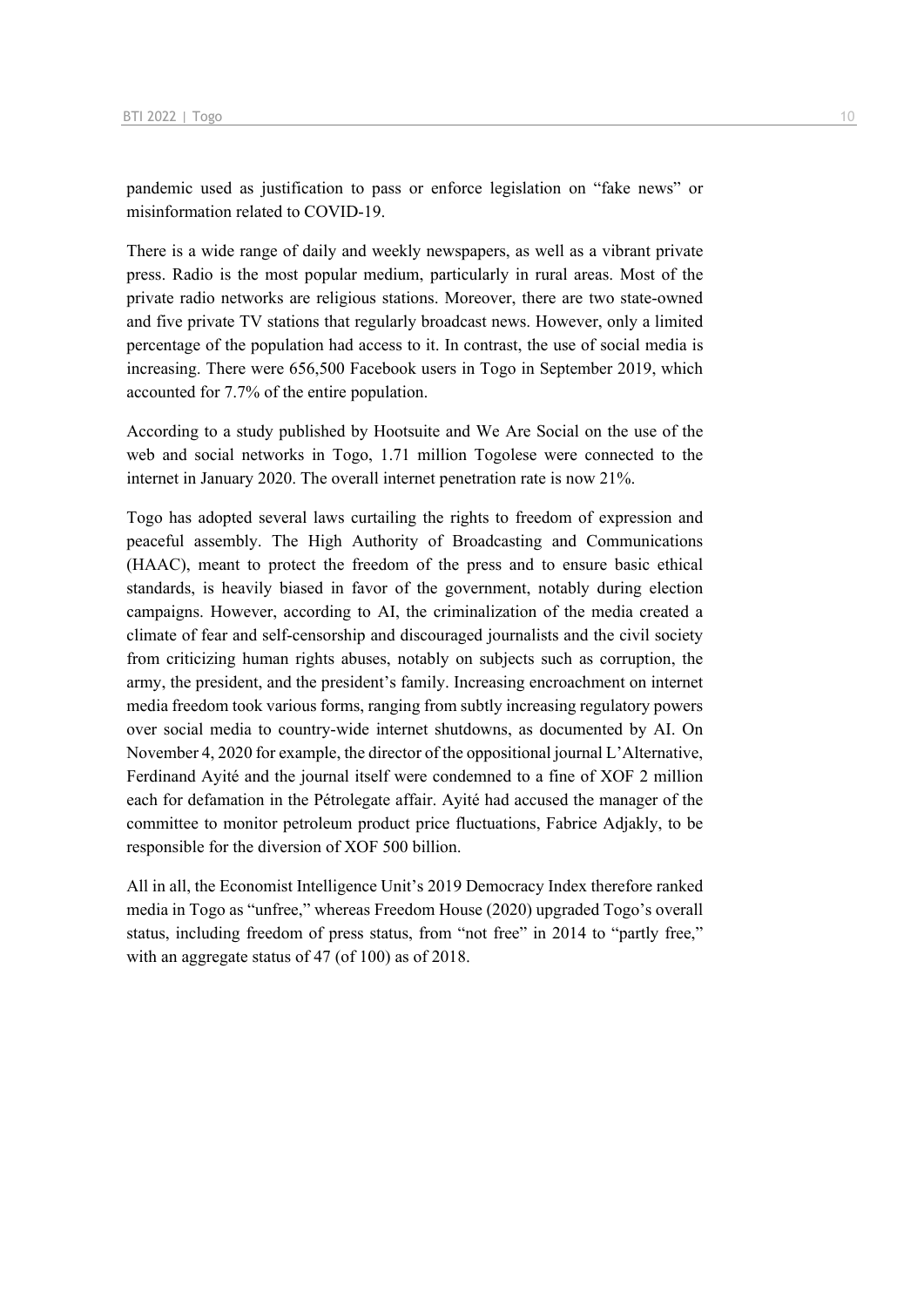#### **3 | Rule of Law**

The constitution of 1992 established the legal framework for a presidential multiparty system in Togo. The president is elected for five years and cannot be challenged by the legislature. The prime minister is nominated by the majority group in the unicameral parliament and appointed by the president. However, a great deal of power is invested in the office of the president, which makes it difficult for the other sections of government to serve as a counterbalance. The legislature in particular needs much more technical and constitutional authority to successfully check the president's power. Due to corruption, the judiciary has yet to live up to its constitutional role. The referendum on the government's proposal for a constitutional reform scheduled for December 16, 2018, which was meant for reconciliation with the opposition, was canceled in 2019 without any reason or prior notice. The constitutional reform was eventually on voted in parliament in May 2019.

There was no state of emergency declared because of the COVID-19 crisis. The emergency measures were enacted by the government without prior consultation of the parliament or the judicial which – however – was accepted by the population as corresponding to existing and legal procedures, especially because the measures were time-bound and subject to review. Because the requirements were found to be necessary, proportional, and non-discriminatory, the general publish did not object. The parliament was not restricted in its oversight role due to the pandemic; there was no dissolution of parliament or abandonment or restriction of parliamentary control functions. However, there was also no attempt to restore judicial review of the emergency measures.

There is no independent judiciary. The Supreme Court and the Constitutional Court, the latter first inaugurated in 1997, are dominated by members loyal to the Gnassingbé clan and the ruling party, as demonstrated by various biased decisions relating to recent elections. In September 2014, the head of state and the UNIR majority in parliament, boycotted by the opposition, re-installed the majority of the notorious Constitutional Court judges that had already been chosen in 2007. This included its president Abdou Assouma, who was re-appointed again on December 30, 2019. On March 3, 2020, the court confirmed that incumbent President Faure Gnassingbé won the February 22 presidential election.

There is a sharp discrepancy between constitutional law and its implementation. The separation of powers between the judiciary and executive branches (attorney and police) is rudimentary. Togolese people suffer from a two-speed judicial system, one for the poor and another one for those who are able to buy the judges' decisions. The judiciary system also suffers from lack of human, material and financial resources to achieve their goals.



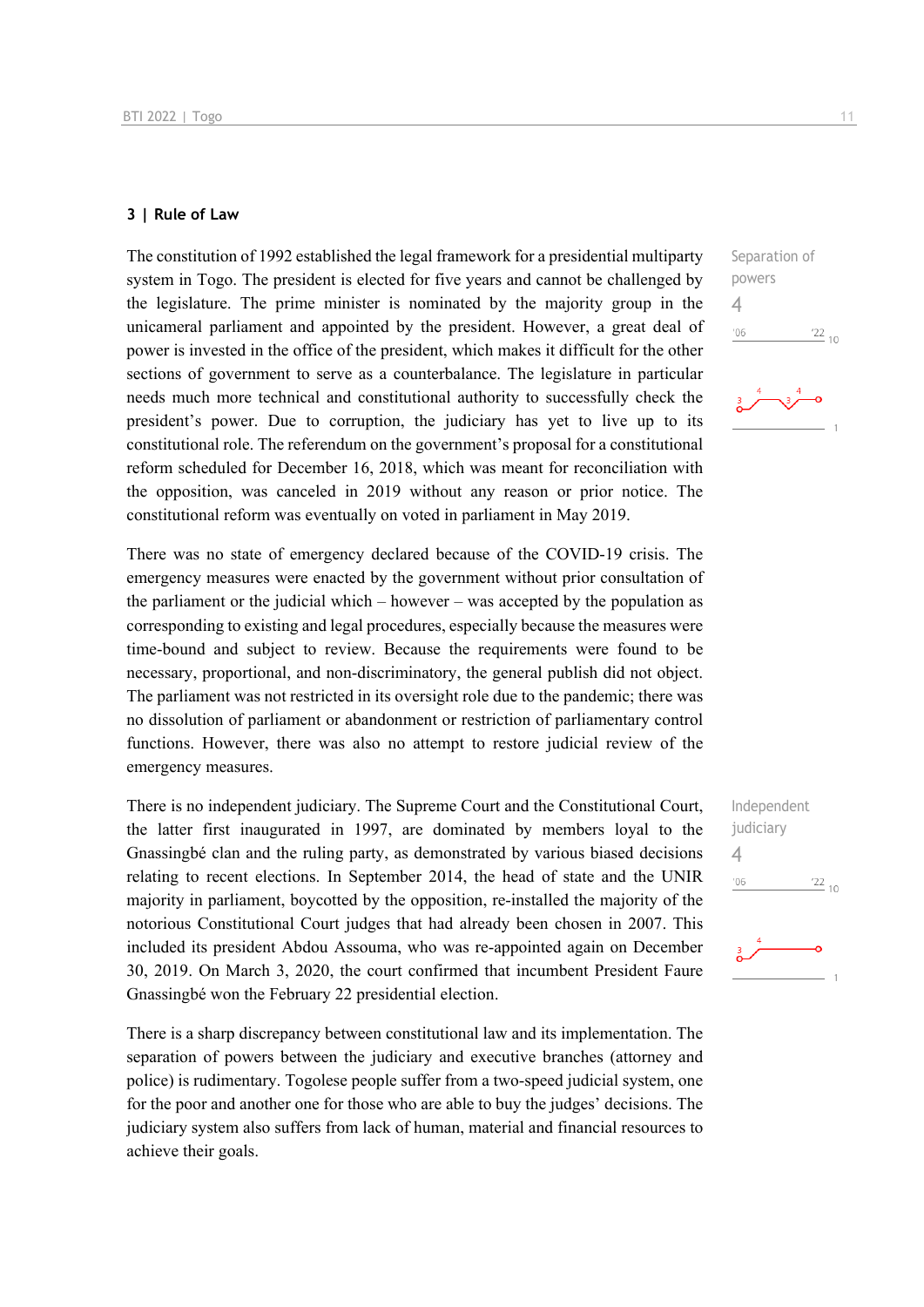There is a long-standing culture of impunity vis à vis human rights abuses by security forces. Abuse of public office is still endemic in Togolese society, and the embezzlement of public funds remains rampant. A recent example was the Pétrolegate-affair, where the manager of the committee to monitor petroleum product price fluctuations, Fabrice Adjakly, was accused of being responsible for the diversion of XOF 500 billion. In the end, it was not the accused who was prosecuted, but rather the journalist who had uncovered the scandal (s. Q 2.4).

However, an increasingly open political climate has meant that corrupt officeholders are subjected to somewhat more (negative) publicity. Nonetheless, due to the judicial system's shortcomings, these officials are rarely prosecuted. Although Amnesty International recognized slight improvements relating to human rights, a culture of impunity still prevails, notably concerning security forces, trafficking and moneylaundering (see "anti-corruption policy"). A constitutional reform that was voted in May 2019 in the National Assembly grants immunity for life to all former presidents. According to the Afrobarometer survey (Round 8) two-thirds of Togolese citizens think that people are treated unequally under the law and that officials who commit crimes go unpunished.

In August 2019, the parliament passed a law on national security that enabled the Minister of Territorial Administration, and even local authorities in some cases, to order house arrests, identity checks and interrogations of up to 24 hours. It also granted the right to evict foreign nationals, to ban assemblies, suspend associations, and close establishments. According to a report from Amnesty International, the human rights situation in Togo deteriorated sharply due to growing political and social tensions related to the prospects of the head of state running for fourth and fifth terms and the contested 2019 constitutional reforms. The U.S. State Department reported serious human rights violations such as arbitrary deprivation of life, the use of excessive force by security forces, lack of due process, harsh and life-threatening conditions in prisons and detention centers, arbitrary arrest, criminalization (without enforcement) of same-sex sexual conduct, and human trafficking. Moreover, laws were revised to further curtail peaceful dissent. Thus, Lomé failed to revise its criminal procedure code to build in fair trial standards and legal safeguards against torture and other ill-treatment.

The new political movement Dynamique Monseigneur Kpodzro (DMK), which was formed by supporters of archbishop Kpodzro to back former prime minister Gabriel Agbéyomé Kodjo for the 2020 presidential election, was targeted by the security services of the regime. Some of its leading members, including the lawyer and human right activist Brigitte Kafui Adjamagbo-Johnson, who became the first woman to stand for presidential elections in Togo in 2010, were imprisoned because of an alleged attack on the internal security of the state on November 27 and 30, 2020.

Prisons continued to be overcrowded. As of August 28, 2019, there were 5,277 convicted prisoners and pretrial detainees (including 158 women) in 13 prisons and jails designed to hold 2,720 inmates. Human trafficking, especially of children,





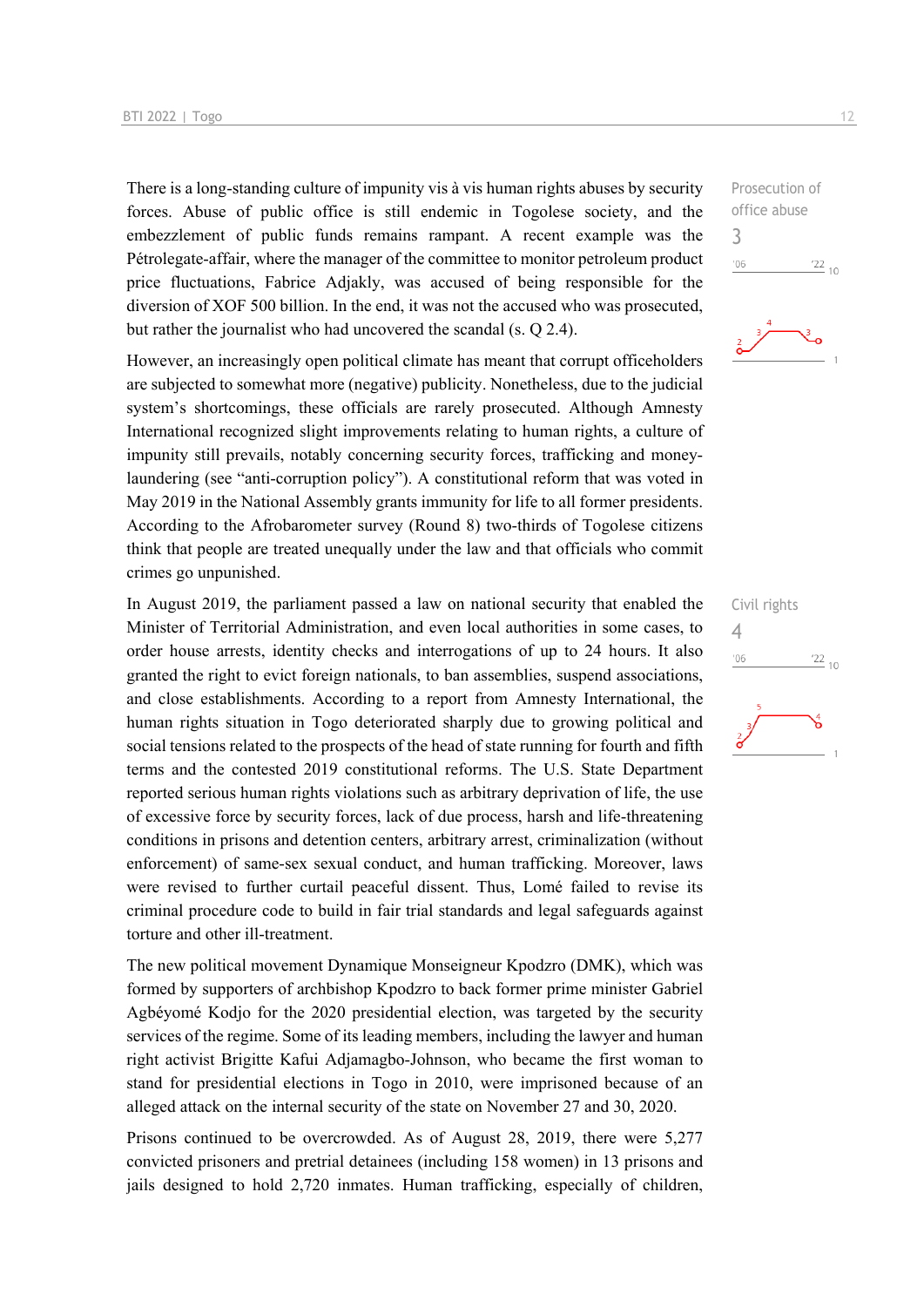persisted both internally and across the borders, such as to Nigeria and Gabon. The new penal code of 2015 had increased penalties for human trafficking and established penalties for the worst forms of child labor. However, the government did not devote sufficient resources to fight child labor, and enforcement of laws related to child labor remained weak.

Most Togolese rely on informal institutions of justice. Access to the national judicial system is reserved for those with more wealth and power. However, decisions made by traditional authorities, many of them hand-selected by the ruling regime, all too often correspond to the interests of the local power elite. The police and gendarmerie are reported to regularly use torture to extract confessions. Plagued by corruption, strong executive influence and lengthy pretrial detention periods, the judicial system functions poorly.

Violence against women and the practice of female genital mutilation continues, though factors including donor-assisted awareness campaigns have caused a decrease. Female genital mutilation (FGM) was formally outlawed in 1998. According to UNICEF data from 2017, FGM/C had been performed on 3.1% of girls and women between the ages of 15 and 49.

There were no significant and enduring additional restrictions on fundamental rights based on the COVID-19 pandemic. The temporary restrictions mentioned above (see "rule of law") largely met the requirements of being time-bound, legal, necessary, and proportional. However, Amnesty International reported injuries and killings by security forces that happened during the policing of COVID-19 curfews. Authorities investigated these incidents.

#### **4 | Stability of Democratic Institutions**

Formal political institutions are only partially democratic, and their performance remains deficient. The president's conduct in office shows more transparency and commitment to dialogue than was the case during his father's regime. However, given that President Faure Gnassingbé is still surrounded by many figures from the old dictatorial regime, it is unclear how sincere and consistent these efforts may be. Though parliament now engages in controversial debates, its deputies often lack professional depth of knowledge. This is caused both by the legislature's insufficient working conditions and the fact that the opposition has remained at the stage of criticizing the government, rather than beginning to formular alternative policy proposals.

Performance of democratic institutions 3 $^{\prime}06$  $\frac{22}{10}$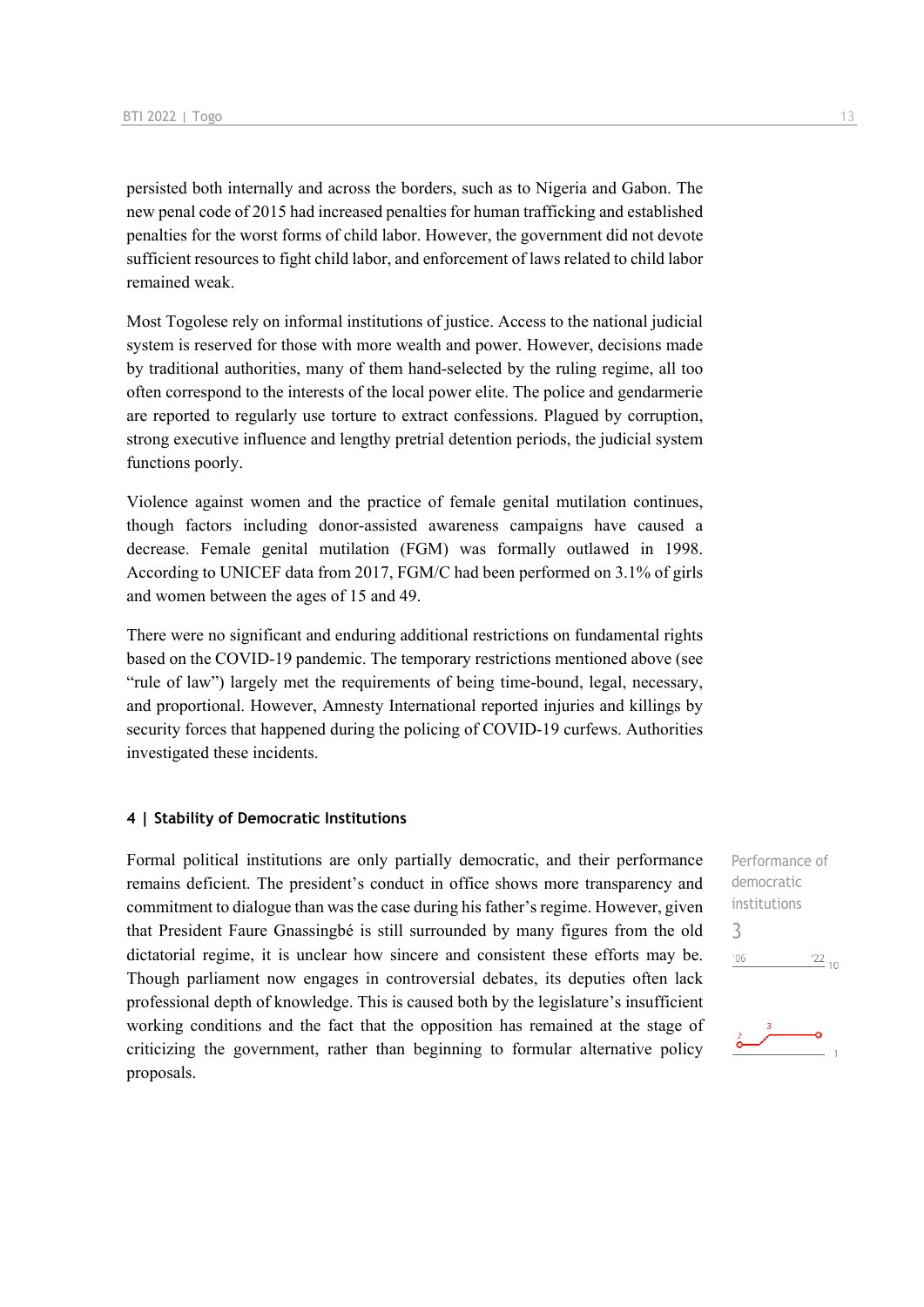Political opening and the continuing pressure of international donors has undoubtedly increased commitment to democratic institutions. The Gnassingbé regime seems to have learned from the past. Having acquired power through irregular means, the regime was eager to strengthen its legitimacy through peaceful legislative (2007, 2013, 2018) and presidential (2010, 2015, 2020) elections. The democratic character of those elections is questionable. Afrobarometer data over the four rounds conducted in Togo shows very mixed results on these elections. The elections of 2010, 2013, and 2020 are considered free and fair by the majority of people (respectively 47%, 61% and 57%) while 37%, 27% and 37% said they weren't free and fair or were free and fair with major problems. For the 2015 election, 47% citizens think that the election wasn't free and fair or was free and fair with major problems (47%), while 40% said that they were free and fair or free and fair with minor problems. But throughout all the Afrobarometer's rounds, the majority of Togolese (55%-68%) believed that their country is not a democracy or is a democracy with major problems.

However, a high degree of skepticism remains concerning existing institutions, since the president was not elected democratically and parliament, which is still dominated by the president's party UNIR, has not yet shown its real potential. In fact, a significant majority of citizens feels a strong sense of dissatisfaction (68%-73%). The cult of personality around the president is still present in daily life. All this, together with the unpredictable attitude of the hardliners within the UNIR and the security forces, raises further doubts about the level of commitment to democratic institutions. However, the executive unwillingness to uphold its commitment to democratic institutions (parliaments, judiciary, oversight and watchdog institutions) did not seem to be reinforced by introducing a temporary state of emergency due to the COVID-19 crisis.

#### **5 | Political and Social Integration**

Togo's party landscape features a total of 34 noteworthy political parties (2020). However, the party system is dominated by the ruling Union for the Republic (UNIR). The opposition is split between a more radical and a moderate wing, labels which were originally attributed by the government in the 1990s, with moderates more willing to cooperate with the government. The radical wing, which was represented in parliament until the boycotted legislative elections of December 2018, is the Let's Save Togo Collective (CST), which was founded in April 2012. Led by the oppositional National Alliance for Change (ANC), CST includes various political parties and civil society organizations. The moderate wing, a confederation of smaller moderate opposition parties, among them the Action Committee for Renewal (CAR) joined the rainbow coalition, Arc-en-ciel. A new political movement formed by supporters of archbishop Kpodzro, the Dynamique Monseigneur Kpodzro (DMK), emerged in 2020 to back his bid for the presidential elections scheduled for February of that year. The 2018 parliamentarian election boycotted by the radical wing allowed

Commitment to democratic institutions 3  $106$  $\frac{22}{10}$ 



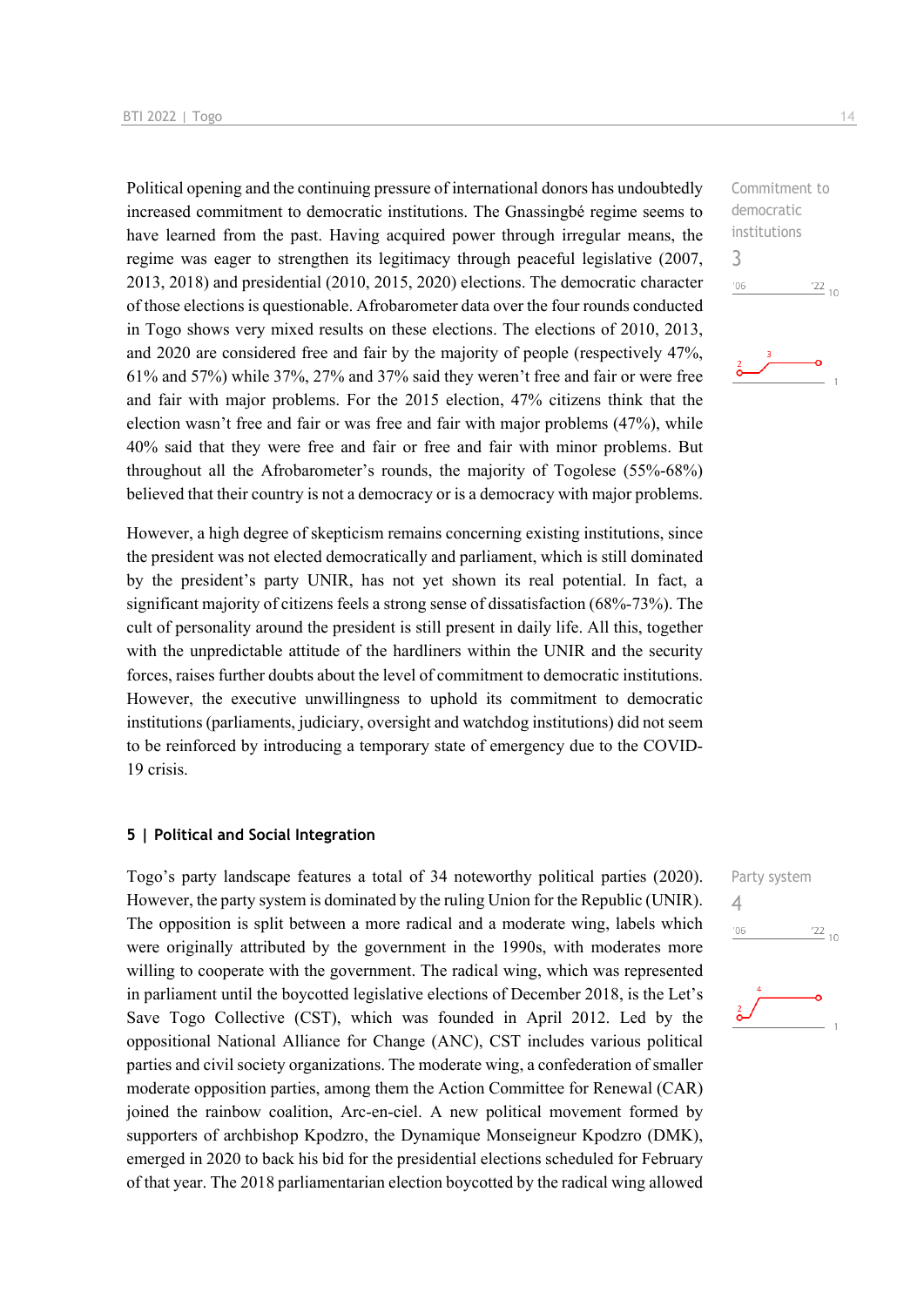the New Togolese Commitment (NET), Organization to Build a United Togo (OBUTS), and Movement of Centrist Republicans (MRC) to win some seats in the National Assembly. In the extra-parliamentary opposition, the Pan-African National Party (PNP) and over 80 other smaller parties play an important role.

The party system still mirrors regional and ethnic divisions to a considerable extent, which means that political parties tend to have readily identifiable ethnic and regional bases. The UNIR party generally finds greater representation among northern ethnic groups than among southern groups, while the reverse is true for the ANC and CAR opposition parties.

A broad range of interest groups are present in Togo. The most influential Christian churches and the two Muslim organizations, the Union of Muslims in Togo (UMT, founded in 1964) and the Association of Muslim Executives of Togo (ACTM, founded in 2003), exert a mediating and constructive political influence that has been recognized far beyond their own followers. Christian and Muslim organizations closely cooperate in combating terrorism. Earth priests and traditional chiefs still wield a strong influence at the local level. Yet, many traditional chiefs are still so entangled with the Gnassingbé regime by which they had been manipulated and instrumentalized for generations that they hardly dare to take an independent stance, in contrast to the Christian bishops, for example.

Student organizations consider themselves to be the political avant-garde and act accordingly. Until 2006, most of them were intimately linked to the ruling party. Thus, the High Council of Students' Associations and Movements (HaCAME) degenerated into a pro-government militia which actively supported the incumbent's bloody takeover in 2005. Since 2011, oppositional student organizations have come to the fore, staging periodic anti-government demonstrations in the universities of Lomé and Kara. There are also many professional representations of traders (such as the renown female cloth traders of Lomé, Nana Benz), farmers, lawyers and judges. However, most of them are either biased and closely linked to the former unity party RPT/UNIR, or they have little political influence. Although there are a large number of labor unions in Togo, none of them has the strength or capacity to significantly influence the policymaking process. The unions nevertheless succeeded in convincing the government to continue paying subsidies for fuel, some staple foods and fertilizers to avoid a serious social crisis.

With the democratic renewal of the early 1990s civil society organizations (CSOs) mushroomed. According to informed estimates, about 41% of the population are organized in one or more CSOs. Many CSOs exist to create work and income for their founders (so-called ONG-valises). Their activities are mostly focused on Lomé and Togo's southern regions. Their target groups are rarely allowed adequate rights of participation or self-determination, a problem that is particularly affects women and the poor and underprivileged. However, there are a handful of CSOs that are influential, viable and independent and operate nationally. These include the human

Interest groups

 $\frac{22}{10}$ 

6

 $'06$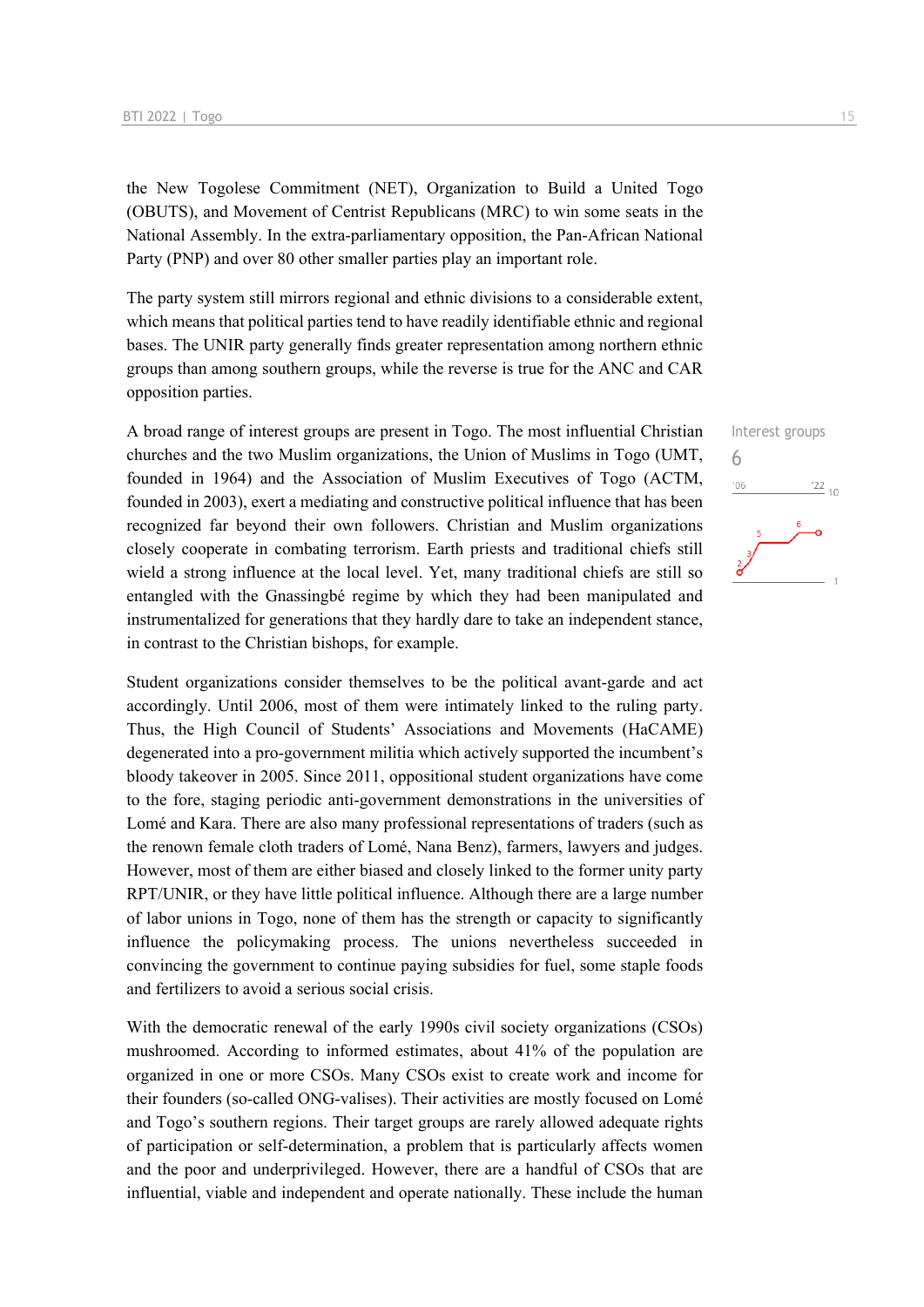rights association targeting the abolition of torture ACAT-Togo, which won the French Republic's human rights prize in 1997, the human rights organization Togolese League for Human Rights (LTDH), the Women, Democracy and Development Study and Action Group (GF2D) and the Collective of Associations against Impunity in TogoCACIT), which are groups concerned with human rights, including gender rights and impunity issues. Some of these organizations cooperate with political parties in broad anti-government movements, such as the Let's Save Togo Collective (CST).

The COVID-19 pandemic severely affected CSO activities. The most common challenge has been the loss of funding, bringing operations to a standstill. Reduced funding led also to major operational and structural changes and the inability to implement program activities because of the government's preventive measures against the pandemic.

According to a representative survey by Afrobarometer that will come out later in 2021, 73% affirmed that democracy would be the best of all forms of government. Meanwhile, 87% of respondents "agreed" or "strongly agreed" that there should be a two-term limit on the presidential mandate. These figures are quite consistent across the board. The constitutional reform of May 8, 2019 limits the number of presidential terms to two and the number of parliamentarian terms to three. The relatively low turnout in elections indicates some voter fatigue, reflected in the only 61% and 59% participation during the presidential election of 2015 and the legislative elections of 2018, and just 52.5% participation in the 2019 local elections. The latter is the lowest participation rate since the presidential election of 2005 that brought Faure Gnassingbé to power. These figures were also interpreted by independent observers as a sign of general disappointment by the opposition with the biased organization of the electoral process. However, the high turnout (76.62%) during the presidential election of February 2020, 15 points more than in 2015, suggested the reverse. The government's response to COVID-19 did not have any significant effect on people's attitude toward democratic institutions. Afrobarometer (2021 upcoming) shows that 65% Togolese citizens agreed with postponing elections or restricting political campaigns during the pandemic.

The history of informal political institutions in Togo shows the rich base of traditional and modern institutions, which participate actively at all levels of society. The most visible outcome of people's participation was the Sovereign National Conference of 1991, which had representatives from all social strata of the nation. However, because the visions of this conference were dashed by the violent political oppression of the dictatorial Eyadéma regime that persisted until 2005, similar social initiatives were difficult to re-establish. On the base of the general Global Political Accord (APG) of 2006, the general public was once again more inclined to feel free to associate, to express their views and to organize themselves for self-help efforts, in spite of the government's attempts to restrict association and assembly rights (see "association

Approval of democracy n/a  $'06$  $\frac{22}{10}$ 

 $\overline{n}/i$ 

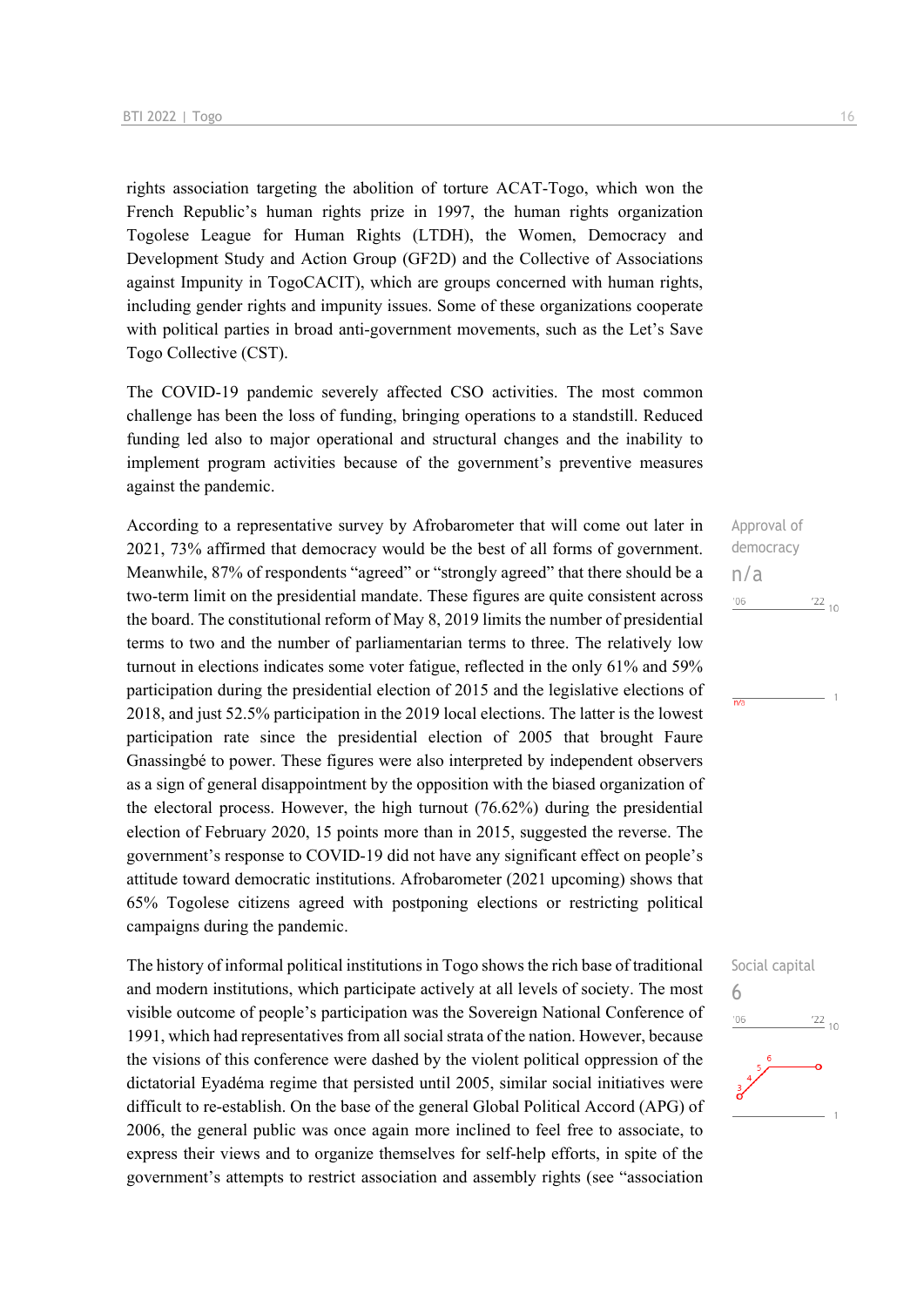and assembly rights"). There is a variety of traditional associations (including many microfinance or credit institutions, see banking sector), trade unions, human rights, religious and media organizations as well as numerous local associations. Many of these self-help groups are based on traditional systems of mutual support, while others have been stimulated by international NGOs, churches or the government (see "interest groups"). Afrobarometer data (2021) shows that more than eight in ten Togolese are willing to live with neighbors from different religions, ethnic groups and nationalities. Conversely, 87% of Togolese are not ready to live with neighbors engaged in same-sex relationships.

However, there was no evidence that the COVID-19 pandemic had affected the sense of solidarity and trust and the self-organizational capacities of civil society.

### II. Economic Transformation

#### **6 | Level of Socioeconomic Development**

Although the current socioeconomic situation in Togo remains precarious, it improved considerably over the past decade. Thus, Togo's HDI trend progressed over the past three decades from 0.4 in 1990 to 0.51 for 2019. The country belongs to the low human development category, positioned at 167 out of 189 countries. However, when the value is adjusted for inequality, the HDI falls to 0.350, a loss of 31.7% due to inequality in the distribution of the HDI dimension indices. The 2018 female HDI value for Togo is 0.459, in contrast with 0.561 for males, resulting in a Gender Development Index (GDI) value of 0.818.

Generally, inequalities have continued to widen, with the Gini index rising from 0.380 in 2015 to 0.427 in 2017 according to the African Economic Outlook. Moreover, the depth and severity of poverty worsened, with about 80% of the population now at risk of falling below the poverty line. The rate of extreme poverty (49.2%) in Togo was almost twice the poverty rate in Ghana (25.2%). In addition, there was an alarming variation in poverty between the so-called leading and lagging areas of Togo. Poverty in the far north of Togo was up to three times as high as in the south.

Afrobarometer data shows that at least seven in ten Togolese have never experienced unfair treatment due to their economic situation, religion or ethnic group or have experienced it once or twice. Afrobarometer's Lived Poverty Index measures respondents' levels of material deprivation by asking how often they or their families have had to live without basic necessities (enough food to eat, enough water for household needs, medical care, enough fuel for cooking meals, and cash income)

#### Question Score

| Socioeconomic<br>barriers |                 |  |
|---------------------------|-----------------|--|
|                           |                 |  |
| '06                       | $\frac{22}{10}$ |  |
|                           |                 |  |
|                           |                 |  |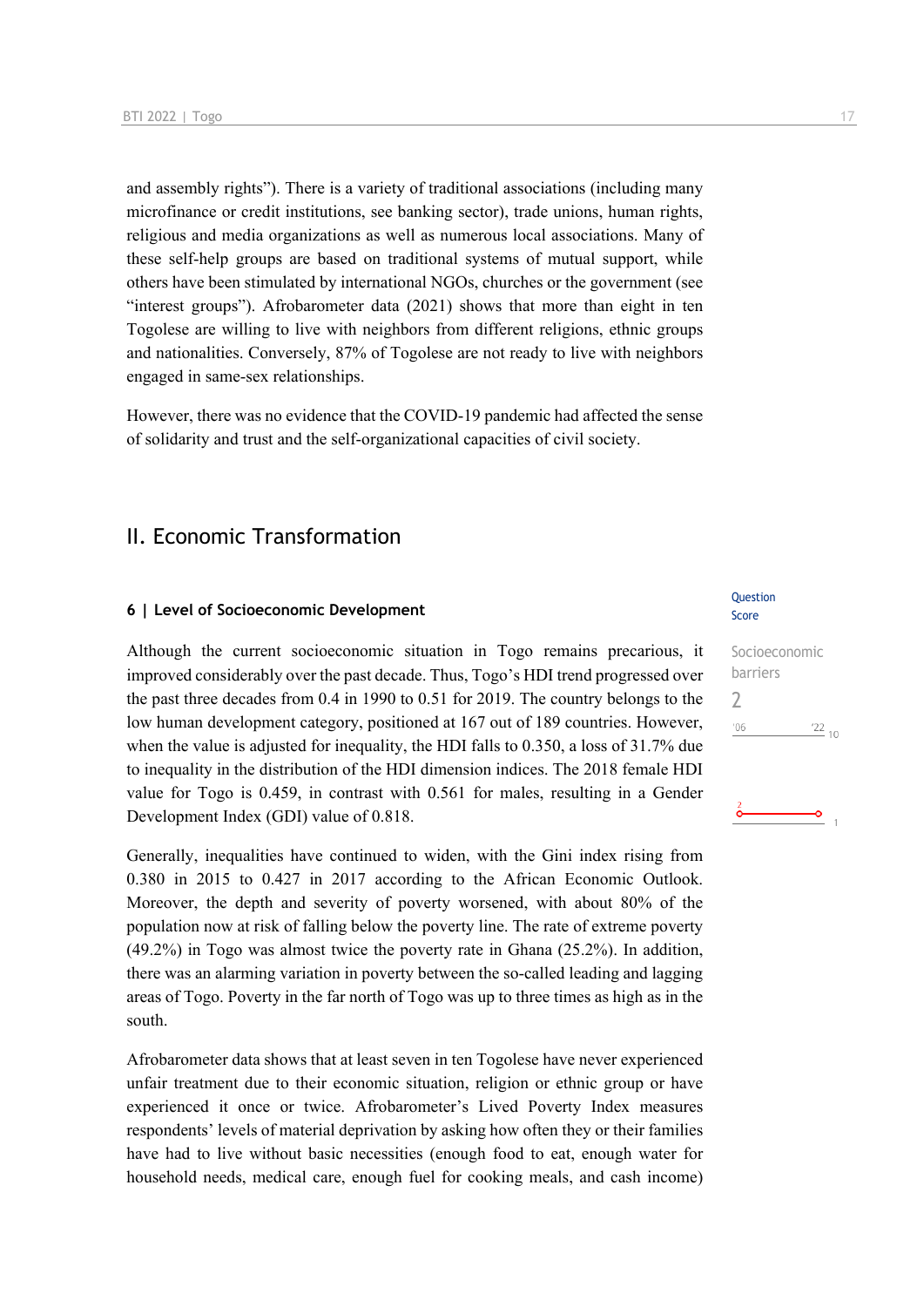during the previous year. Only 3% of Togolese citizens are not experiencing any kind of poverty, and 26% of them are experiencing low lived poverty. At the other end of the spectrum, 40% are considered to be experiencing moderate lived poverty and 32% high lived poverty.

The COVID-19 pandemic had discernible effects on the level of social exclusion, notably of people employed in the informal sector. Poverty rates, inequality and human development will most likely be additionally aggravated.

| <b>Economic indicators</b> |          | 2017    | 2018     | 2019    | 2020   |
|----------------------------|----------|---------|----------|---------|--------|
| GDP                        | S M      | 6395.5  | 7112.2   | 7220.4  | 7574.6 |
|                            |          |         |          |         |        |
| GDP growth                 | $\%$     | 4.3     | 5.0      | 5.5     | 1.8    |
| Inflation (CPI)            | $\%$     | $-1.0$  | 0.9      | 0.7     | 1.8    |
| Unemployment               | $\%$     | 3.7     | 3.7      | 3.6     | 4.1    |
|                            |          |         |          |         |        |
| Foreign direct investment  | % of GDP | 1.4     | $-2.5$   | 4.8     |        |
| Export growth              | $\%$     | $-0.7$  | 2.0      | 2.1     | $-4.7$ |
| Import growth              | $\%$     | $-11.4$ | 5.3      | 1.4     | 0.8    |
| Current account balance    | \$ M     | $-96.6$ | $-184.9$ | $-55.4$ |        |
|                            |          |         |          |         |        |
| Public debt                | % of GDP | 56.6    | 57.0     | 52.4    | 60.3   |
| <b>External debt</b>       | \$ M     | 1645.8  | 1719.6   | 2010.1  | 2546.4 |
| Total debt service         | \$M      | 106.9   | 116.5    | 114.7   | 105.3  |
|                            |          |         |          |         |        |
| Net lending/borrowing      | % of GDP | 0.2     | $-0.6$   | 1.7     |        |
| Tax revenue                | % of GDP | 13.0    | 12.7     | 13.2    |        |
| Government consumption     | % of GDP | 12.9    | 14.9     | 13.7    | 13.8   |
| Public education spending  | % of GDP | 3.8     | 4.0      | 5.0     |        |
| Public health spending     | % of GDP | 0.9     | 1.1      |         |        |
| R&D expenditure            | % of GDP |         |          |         |        |
| Military expenditure       | % of GDP | 1.9     | 2.0      | 3.1     | 2.0    |
|                            |          |         |          |         |        |

Sources (as of December 2021): The World Bank, World Development Indicators | International Monetary Fund (IMF), World Economic Outlook | Stockholm International Peace Research Institute (SIPRI), Military Expenditure Database.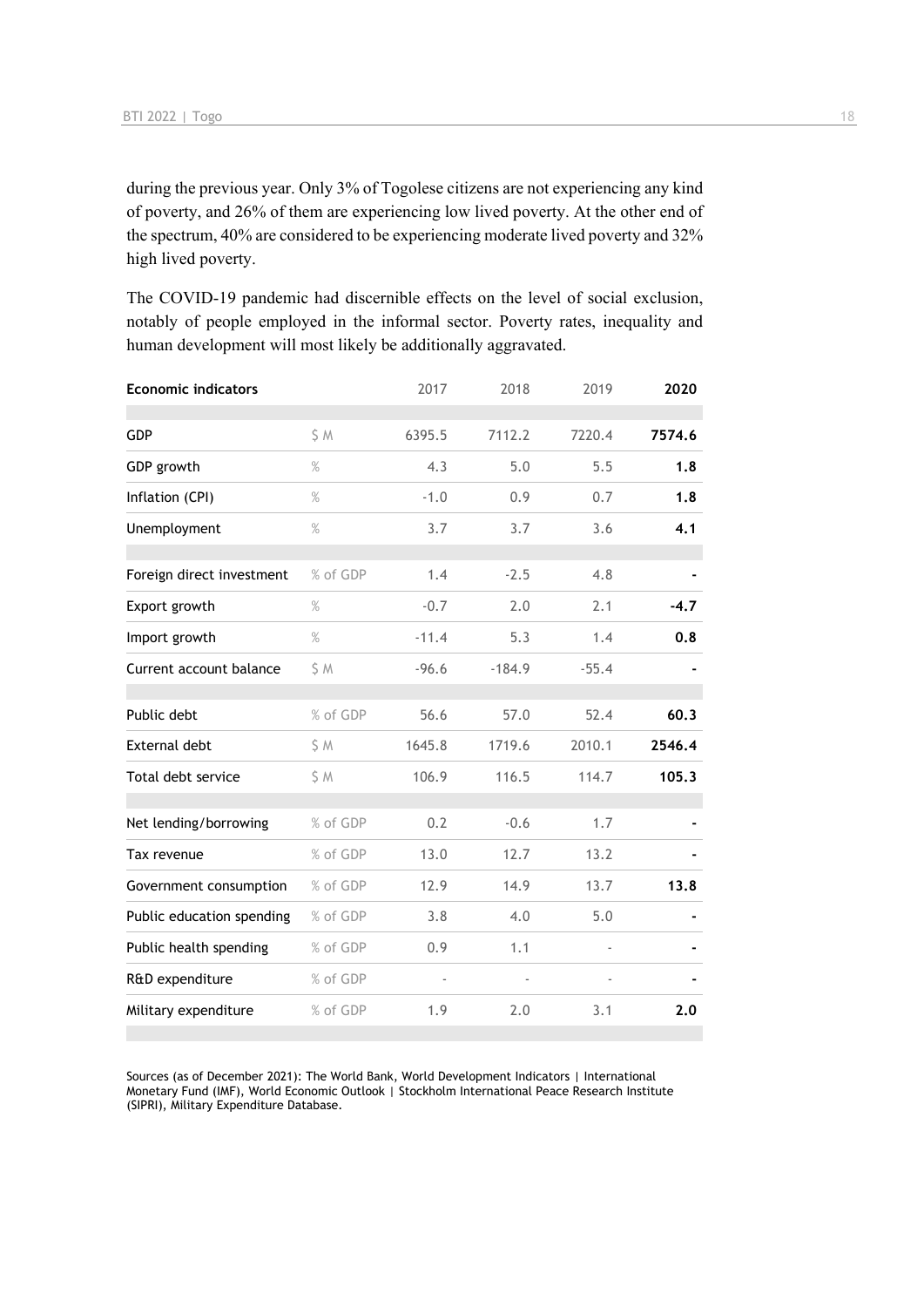#### **7 | Organization of the Market and Competition**

Togo still lacks the foundations for credible market-based competition and good governance, although there have been undeniable improvements. According to the most recent country-wide business survey conducted by the national statistics institute (INSEED) in January and March 2018, released on June 24, 2019, more than 85% of business in Togo operates in the informal sector. The Lomé region hosted by far the most businesses (63.4%), while the Plateau region followed far behind (10.1%), as did the Maritime region (outside Grand Lomé) (8.3%), Kara (6.8%), the Central region (6%) and the Savanes region (5.4%).

In the 2020 World Bank index of trade and business freedom, the best improvers were Togo (rank 97 of 190). According to the Doing Business Report, it took 2.5 days and 3 procedures to start a business in 2019. It required an investment of 8.1% of the GNI per capita.

Economic freedom, as measured by the Heritage Foundation's Economic Freedom Index for 2019 also improved, but only slightly, with an increase of 2.5 points to 50.3. This was due to improvement in fiscal health and rising scores for tax burdens and property rights. Yet Togo's economy still ranks at the bottom (158th freest) of the 2019 index, and its overall score was below the regional and world averages. In short, Togo's economic freedom also remained with the overall status of "mostly unfree."

In summary, Togo's political and administrative operating environment constituted a barrier to the growth of private direct investment and private sector activities. A thorough reform was prevented by vested interests, a lack of administrative and judicial transparency and widespread corruption.

Key sectors of the economy, notably the banking, cotton and phosphate sectors, are still in the hands either of a few individuals or of parastatals. The electricity sector is still characterized by high costs and limited penetration. The privatization of the stateowned banks was further delayed (see "banking system"). Reforms of the mining, telecommunications and energy sectors progressed slowly because of obstruction by vested interests. The mining industry has the potential to develop into one of Togo's largest economic sectors, with the country being the world's fourth largest phosphate producer. Phosphate production is managed by the New Phosphate Company of Togo (SNPT), a public-private venture (60% state- and 40% private-owned), supplemented by the construction of a phosphoric acid and fertilizer plant built by Elenilto, an Israeli mining company. However, the SNPT apparently underperformed because of largescale corruption (see "anti-corruption policy").

At present, there is no domestic competition law in most ECOWAS member countries, including Togo. Countries with insufficient resources like Togo find it more effective to rely on antitrust enforcement by regional authorities than to



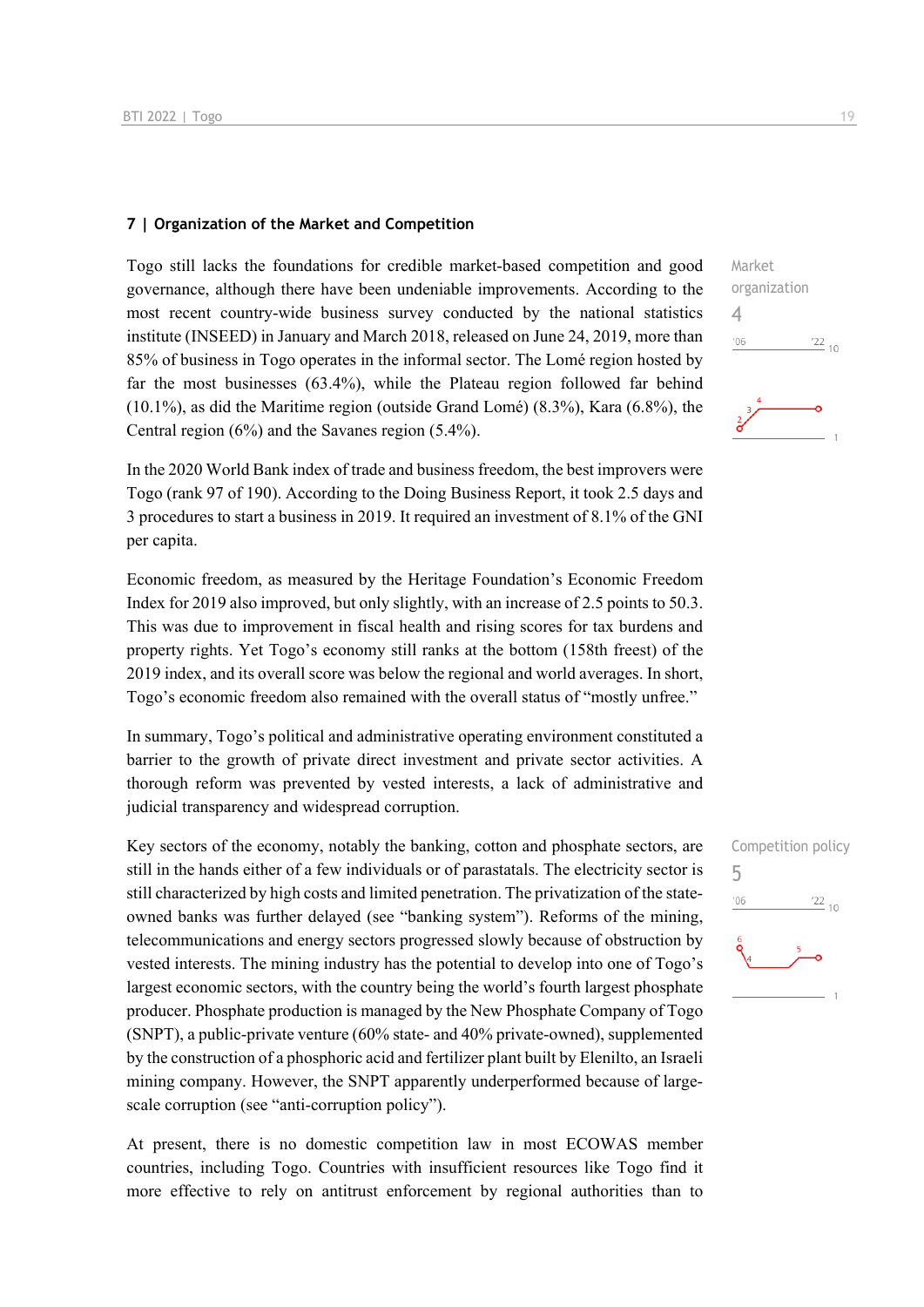establish their own national authorities. The West African Economic and Monetary Union (WAEMU), including Togo, adopted competition legislation in May 2002 that became operative from January 1, 2003. In early July 2019, the ECOWAS launched a new competition regulator, the ECOWAS Regional Competition Authority (ERCA), as announced in Banjul, Gambia. The process to set up this new authority is currently underway.

Foreign trade is liberalized in principle, but significant limitations persist. Togo's major agricultural exports are cotton, cocoa and coffee. These exports generate about 40% of export earnings, with cotton being the most important cash crop. Moreover, Togo is among the world's largest producers of phosphate. Re-exports are significant as well, as Togo is one of West African's most important transit-economies, along with neighboring Benin. Foreign trade is therefore decisive to Togo's economy. The combined value of exports and imports of the so-called entrepôt trade (legal transit and mostly illegal re-export/smuggling combined) amounted to 105% of GDP according to the Heritage 2018 Index of Economic Freedom. It consisted mostly of petroleum products from Nigeria, cotton from Burkina Faso and used cars from Europe. The informal (illicit) entrepôt trade contributed to a culture of corruption and tax evasion.

In 2015, Togo ratified the WTO free-trade agreement; a third of the least-developed countries have now signed the treaty. Togo's average simple MFN applied was 12.1% in 2019. However, multiple non-tariff barriers to trade impede foreign trade.

Togo has four Export Processing Zones (EPZ): three in Lomé and one in Kara, managed by the company SAZOF. The African Continental Free Trade Area (AfCFTA) was signed by Togo in March 2018. On April 2, Gambia became the 22nd state to sign, triggering the agreement's ratification. It was a key element of the AU's ambitious Agenda 2063 and had been heralded as a milestone for regional integration and continental unity, ultimately leading to a future African Economic Community (AEC).

The Togolese formal banking system has undergone some transformative processes, but progress is very slow. In 2018, the National Assembly finally authorized the privatization of the two remaining state-owned banks, the Bank for Trade and Industry (BTCI) and the Union of Togolese Banks (UTB). The IMF had called for this step for years, but it had been opposed by the government. However, the government extended the deadline for submitting bids for the privatization of BTCI and UTB even further. The new deadline for bids was shifted to December 6, 2019. In October 2020, five possible candidates had been selected for the takeover of the banks.

As a member of WAEMU, Togo also participates in the transition to Basle II/III bank prudential requirements. However, WAEMU has extended the five-year transitional period initiated in 2018 by one year. In particular, the regulatory capital adequacy



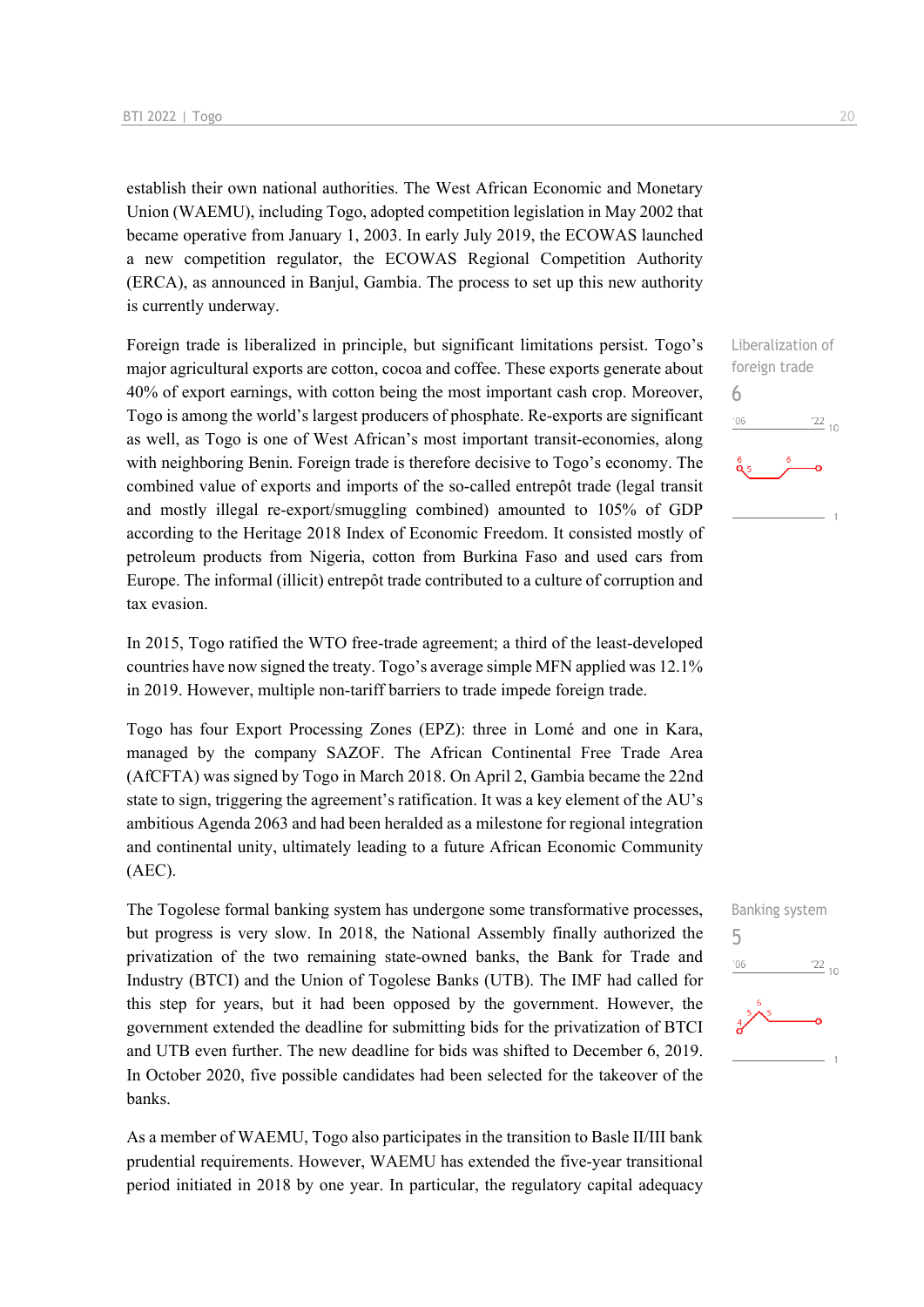ratio will remain unchanged at end-2020 from its 2019 level of 9.2%, before gradually increasing to 11.5% by 2023, instead of 2022 as initially planned. On March 21, the Central Bank of the West African States (BCEAO) had already announced the extension of the collateral framework to access central bank refinancing to include bank loans to 1,700 prequalified private companies and a framework inviting banks to accommodate demands from firms with COVID-19-related repayment difficulties to postpone for a three month renewable period debt service.

According to available data, the banking sector has not yet been affected by a credit crisis caused by non-performing loans from clients not meeting their repayment commitments because of the COVID-19 crisis.

No data on the bank capital to assets ratios and non-performing bank loans is available.

The penetration rate of the banks is low, as 59% of Togolese households have no member with a bank account, according to the most recent Afrobarometer survey. Therefore, the microfinance system (SFD) and informal traditional African saving and loans schemes (tontines, known as Adakavi in Togo) play an important role, especially for small and medium-sized enterprises (SME), notably in the informal sector.

On October 21, 2019, the Minister of Economy and Finance, Sani Yaya, deplored the high-risk investment structures operating illegally in Togo and ordered them to immediately cease their activities. The 200 formal microfinance initiatives, with approximately 500 service points nationwide, were also viewed unfavorably. In October, the government banned seven microfinance structures.

#### **8 | Monetary and fiscal stability**

As a member of the West African Economic and Monetary Union (WAEMU), Togo cannot pursue an independent policy on currency and foreign exchange rates. The currency is pegged to the euro at a rate of XOF 657.88 to  $\epsilon$ 1, and the Central Bank of West African States (BCEAO) is fully independent but heavily influenced by the European Central Bank's anti-inflation policy. Integration into the franc zone is still mainly justified for political rather than economic reasons. Accordingly, the eight West African nations of the WEAMU (UEMOA in French), adopted a proposal at a meeting of Economic Community of West African States (ECOWAS) in November 2019 to withdraw their currency reserves from the French central bank, which evoked controversy.

The Real Effective Exchange Rate index was at 93.7 in 2019. The XOF has not yet been affected by a pandemic-driven withdrawal of foreign capital, an increase in the current account deficit or the growth of monetary aggregates due to preferential loans,

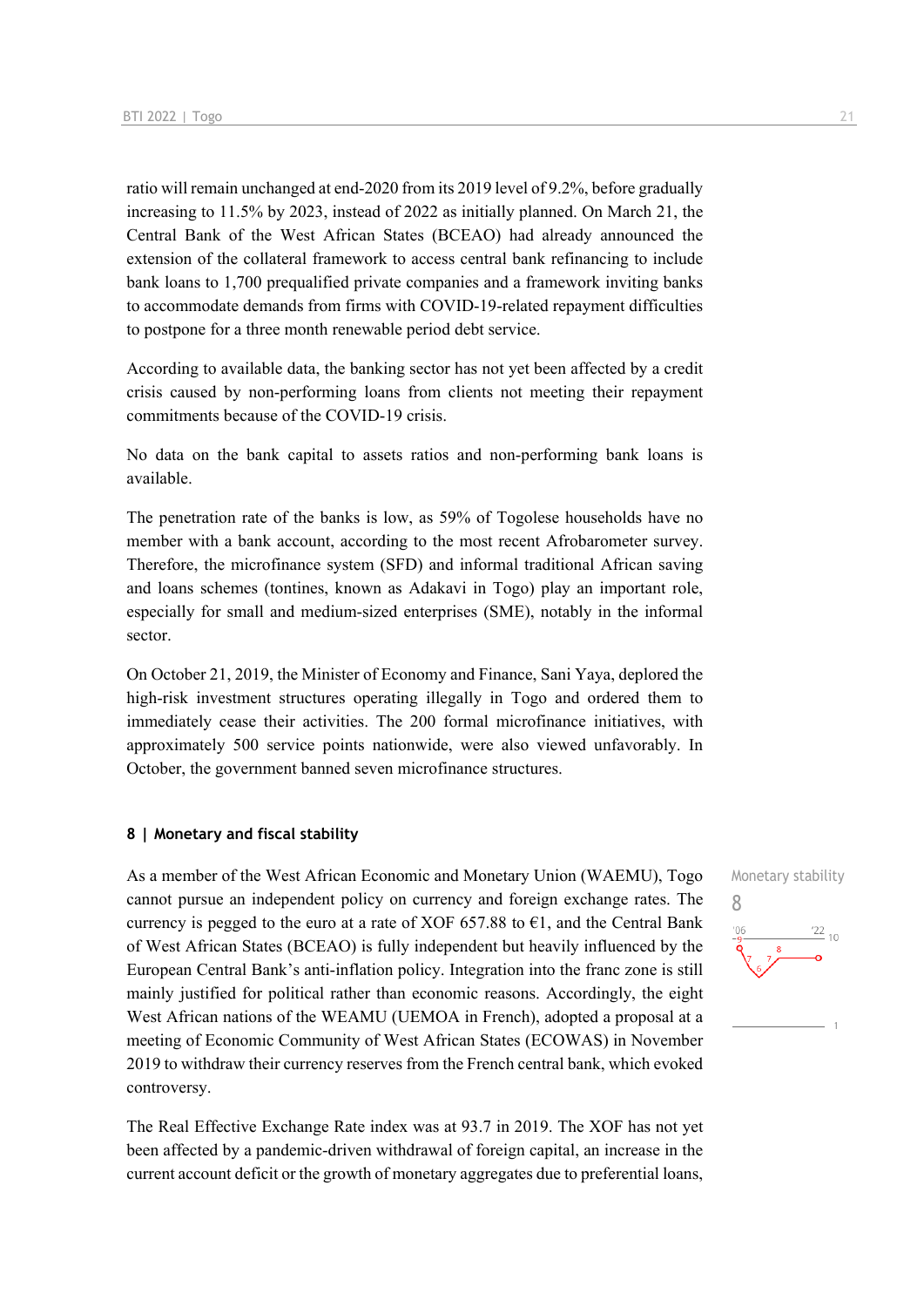nor have significant inflationary tendencies been discerned. Consumer price inflation remained low, ranging from 0.4% in October 2019 to 2.7% in June 2020, caused by the economic effects of the COVID-19 crisis.

In the past, the government pursued a stability oriented monetary and fiscal policy. According to the IMF, Togo complied with the WAEMU convergence criterion of a fiscal deficit not exceeding 3% of GDP. For 2020, the fiscal deficit and the balance of payments financing gap were forecast to widen due to additional health care spending and other impacts of COVID-19 on the economy. The estimated costs of a total multi-phase health plan amounted to XOF 110 billion (\$187 million; 3.3% of GDP), of which XOF 20.8 billion (\$ 34 million, 0.6% of GDP) would go to the immediate COVID-19 response and the remainder to strengthening of the health system. Subsequently, growth projections for 2020 were lowered from 5.5% to 3%. The fiscal deficit was expected to widen from an initial projection of 1.9% of GDP to 3.6%, due to higher health care spending and revenue loss. Public debt stood at 70.9% of GDP in 2019, and external debt amounted to a total of \$2,205.1 million. The current account balance was -\$184.9 million in 2018.

On October 24, 2020 Togo entered the public securities market of the West African Monetary Union (UMOA) for the first time, for the first exit under the last semester of 2020. The country collected XOF 27.5 billion from investors, according to the Agence UMOA-Titres.

The role of the private sector in driving economic growth was overshadowed by increasing individual and regional inequality as well as environmental degradation, which more than offset economic growth (see "environmental policy"). All in all, the economy and government budget remain volatile and prone to external shocks.

Concerning Togo's huge Chinese debts, Beijing considered expanding Chinese banks' bad debt write offs for certain African countries from interest-free loans due by the end of this year in September 2020. However, at a summit about how China and Africa could fight the COVID-19 pandemic together, President Xi Jinping did not say which African countries would be exempt or how much debt would be erased outright.

There are no data available yet on the likely decline of state revenues due to a lockdown-related contraction of domestic economic activity or a reduction of global demand and limited export earnings. For 2020, the fiscal deficit and the balance of payments financing gap were forecast to widen due to additional healthcare spending and other impacts of COVID-19 on the economy. One in three Togolese declared that they suffered a loss of revenue due to the COVID-19 crisis according to an Afrobarometer survey.

The World Bank and IMF envisaged additional support to counteract the economic impact of the COVID-19 crisis. On April 29, the World Bank approved \$ 8.1 million in financing from the International Development Association (IDA) to help Togo combat COVID-19 and better respond to public health emergencies. One day before, Fiscal stability

 $\frac{122}{10}$ 

7

'06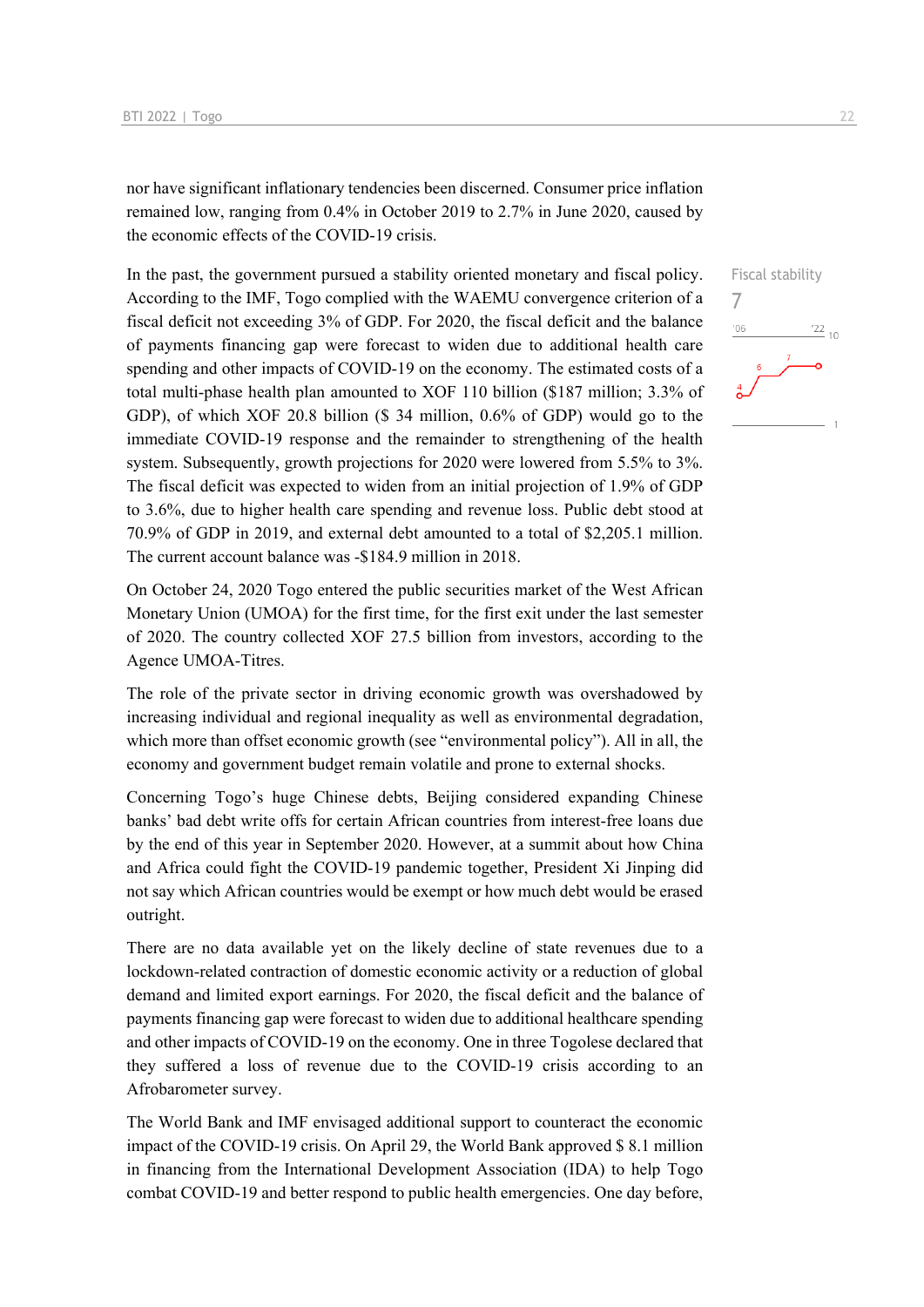the World Bank had approved \$273 million in International Development Association (IDA) financing for Togo, Benin, Burkina Faso and Niger to facilitate access to services for vulnerable people (especially women and the poorest segments of society) through the West Africa Unique Identification for Regional Integration and Inclusion (WURI) Program. And on April 3, the IMF had authorized an immediate disbursement of \$ 131.1 million to Togo in line with the completion of the 6th and final review of the country's economic performance under the program supported by the Extended Credit Facility (ECF) agreement. The disbursement was four times greater than what was initially planned (\$ 35 million) due to the human and economic implications of COVID-19.

#### **9 | Private Property**

The judicial system does not sufficiently protect private property. The influence exercised by the executive is too strong. Inheritance and property protection laws are deficient, notably for women. Where they exist, they are not adequately enforced. The new land code of 2018 was meant to check this development. However, as for most of Togo's laws, contracts are difficult to enforce. The ongoing reform of the judiciary needs to address these issues. Because of the state of quasi-lawlessness in many sectors, there is a substantial black market for illegally imported products, mainly electronics, computer software and cosmetics.

The problem of a complex land-tenure system in which traditional customary and modern law coexist and compete is exacerbated by land scarcity. The land-tenure regulations are still dominated by traditional African customary laws, re-interpreted by traditional chieftains and local authorities. These interpretations are often to their own advantage, especially in the countryside. Most contracts about agricultural land are still verbal. Disputes over land are extremely common. According to the CVJR-Togo, 80% of court cases concern questions about land-tenure. Only about 36% of arable land is under a tenure system that provides long-term security. Land conflicts and instances of fraud in which land is sold twice are steadily increasing. According to a common saying, conflicts over land are the third important cause of death, behind malaria and HIV. Property rights to land are complex (see traditional authorities) because of the plurality of legal rights and asymmetrical power relationships (between men and women, migrants and locals, elders and young people). In addition, land-tenure has changed over time because of the historical impact of the introduction of cash crops, the impact of public projects (resettlement, forest reserves, etc.) and contested land privatization through the registration of property titles. Poor farmers, migrants and women, who have no secure rights, are especially vulnerable. Since 2018, the Togolese Revenue Office (OTR) has been in charge of managing land tenure in Togo. The creation of a national cadaster is ongoing, with the intent of securing land transactions.

Property rights 5 $\frac{22}{10}$  $^{\prime}06$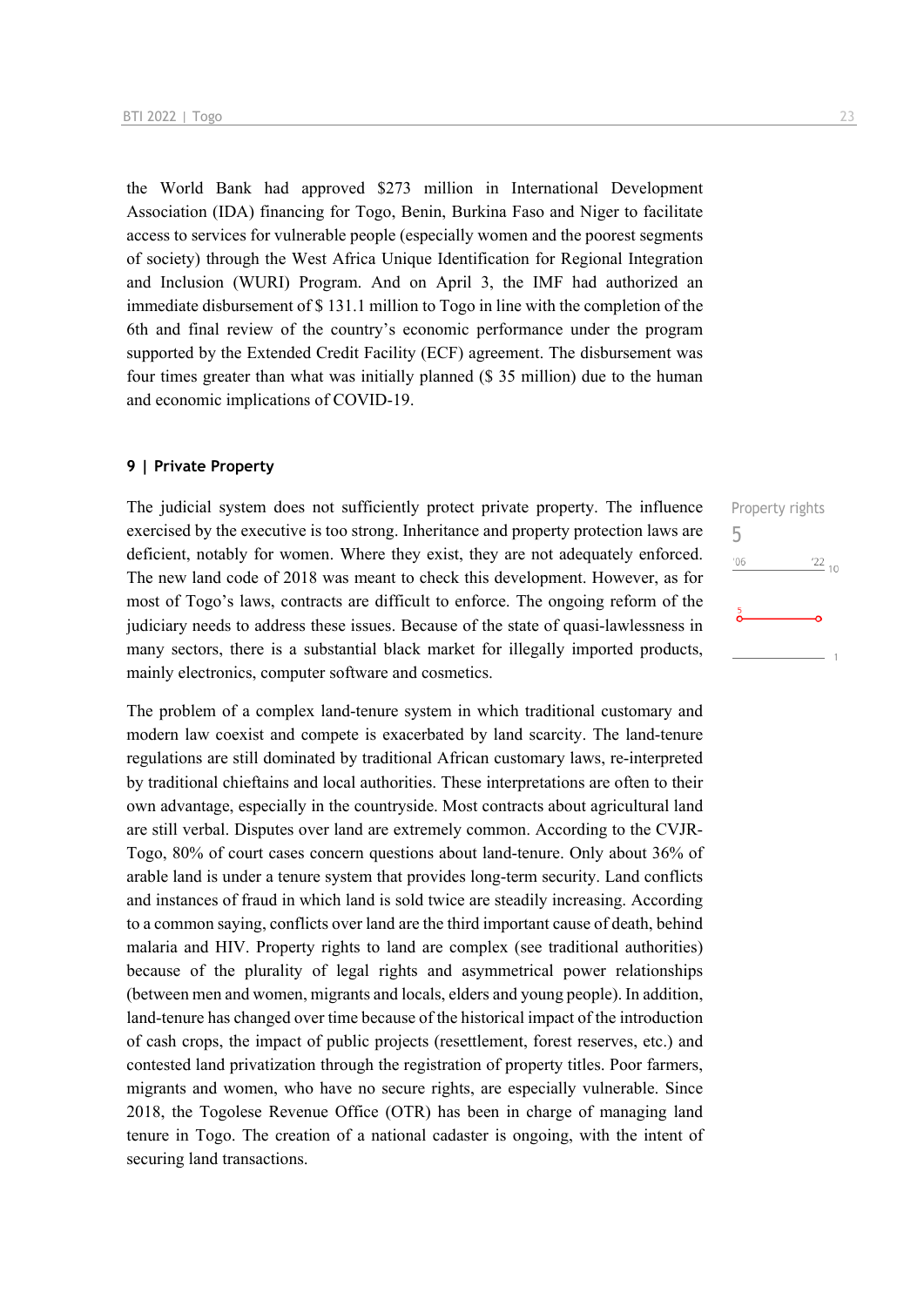Land grabbing threatened 25,000 hectares in Togo, including 53 cases of lease contracts or large-scale land acquisitions. In August 2019, the government expropriated more than 10,000 hectares in the Zio river flood valley (North of Lomé) in order to protect the population against the harmful effects of recurrent floods. The area had already been classified as a "non-building area" by the Master Plan and Urban Planning (PDU) of Lomé in 1981. But the population had continued to erect precarious dwellings there, subject to recurrent floods.

A limited sector of small- and medium-sized enterprises cover a greater part of Togolese day-to-day consumption needs. But the private sector is comprised primarily of the agricultural sector, which employs 65% of the country's labor force in both subsistence and small-scale commercial farming. The informal sector still prevails; it provides employment for more than three times as many laborers as the formal sector (see "market organization").

The protection of real property is frequently contentious because of Togo's mix of civil and traditional law. Property registration remains difficult, despite recent reforms, and contracts are difficult to enforce. The judicial system lacks resources and is heavily influenced by the presidency.

On May 29, 2019, the government adopted a bill for a new investment code to "make the country's legal investment framework more appealing to investors." The new code aligns with the three axes of the 2018-2022 national development plan (PND).

Nevertheless, the 2020 index of trade- and business freedom improved, mainly due to improvements in starting businesses, dealing with construction permits, getting electricity, property registration and getting credit (see above). The reform of the investment code was inspired by Rwanda's progress over the past 10 years in this respect. Several Togolese delegations visited Kigali to learn about successful reforms. President Faure Gnassingbé apparently held the vision to be number one in West Africa in Doing Business 2020. To achieve this target, Togo made significant reform efforts in the areas of starting businesses, registering property, and getting credit.

The government was not yet taking equity stakes in troubled firms or nationalizing companies to prevent bankruptcies that would otherwise be caused by the COVID-19 crisis.

## Private enterprise 5 $\frac{22}{10}$  $'06$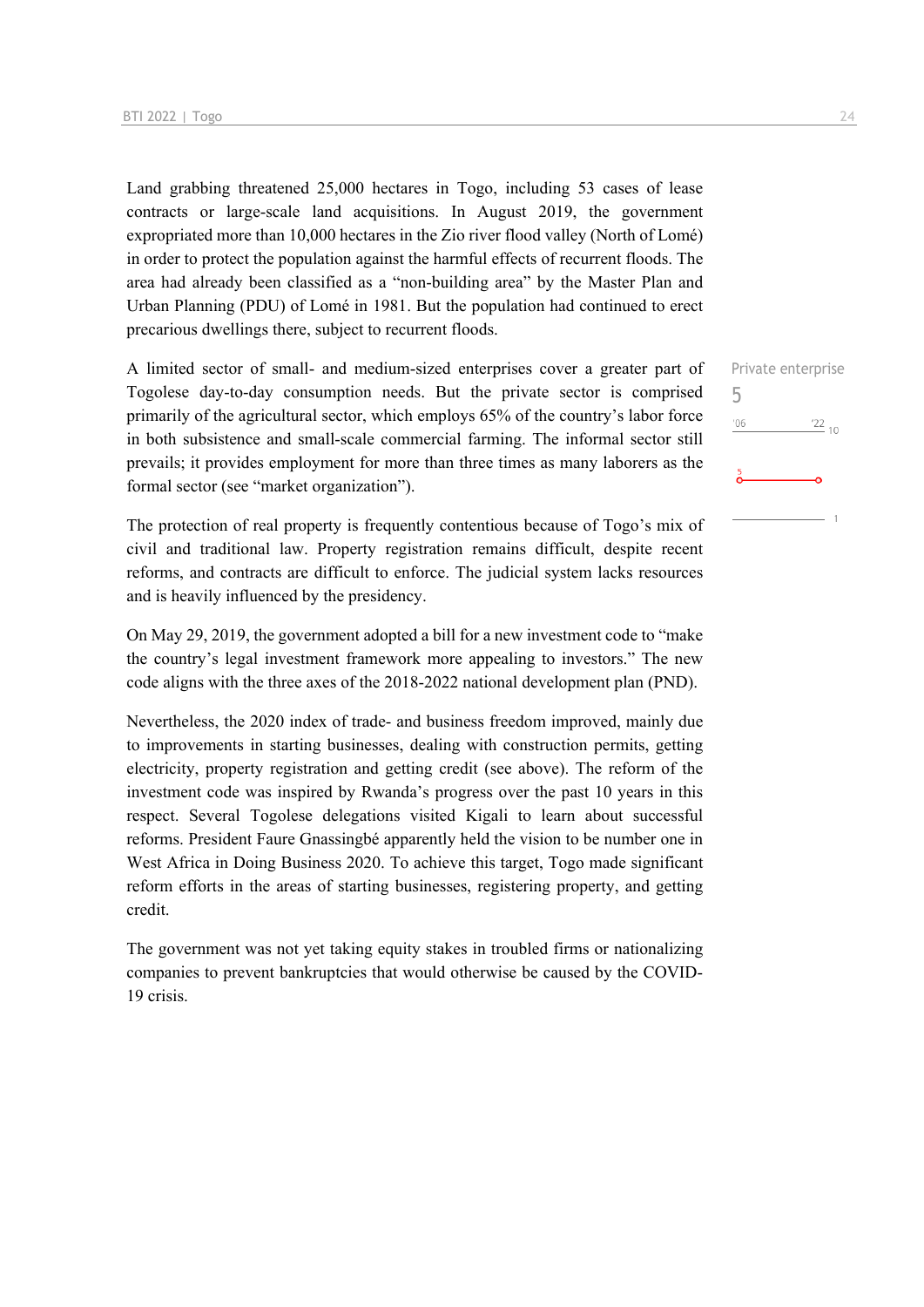#### **10 | Welfare Regime**

Togo's welfare system is underdeveloped. Life expectancy at birth is low (male, 60.2 years, female, 61.9). Current health expenditure is equal to 6.2% of GDP. The welfare system is available only to government employees and those few employed in the formal sector. The COVID-19 crisis accelerated the establishment of a universal solidarity income, referred to as "Novissi" by the National Solidarity and Economic Fund in April. To support individuals and households that had been affected by the COVID-19 pandemic, a mobile-based cash transfer program for informal workers was introduced. Recipients will receive a state grant of at least 30% of the minimum wage directly through mobile enrollment. In total, 1.4 million individuals had registered and nearly 600,000 received a "Novissi" payment, at a total cost of XOF 11.4 billion (\$19 million; 0.3% of GDP) so far. It was paid twice a month and was mainly intended for people who were living on daily earnings, had no social security and were affected by a decline in activity. According to the Afrobarometer survey (2021), 29% of the population of Togo received government subsidiaries during the pandemic.

On October 9, 2020, the government announced that the Togolese minimum wage (guaranteed minimum wage, SMIG) might soon be increased. In force since 2012, the minimum wage, which hovered around 35,000-38,000 XOF ( $\epsilon$  64.03), is not always applied. Workers complained regularly about precarious working conditions characterized by bad hygienic and security conditions and non-payment of the minimum wage. The SMIG is hardly enough to feed an individual for a month, and it only applies to the formal sector. Of the economically active population (85%), just 9.3% were employed in the formal sector.

In Togo, pension schemes do not guarantee beneficiaries a decent living. Only about 6% of the social security programs concern pensions. In practice, most informal sector workers do not have access. The pension entry age for civil servants is 60, which puts further pressure on the labor market. Most individuals suffering hardship or accidents rely either on the help of family (or clan) members or that of traditional mutual assistance schemes. These schemes are self-organized by their members, who provide services either on a rotating basis (e.g., rotating savings clubs (tontines)) or in the event of an emergency (see "banking system").

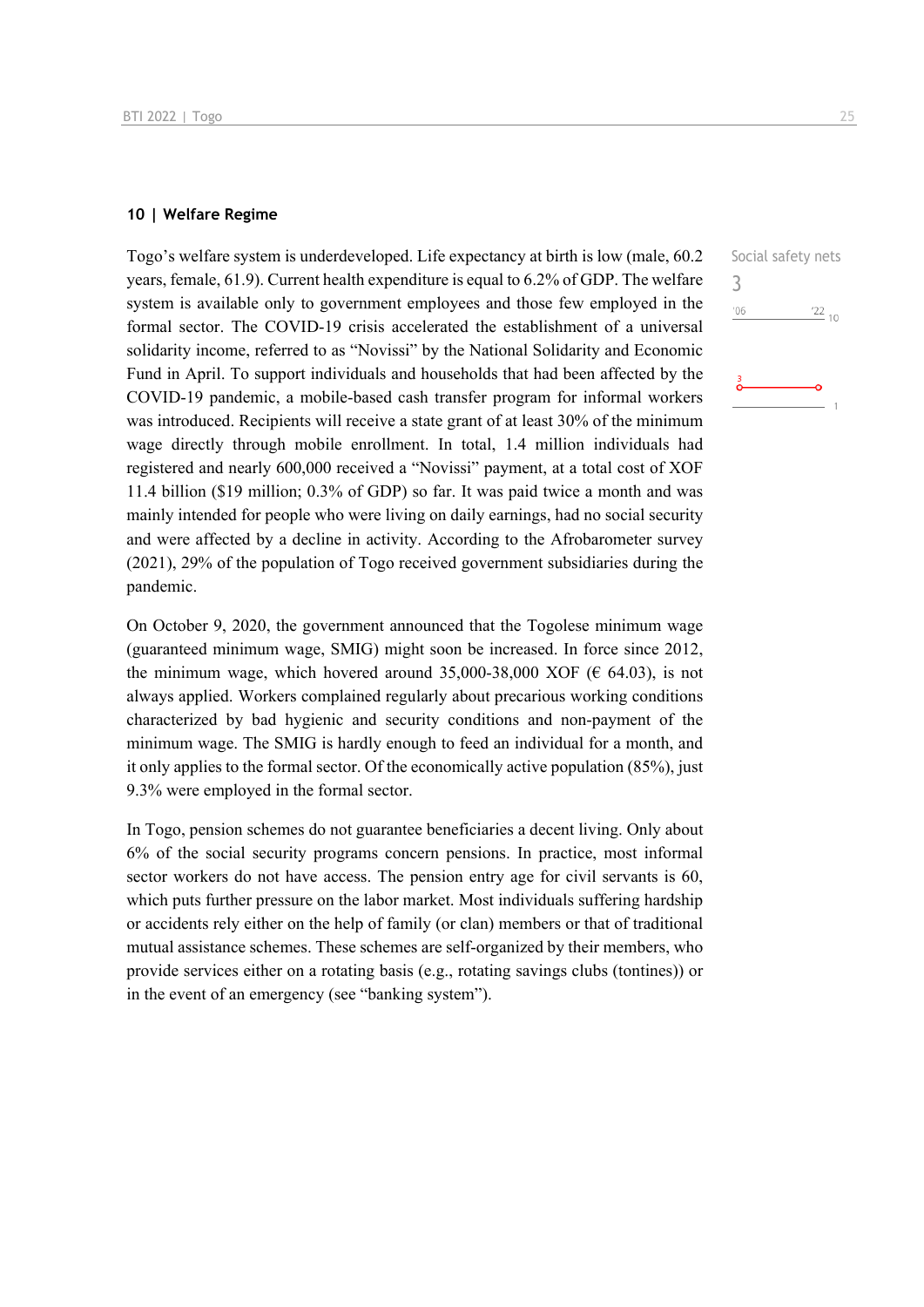Discrimination against women remains widespread. In the most recent UNDP Gender Inequality Index (GII, 0.567, 2017), Togo ranked 140 out of 189 countries.

According to the World Bank's Women, Business and the Law 2020 report, Togolese women enjoy 84% as much rights as men. This is above the average in sub-Saharan Africa. Togolese women and men enjoy the same rights in respect to freedom of movement, employment, wages, and retirement pensions. However, with respect to property and inheritance, women only have 80% of the rights that men have. The gap is even larger when it comes to marriage and entrepreneurship. In the area of entrepreneurship, there are still barriers impeding business creation and management by women. According to data from the Togolese center for business formalities (CFE), women held only 27% of businesses created in 2019.

Although women are dominant in the informal sector (e.g., agriculture and petty trade), they have only very limited access to, and control of the factors of production (land, equipment, inputs, credit). In addition, it is highly unlikely that they will get equal access to wage employment in the formal sector in the foreseeable future. In 2019, women were 48.3% of the total labor force.

While access to education has improved for girls, there are still severe disadvantages, notably with regard to secondary and higher education. Mean years of schooling of females was only half (3.3 years) of that of males (6.6 years). The ratio of female to male enrollment (GPI) stands at 1.0 for primary, at 0.7 for secondary and at 0.5 for tertiary education. A share of 77.3% of Togolese men are literate in comparison to 51.2% of Togolese women.

Representation of women in the political arena (i.e., government, parliament and political parties) improved significantly when Victoire Tomegah Dogbé (61 years) became Togo's first female prime minister on October 29, 2020. She appointed a new government with a record 30% of the 33 ministerial positions given to women, including Essozimna Marguerite Gnakade as defense minister – the first time a woman has held that role (Reuters, 2020). In the National Assembly, there were 17 women MPs (19%) out of 91 (December 20, 2018; IDEA 2020). And on January 20, 2019, a woman was elected as head of the Togolese parliament for the first time in history. The candidate, Chantal Yawa Tségana, replaced Dama Dramani, also from the ruling party UNIR.

Most Togolese express tolerant attitudes toward people of different ethnic origins, religions, and nationalities. However, very few extend the same tolerance toward people in same-sex relationships. Lesbian, gay, bisexual, and transgender (LGBT) persons in Togo face legal challenges. Both male and female same-sex sexual activity is illegal in Togo. LGBTI persons faced societal discrimination in employment, housing, and access to education and health care. LGBTI groups may register with the Ministry of Territorial Affairs as health-related groups, particularly those focused on HIV/AIDS prevention. Activists reported that violence against LGBTI people was common, but police ignored complaints.

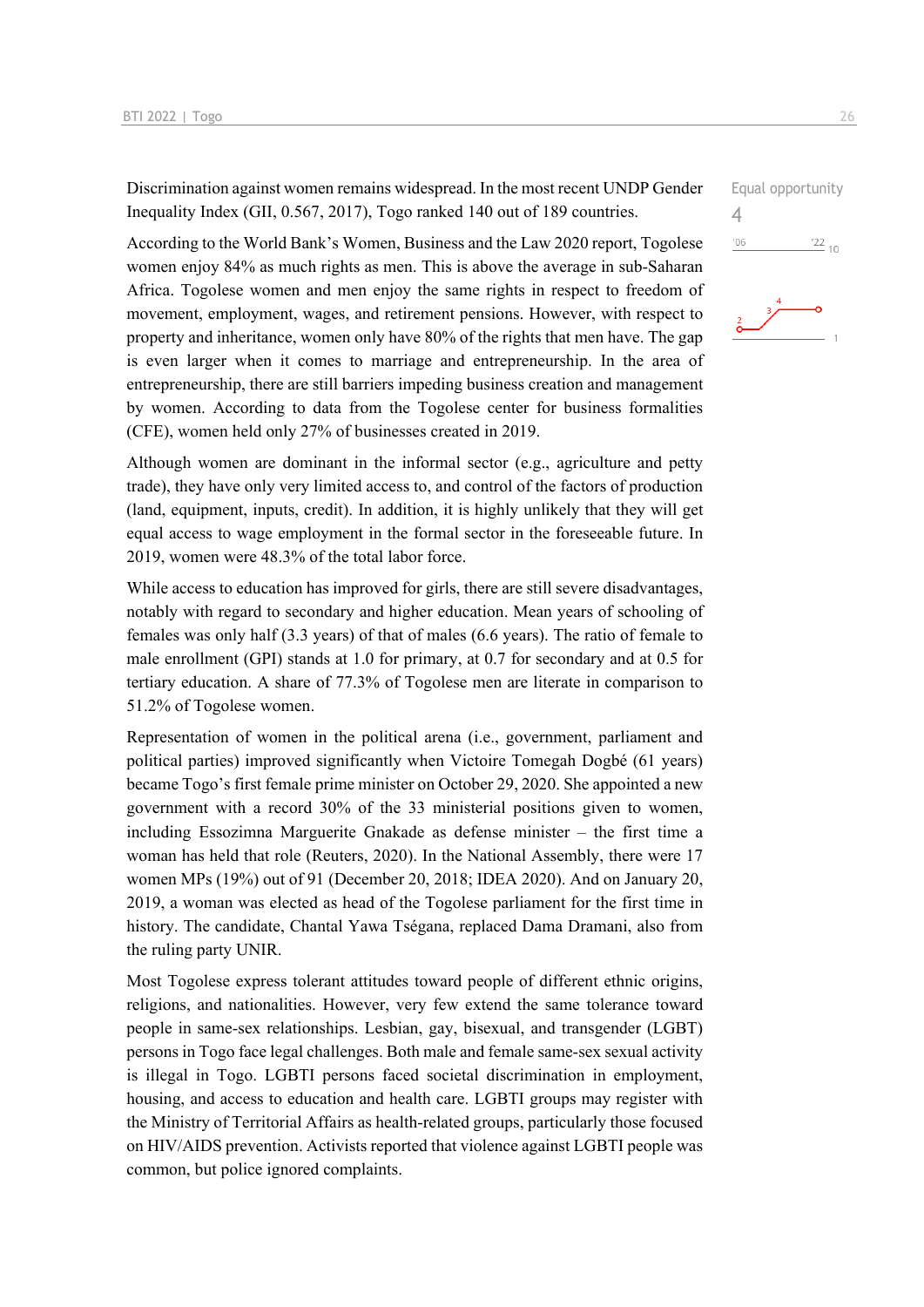#### **11 | Economic Performance**

With a per capita income of \$995 or less, Togo still belongs to the low income countries. The per capita income in Purchasing Power Parity (PPP) in constant 2017 prices was \$1,553, according to the World Bank. Before the COVID-19 pandemic, economic prospects were encouraging, with growth expected to reach 5.3% in 2020 and 5.5% in 2021, on the basis of good performance in agriculture and sound monetary management. However, due to the effects of COVID-19, Togo is likely to record a loss of growth of between 4.6% and 6.8% points in 2020, though recession is likely to be averted. Real GDP in 2020 would grow by just 0.9% if the pandemic subsides by July (baseline) and contract by 1.3% if it continues through December (worst case). In the worst-case scenario, the fiscal deficit, initially forecast at 1.5% of GDP in 2020, will widen to up to 6.4% due to the increase in health expenditure and the fall in tax revenues caused by the fall in the general level of economic activity. The current account deficit is expected to follow a similar trajectory. Forecast at 3.2% of GDP, it is projected to worsen to 5.7% or possibly 7% of GDP in 2020 under the effect of lower exports, migrant remittances, and FDI in the main economic sectors. Togo's main exports include re-exports, cotton, phosphates, coffee, and cocoa. The unemployment rate is estimated at 4.1% for 2020 by the ILO.

## **12 | Sustainability**

A National Environmental Policy Executive Policy was first enacted in 1998. It attempted to define specific actions to protect the environment in Togo and ensure sustainable growth to the country in the medium to long term. However, it has had little effect to date.

Environmental degradation and natural resource depletion are caused mainly by population pressure, outdated and neglected farming systems and global climate change. According to the IMF, the current economic growth rates are offset by environmental degradation, primarily through soil and forest resource depletion, coastal erosion and ambient air and water pollution.

Coastal erosion is a major problem. The waterside of the capital losses about 10 meters a year because of man-made erosion. The shoreline of Togo has been receding to the east since the extension of the port of Lomé in 1968.

In the global country ranking of deforestation, Togo ranked in the bottom range. From 2001 to 2019, Togo lost 55.9 kha of tree cover, equivalent to a 10% decrease in tree cover since 2000, and had 11.3 Mt of  $CO<sub>2</sub>$  emissions. From 2002 to 2019, the total area of humid primary forest in Togo decreased by 82%. The top regions in Plateau and Centrale regions were responsible for 58% of all tree cover loss between 2001 and 2019.



Environmental policy 4 $^{22}_{-10}$  $-06$ 

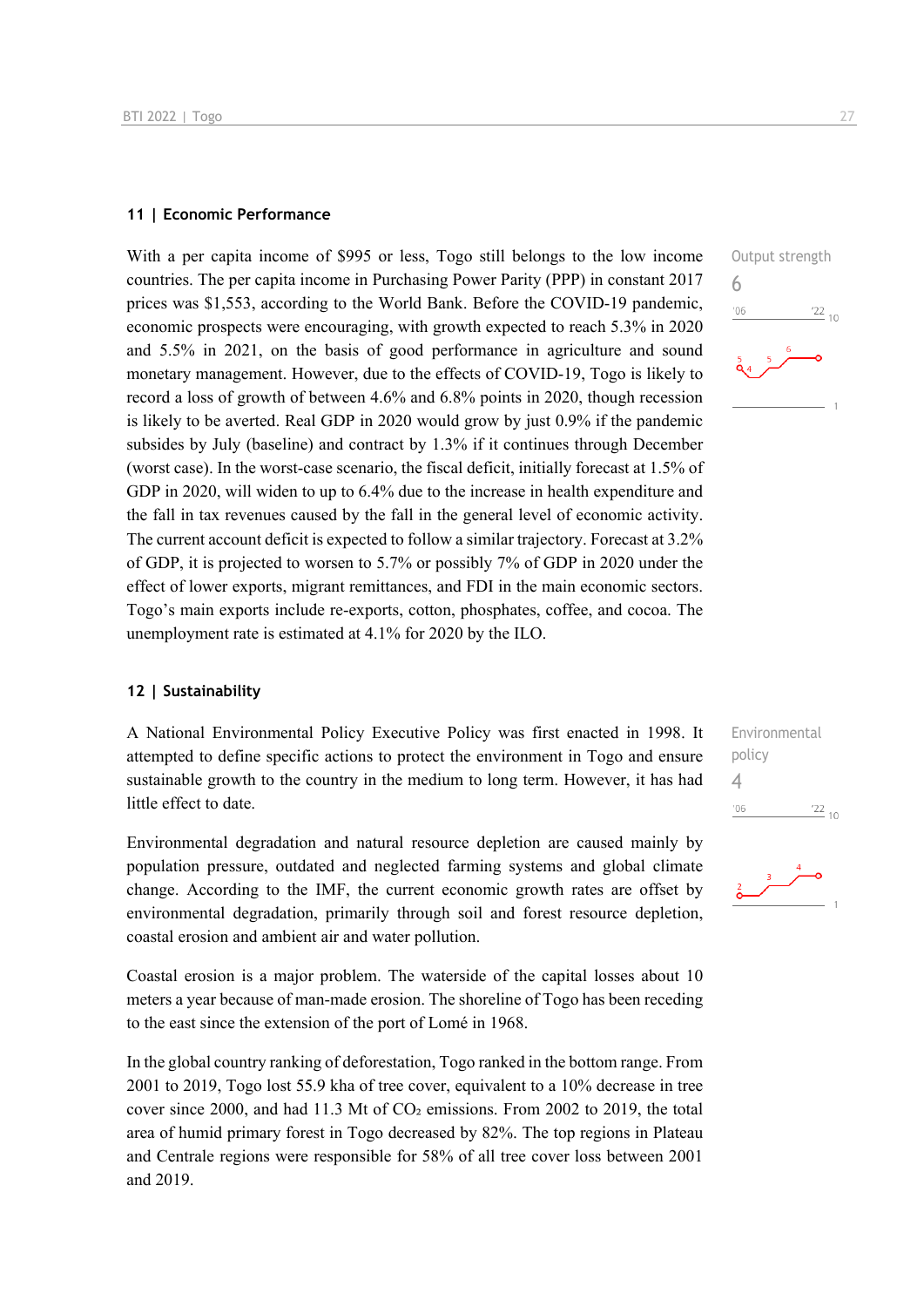Togo joined the Climate and Clean Air Coalition (CCAC) in 2014. According to WHO guidelines, the air quality in Togo is considered unsafe. Contributors to poor air quality in Togo include the mining and cement industries, vehicle emissions, and waste burning.

In February 2020, the ECOWAS, including Togo, agreed to adopt a regional standard on imported gasoline and diesel fuels of 50 parts per million (ppm) starting in January of 2021, with local refineries given until January 2025 to comply. Four years before, in December 2016, Togo and four neighboring countries (Nigeria, Ghana, Benin, Côte d'Ivoire) had already agreed in principle to ban imports of dirty fuels from Europe. The WHO ranked these health risks among the top global health risks, associated with heart disease, lung cancer and respiratory problems.

In general, eco-friendly consciousness is not well developed by the population or by producers, including the mining companies, which results in serious environmental pollution and health hazards.

After having suffered under the political and economic crises of the past decades, the entire education system has since recovered with remarkable success. In 2019, Togo scored 0.517 in the UN education index. In the same year, the government spent XOF 174 billion (€36.3 million) on education, seven times more than the amount spent in 2005. It also used a \$27.8 million ( $\epsilon$ 24.6 million) grant from the Global Partnership for Education, a World Bank fund for education in lower-income countries, to strengthen girls' enrollment in school.

Togo's gross primary school enrollment was 124.3% in 2019. Compared with African standards, this is high. For secondary education, it stood at 61.8% (2019) and for tertiary education, at 14% (2017, most recent data). The large enrollment gap between primary and secondary education is due to costly secondary education fees, poor quality of primary education and the lack of access to schooling in rural areas.

The literacy rate in Togo is 77.26% for men and only 51.24% for women. Early or forced marriages contribute to this difference. Low educational equality is also present for the rural population and the poor. In rural areas, 69% of households live under the poverty line. Secondary schools also tend to be sparse in rural areas with few resources, while urban areas tend to have more clusters of secondary schools with more resources. 68% of eligible males and 54% of females in urban areas enroll in secondary education, while only 45% of eligible males and 33 % of females enroll in rural areas. Adult literacy is around 64% while the literacy of the younger population aged 15-25 is significant higher (84%). The government's education strategy for 2014 to 2025 includes developing quality universal primary education by 2022 and extending pre-primary education coverage to rural and poorer areas.

Research and development remains a neglected area. According to the latest available World Bank figures, R&D expenditure stood at only 0.3% of GDP in 2014 (no update available, December 2020).

Education policy / R&D 4 $'06$  $\frac{22}{10}$ 

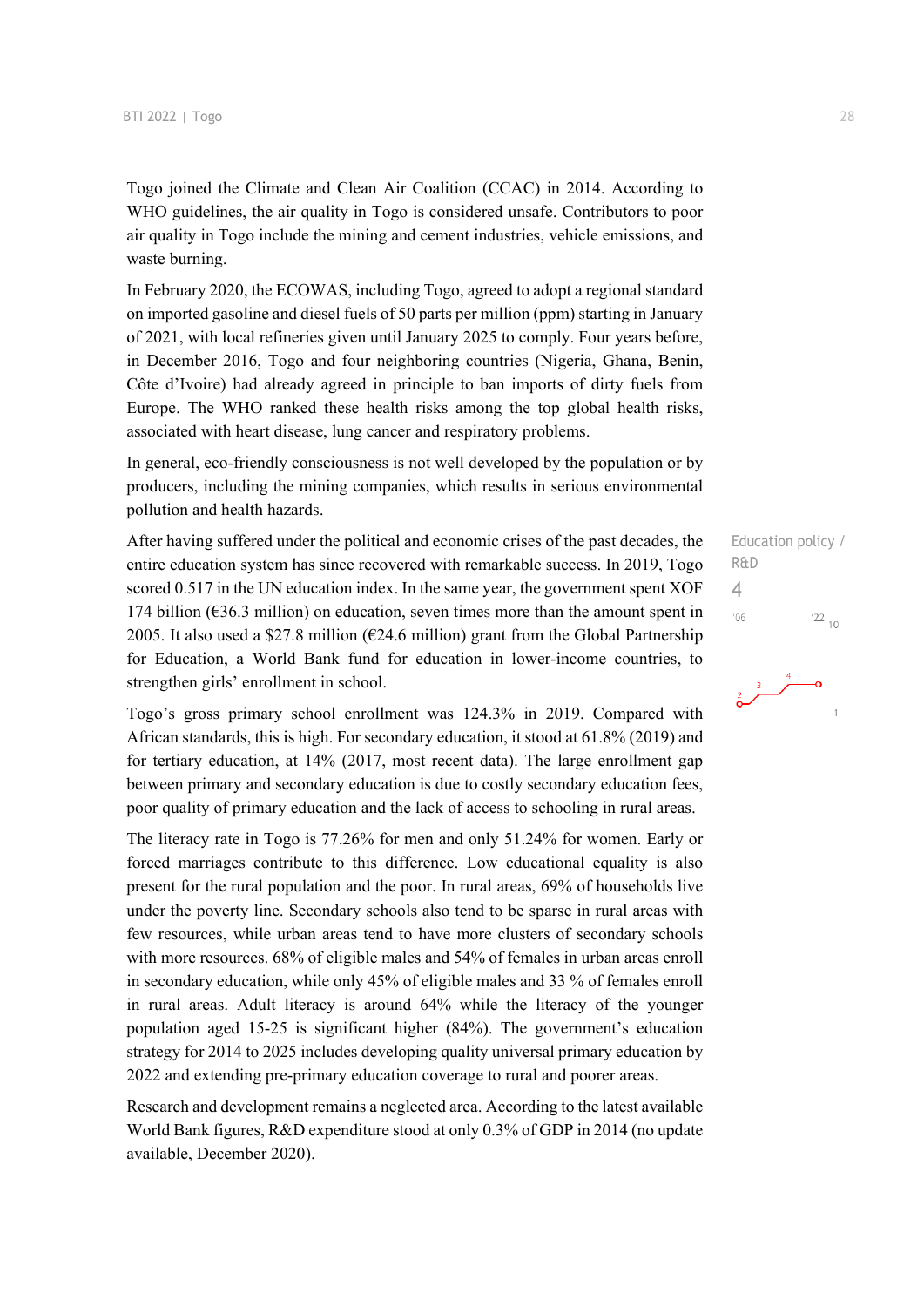### Governance

### I. Level of Difficulty

Togo is a small country with promising natural resources. The population still depends on subsistence farming to a large extent. The major foreign exchange earners of Togo are the phosphate sector, clinker, cement and cotton production and (mostly illicit) re-exports, all of which are dependent on volatile trade conditions on the world market. In addition, the country only produces some of the energy that it needs. Togo is dependent on neighboring Ghana and Nigeria for its electricity and gas supply.

Migration, accelerated by the political crisis, has had a dramatic impact on the country's labor force in the last two decades. According to the UNHCR, there were a total of 11,968 refugees in the country as of January 31, 2020, most of them from Ghana. There were 1,391 asylum-seekers as of September 30, 2020. Hundreds of thousand Togolese refugees also migrated to Europe due to political persecution during the political crises of the 1990s and 2005, notably to France and Germany. However, many of them had to return. Many qualified Togolese can be found in Europe as well as in neighboring West African countries.

The lack of good governance, including the ruling elite's unwillingness to devolve political power, still constitutes the largest single barrier to development.

According to available data, no disruptive shock has been caused by the COVID-19 pandemic (infection rate, excess death rate, effects on economic performance) up to now, and the limitations it imposes on political and economic transformation are negligible so far.

Civil society flourished with the second wind of change in play since the early 1990s. Today, there are thousands of NGOs and associations in all spheres of public life that exercise their right to freely express their opinion or form self-help groups (see "interest groups"). This has resulted – mainly in the cities – in the creation of a multitude of different associations, which often compete against each other for both the right to represent their clientele and for donor support. There are notable partnerships between various interest groups that have been forged around issues such as human rights, elections, gender and micro financing. This indeed is a clear sign of agency and a vibrant civil society determined to take its fate in its own hands. Some of these civil society organizations should exercise greater transparency in defining their operational mode and objectives. However, these associations are Structural constraints 7  $\frac{22}{10}$  $-06$ 

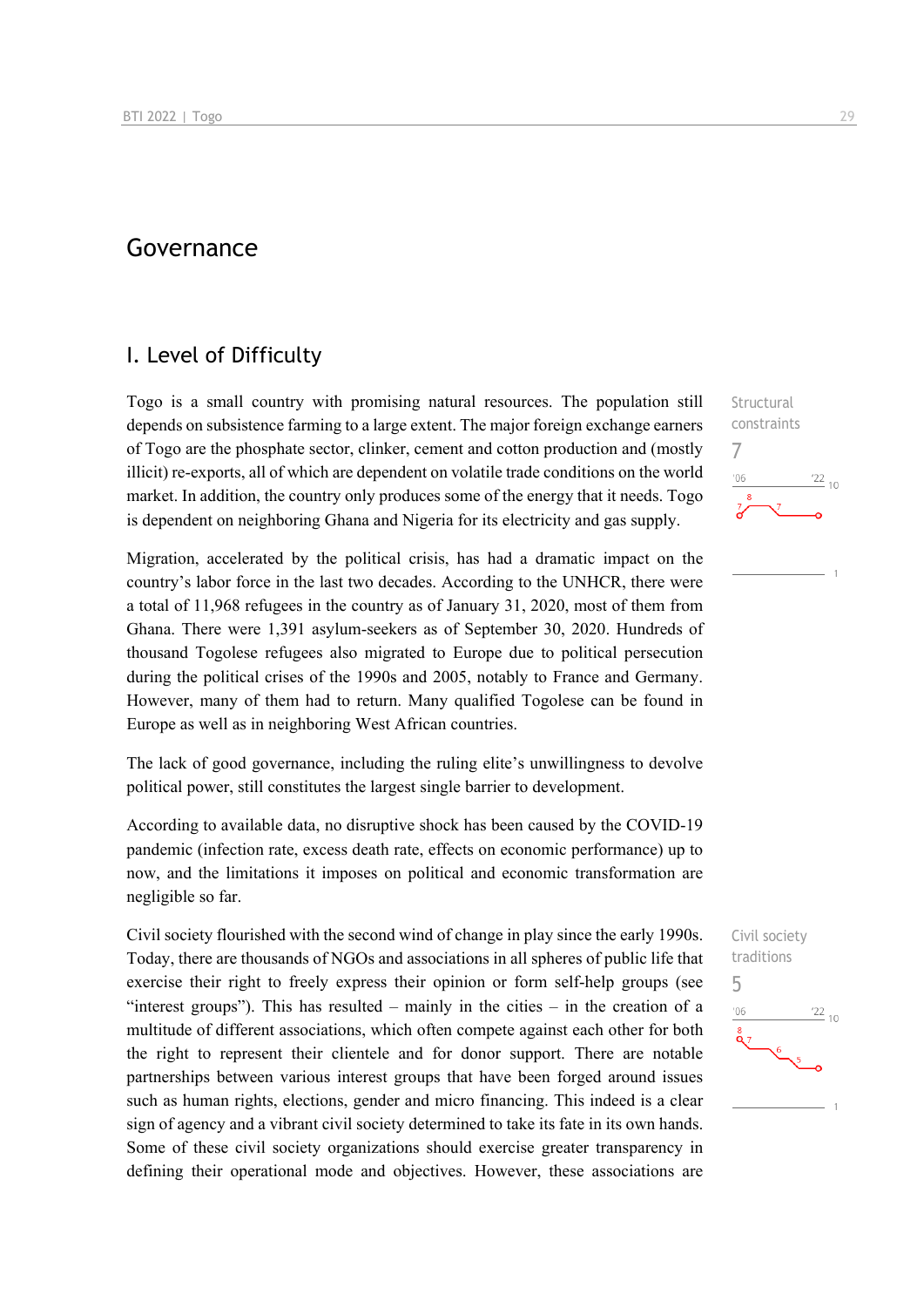mainly focused on urban centers, especially Lomé, and seldom gain ground in rural areas. OECD shows the youth engagement in a broad range of associations and groups of their area. Collective and individual benefits are the drivers of that engagement.

The high potential for conflict that existed under Gnassingbé Eyadéma's rule due to ethnic polarization and the militarization of society can no longer be considered the one crucial impediment to Togo's development. However, both elements still need to be considered. The most important determining factor in conflict remains the power politics of the Gnassingbé clan and its followers. It should be mentioned that Togo has not yet encountered severe tensions between different religious or ethnic groups. Generally, the relationship between Muslims and Christians is amicable. Cooperation is sought by both groups on many occasions. Between 13% and 28% of Togolese declare that they have been victims of other citizens due to their economic conditions, their religion or their ethnicity, according to the most recent Afrobarometer survey. From the same source, between 16% and 22% of Togolese declare that they have been unfairly treated by the government because of their economic conditions or their ethnic group. This represents embers smoldering under the ashes that could explode at any time in the event of unfortunate circumstances or deliberate attempts to ignite conflict.

Transnational conflicts of transhumance between pastoralists and agriculturalists are still virulent beneath the surface. Occasional instances of violence occur in about onethird of prefectures, notably in northern and central Togo. According to the 2019 transhumance campaign review there had been no deadly conflicts as there were in 2018 and 2017, and only eight minor incidents. The 2019/2020 transhumance campaign that came to an end on May 31, 2020 also went off without a major incident.

Regional inequalities and sentiments of distrust and mutual antipathy between people in the south and north still need to be addressed. Having enjoyed the spoils of the system throughout much of recent history, northern Kabyè still hold an unduly high number of relevant public offices compared to their counterparts in the south, notably in the security services. There are sharp and increasing differences between the poor and the rich in Togo, but these have not yet led to a situation of violent conflict. However, growing discontent among unemployed school-leavers contributes to political unrest in urban centers, notably in Lomé.

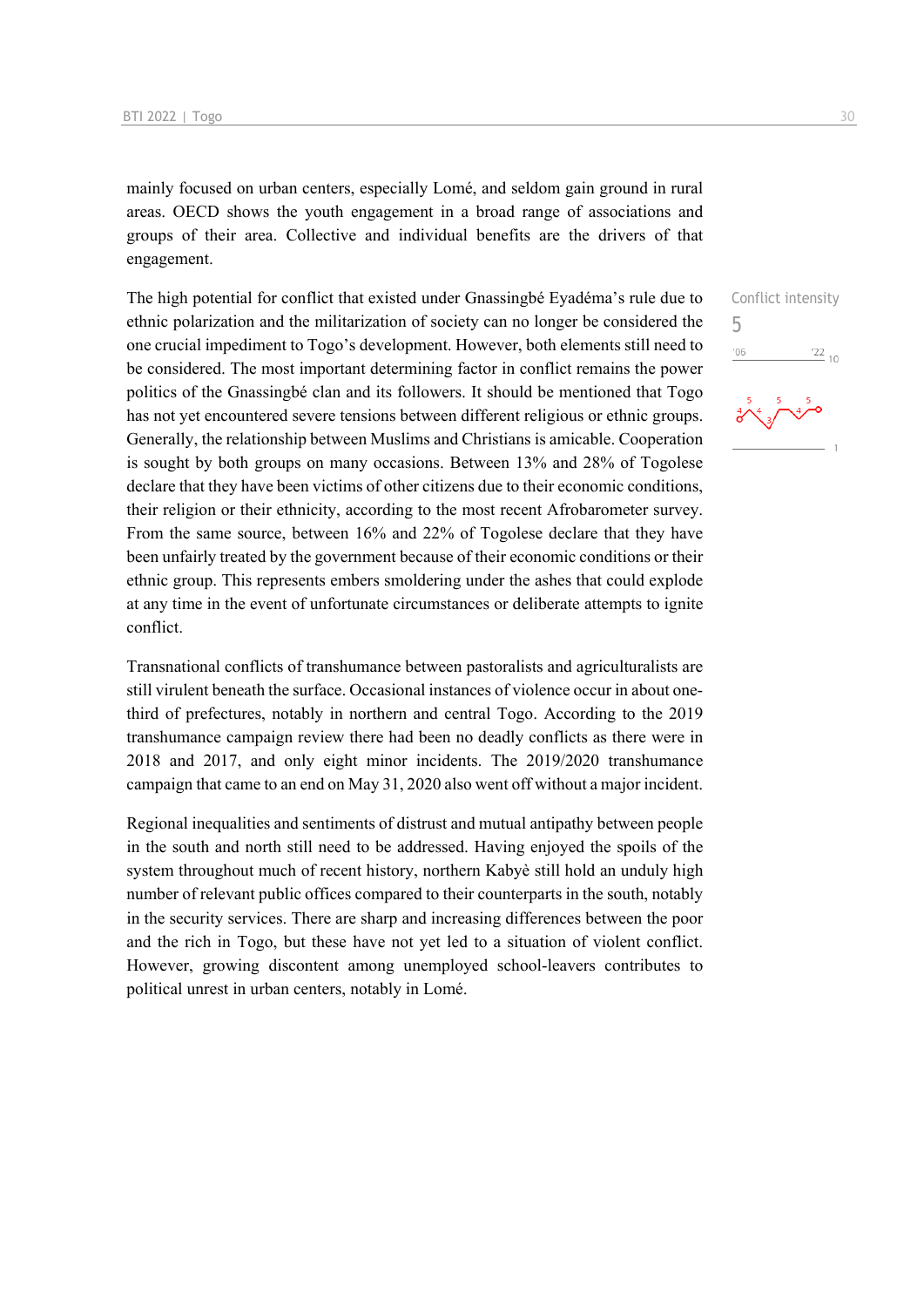### II. Governance Performance

#### **14 | Steering Capability**

It remains unclear whether the political leadership as a whole is committed to political democratization, decentralization and economic liberalization.

Togo's National Development Plan (PND, 2018-2020) focused on establishing Togo as a financial and logistics hub in the Gulf of Guinea and a first-class business center in West Africa. Its goals were creating jobs, developing agricultural processing, manufacturing and the extractive industries, and stimulating inclusive growth.

Additional mechanisms to enhance strategic capacities have been implemented with the assistance of the World Bank and IMF. However, they are unlikely to impact on the basic unwillingness of the regime in power to promote democratization and to give power to the population.

The administration has the support of the international donor community for the implementation of the NDP (see "steering capability"). The orientation of the government in Lomé for greater implementation was also confirmed by the World Bank Doing Business Report 2020. It stated that Togo counted among the ten economies worldwide that improved the most in reforms that made it easier to do business after implementing regulatory reforms for better use of resources. The most notable reforms concerned the following five categories: starting a business, dealing with construction permits, registering property, getting credit and access to electricity. In short, the new reform processes, assisted by the international donor community, notably the Bretton Woods institutions, have improved an efficiencyoriented governance approach in areas like public administration and finance as well as infrastructure rehabilitation.

The transformation of the political system from an autocratic government to democratization is not yet in sight. Nevertheless, major improvements are undeniable. According to the Ibrahim Index of African Governance 2020, Togo counted among the top five best improvers over the past decade for overall governance (rank 30 out of 54 in 2019; score 49.1, +5.2, since 2008). Actual politics point in the same direction. However, cleavages between hardliners and modernizers within the Gnassingbé clan, ruling party, and security forces are still simmering. These cleavages have the potential to erupt at any time, especially if the regime's power base in politics and economy is threatened by an electoral defeat.

The implementation of major policy priorities identified by the government has not been delayed, postponed or shelved in reaction to the COVID-19 pandemic up to now.

#### Question Score

## Prioritization 4  $\frac{22}{10}$  $-06$



| Implementation |             |
|----------------|-------------|
| '06            | $^{'}22$ 10 |
| $\frac{2}{5}$  |             |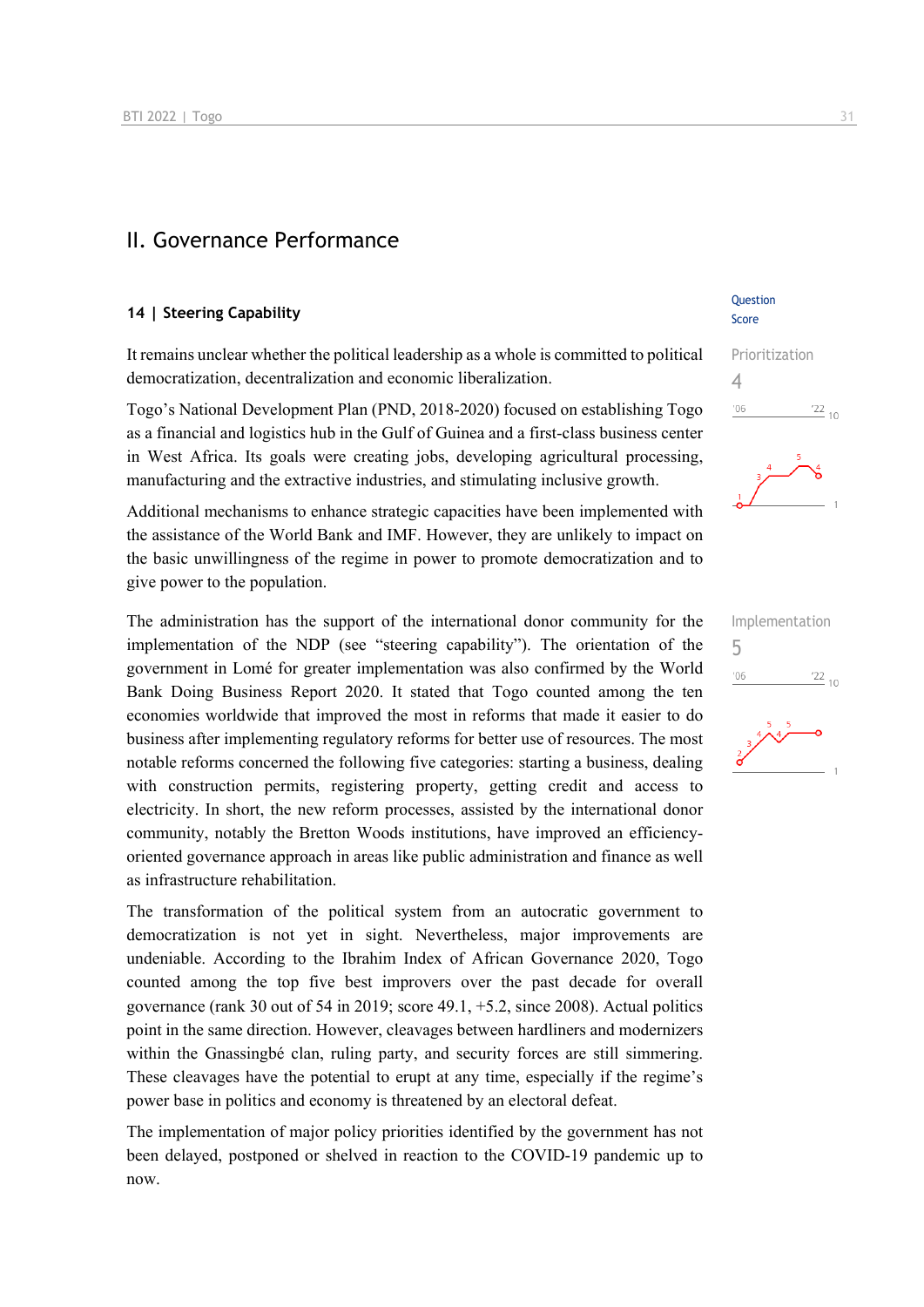The presidential elections of 2010, 2015 and 2020 and the legislative elections of 2013 and 2018 passed by largely peacefully and were considered basically democratic by African peers. This was in stark contrast to the previous 2005 presidential election, with its aftermath of bloody political persecution. Apparently, the Gnassingbé regime had learned from the past. The regime was eager to boost the legitimacy of its irregularly acquired power through largely peaceful elections and the modernization of the ruling party. In addition, it confirmed its outward legitimacy by raising international political support. Concerning domestic legitimacy, Faure Gnassingbé and his party (RPT/UNIR) successfully employed the same divide and rule policy that his father Eyadéma had used for decades to weaken the opposition movement both by legal and extra-legal means.

However, the international donor community, especially the EU, the IMF, France and the United States, were less concerned with democratization than with regional stability, the growing terrorist threat of Islamism in the Sahel region (Mali), and Nigeria and Togo's support to combat it. Therefore, they supported the government's commitment to political modernization by providing substantial aid. In general, the transition process remains volatile.

Another example of policy learning in the economic sector was Togo's stance in the currency question. Lomé joined increasing African sentiments against any postcolonial institutions by supporting the replacement of the XOF by a truly African currency. West African countries adopted a proposal to withdraw their currency reserves from the French central bank at a meeting of Economic Community of West African States (ECOWAS) in November 2019. In September 2020, Alassane Ouattara, president of Côte d'Ivoire, announced that they would proceed with the implementation of the ECO, the common new currency to replace the XOF, "within three to five years."

Apparently, the government has not been willing to improve institutional learning with respect to democratization in response to COVID-19; it still strives to preserve its political and economic power at all cost.

#### **15 | Resource Efficiency**

The IMF fourth review of Togo under the Extended Credit Facility Arrangement (2019) confirmed that public financial management reforms in Togo were advancing. Thus, a methodological guide for the cost-benefit analysis of public investment was finalized and a comprehensive review of public expenditure was completed. Overdue debts were gradually being cleared in line with program objectives. However, the IMF also underlined that further efforts would be needed to strengthen permanent revenue in order to consolidate the reforms and to create the fiscal space for muchneeded social and infrastructure spending.



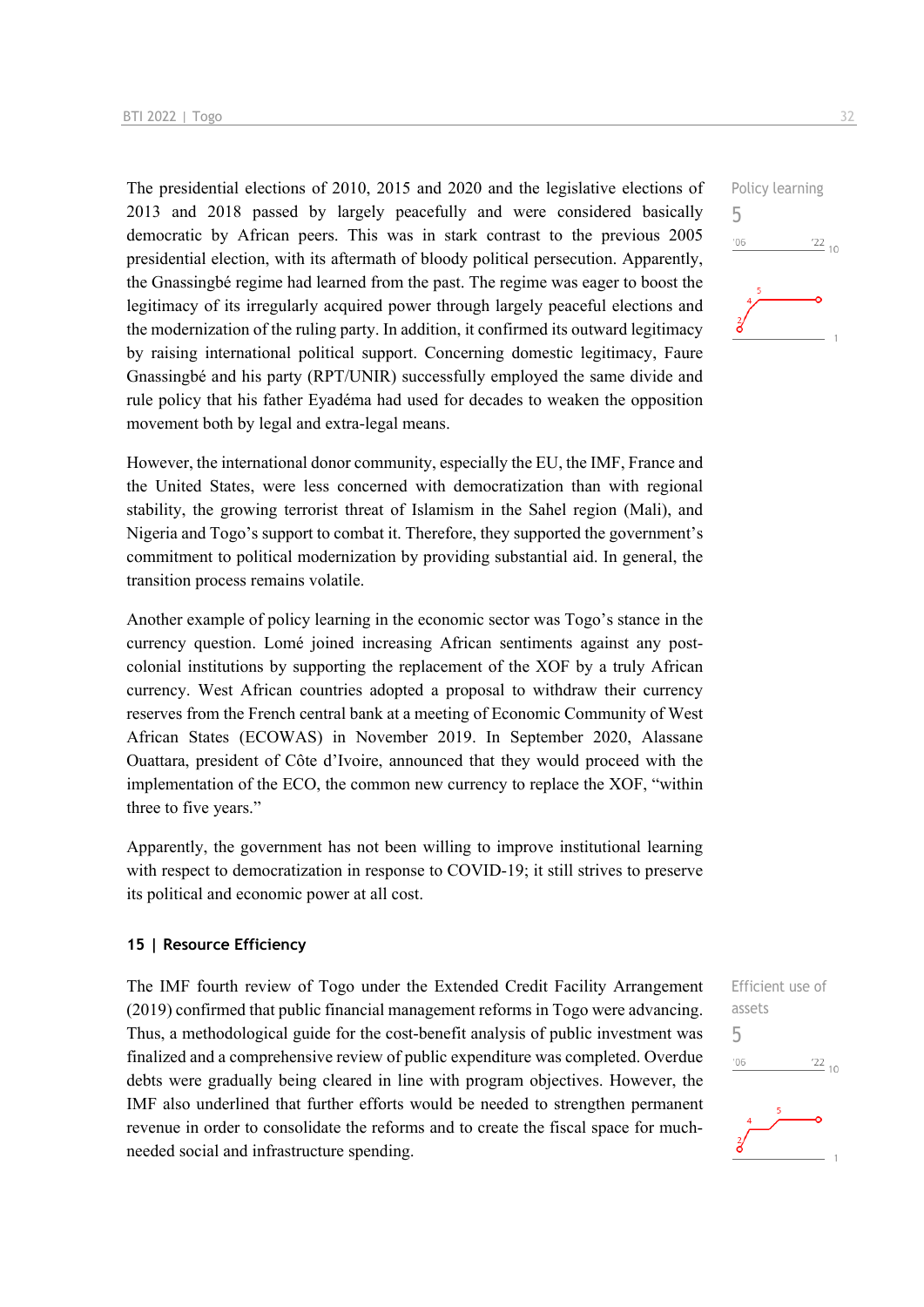Other testimonies of a more efficient use of assets concern public-private partnerships, e.g., the agreement between the government and the Nigerian tycoon Dangote to develop and transform Togolese phosphate by a \$2 billion phosphate project in Togo, positioning itself to become a main supplier of fertilizer in West Africa. Dangote will be the largest ammonia producer in Africa with the completion and commissioning of the Dangote Petroleum Refinery and Fertilizer complex in Ibeju-Lekki, Lagos (see "output strength").

Donor confidence constitutes the most important resource in pushing development in Togo. Nevertheless, decades of political crisis and deficient economic freedom still discouraged private foreign investment, although enhanced competition with new global players like China is good for business. The reallocation of resources because of the COVID-19 pandemic has apparently been largely done in an efficient and transparent manner.

The Togolese government had delayed the decentralization of administrative and political structures as demanded by the constitution, the opposition and the donor community for years, but in June 2019, the first local election since 1987 took place. While the election of mayors and municipal councilors is an important formal step in the decentralization process, the de facto power of the local level is still very limited and administrative processes on the local level are still controlled by powerholders on the central level.

Recruitment processes for administrative personnel are guided by political motives rather than by merit of the candidates. On the highest political level, incumbent Gnassingbé rearranged the group of his closest advisors with young and technocratically qualified consultants. While this potentially improves policies, it is still a highly informal style of government.

The commitment of the government to democratization and consolidation of public finances vis à vis the donor community conflicts with the determination of the president and his followers to remain in power whatever the cost. The coordination between the presidency and the prime minister's office, which had not always been smooth, improved significantly with the nomination of Victoire Tomegah Dogbé, who became Togo's first female prime minister on October 29, 2020. The secret service and the military still lack parliamentary control and are still dominated by members from the Kabye Gnassingbé clan in Pya and Kara, its homeland and spiritual center. Faure Gnassingbé still manages the portfolio of defense himself, for fear of coup attempts. The new guard of young and dynamic councilors, including a liaisonofficer of the army, may alleviate the problem (see "separation of powers"). However, enhanced alertness by the donor community still seems advisable in view of high levels of corruption and criminal practices (drug-trafficking, capital flight and money-laundering) at all levels, including members of the current administration. While the COVID-19 pandemic brought additional challenges in policy coordination and coherence, they have been handled in an effective and transparent manner.



Policy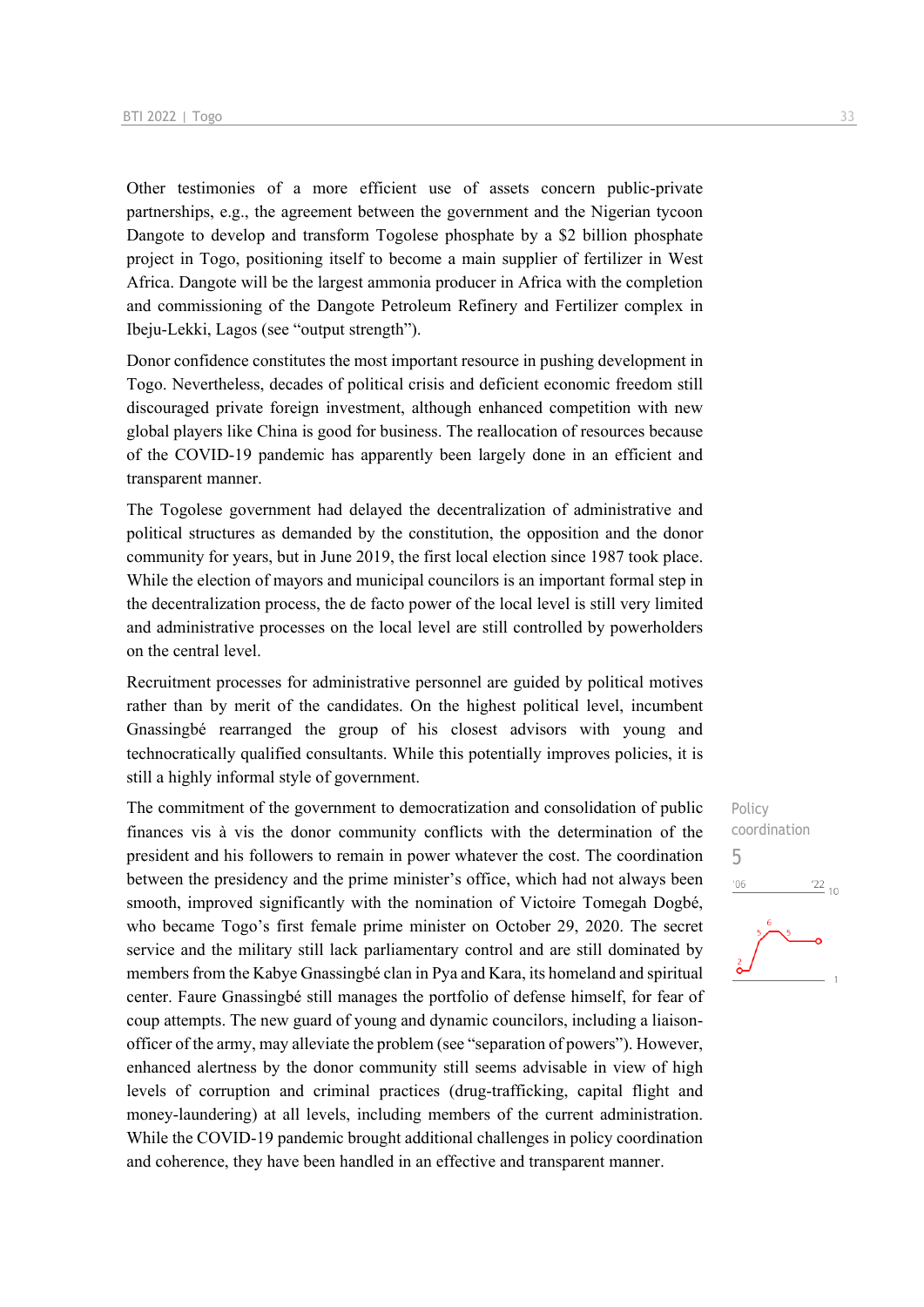The 1992 constitution prohibits corruption (Art. 46). Moreover, Togo has a moneylaundering law, a procurement law and a criminal code adopted in 2015 that strengthened anti-corruption measures. Togo has also adopted legislative and regulatory texts and created control institutions such as the General State Inspectorate, the General Inspectorate of Finance (IGF), the Court of Accounts and the Togolese Revenue Office (OTR). However, the independence of the supreme audit institution is restricted by jurisdictional limitations in the constitution and the lack of freedom to publish an annual report. Thus, the overall inherent risk of the Togo's public financial management (PFM) system was rated high.

The High Authority for the Prevention and Fight against Corruption and Similar Offenses (HAPLUCIA), founded as independent organization in 2015, replaced the National Commission for the Fight against Corruption and Economic Sabotage (CNLCSE) created in 2001. The HAPLUCIA became operational in 2017. It is equipped with powers of investigation, prosecution and corruption prevention. However, it has no budget autonomy, and at \$20,000, its annual budget is rather low.

According to the electoral code, vote-buying is forbidden (Art. 72 and 136) and the expenses incurred by parties during the election campaign are limited. For example, any list of candidates for a local election is prohibited from incurring more than XOF 5 million in election campaign expenses per candidate (Art. 120). However, there are apparently no limits on the amount that third parties can spend on election campaign activities or on media advertising spending, including online media.

Despite all declarations and formal commitments, the government lacks the political will to combat corruption effectively. Apparently, members of government and the civil service were involved in corruption up to the highest ranks. This was indicated by instances such as the 'Pétrolegate-affaire' (2020, see "freedom of expression"), the Bolloré-affaire and the high level of illicit financial flows (IFF) that attracted the concern of the international donor community because it strongly correlates with money-laundering.

Since 2018, the Gnassingbé clan has been probed by the French legal system in connection with the Bolloré-affaire. The notorious French tycoon Vincent Bolloré was accused of having secured port concessions in Lomé by undercharging services to help get Faure Gnassingbé elected in 2010. Allegedly, the deal was in exchange for the concession to construct a third container terminal of the port of Lomé by Africa Bolloré Logistics. In early 2021, Bolloré pleaded guilty to active corruption. As for the IFF, it came mainly from three sources, i.e., commercial tax evasion, trafficking of bills in international trade and abusive transfer prices, criminal activities such as drug dealing, illegal transactions on weapons, smuggling, active corruption and the conclusion of corrupt civil servants. In comparison, IFF represented almost 500% of tax revenues. This ranks Togo second in the world, although it unanimously adopted a bill on money-laundering and against financing terrorism (AML/CFT) in the member states of ECOWAS on April 24, 2018.

 $\frac{22}{10}$ 

Anti-corruption

policy 3 $^{\prime}06$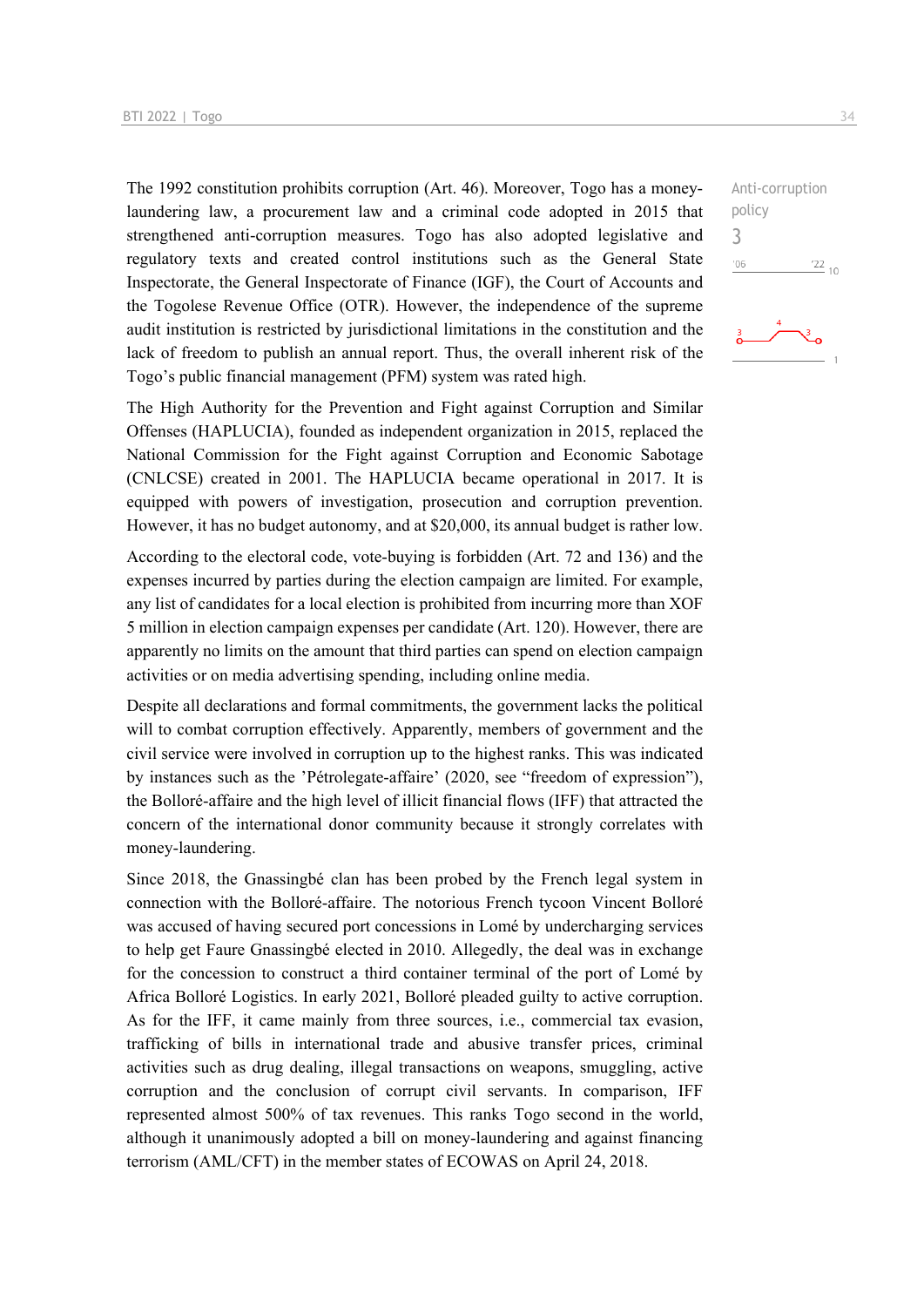#### **16 | Consensus-Building**

Overall, the consensus on transformation goals remains fragile. There are continuing conflicts about reforms that are meant to increase electoral integrity and to constrain the power of the presidency. Representatives of the Christian churches appealed repeatedly to the political class to reopen the discussions on contentious institutional and constitutional reforms. However, the government does seem to be putting some effort into building more consensus, especially when it comes to elections. A consultation of political parties, National Concertation between Political Actors (CNAP) was set up by the government. Its first meeting took place on December 14, 2020. The CNAP is a framework that allows political actors to discuss and to agree on the modalities of organizing better elections in Togo.

The Catholic church took sides with the opposition. The Episcopal Conference denounced the wave of repression as well as "the excessive use of force against fellow citizens, sometimes even in their homes." Last, but not least, it urged the army to adopt a republican attitude of political neutrality in accordance with the constitution. There are still some key cleavages running through Togolese society as a result of regional and ethnic discriminations, the exclusion of opposition movements, and socioeconomic disparities.

In general, the government, ruling party, opposition parties and CSOs are dedicated to the basic principles of a market economy. However, 85% of the country's economic activity is in the informal sector. The ruling party and the opposition agree on the country's need to regain economic strength, a view shaped by the severe hardships experienced by many Togolese in everyday life as well as by the economic effects of the COVID-19 pandemic. Political change, demanded by many, is seen as an instrument for achieving urgently needed social and economic development. On one hand, daily hardships may lead to serious social strife. On the other hand, citizens appear willing to support any government that shows genuine concern for the problems of the majority.

As a transit-economy, Togo depends on open markets and transnational trade, notably within ECOWAS, and with the markets in neighboring Ghana and Nigeria. However, because a large part of this trade is informal (including smuggling), the recognition of official rules and regulations on taxation, tax evasion, money-laundering, capital flight is rather weak. Apart from this, there are divergent views within the ruling elite on the need to protect infant industries and commercial agriculture from unfair foreign trade policies, e.g., within the framework of the controversial EU-West African Economic Partnership Agreements (EPAs).

6 $'06$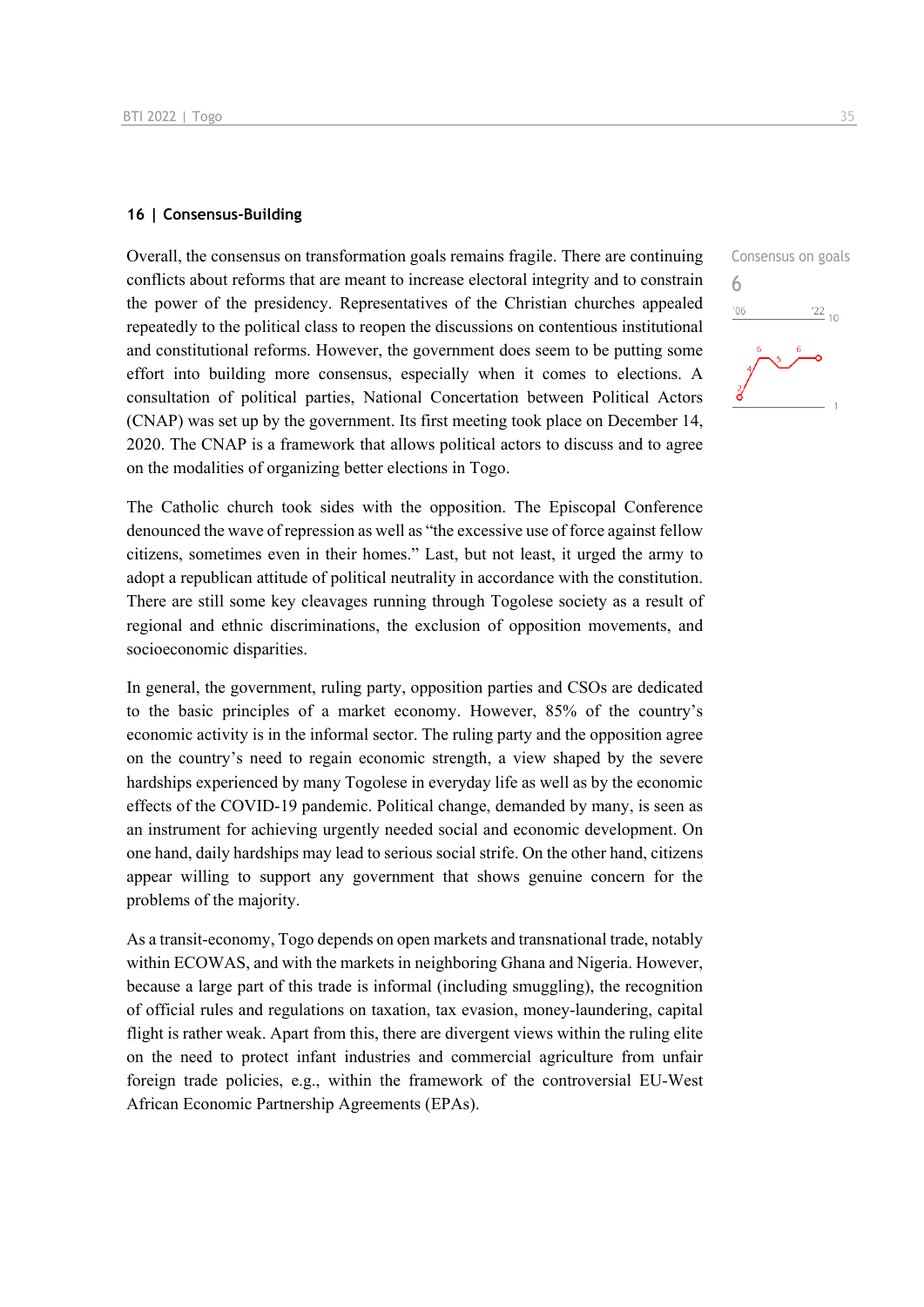The RPT/UNIR's purely anti-democratic elements are no longer as important as they were before the presidential elections of 2010 and 2015. UNODC and Togolese authorities are also working together to develop a national strategy to prevent violent extremism. On September 10, 2020, experts from the UNODC Terrorism Prevention Branch held an initial consultative meeting with the Interministerial Committee on Preventing and Combating Violent Extremism (CIPLEV) of Togo within the framework of the Global Counter-Terrorism Forum (GCTF) project on capacitybuilding in the West African region.

However, anti-democratic actors within the ruling elite are still strong enough to endanger any serious attempt by President Faure Gnassingbé to further democratization and devolution of power. President Faure Gnassingbé's imprisoned half-brother, Kpatcha, might play an important role in this respect. Kpatcha and some within the military and RPT/UNIR leadership know about the disadvantages they will have to face in the event of political alternance. The murder of Colonel Bitala Madjoulba, Commander of the 1st Rapid Intervention Battalion (BIR), a senior officer responsible for the protection of senior state officials, on May 4, 2020, indicated the simmering unrest among the army. Besides, divisions within the ruling elite, i.e., the Gnassingbé clan, the RPT/UNIR and the security services, have become apparent before, such as during the modernization of the ruling party in 2012 and in the refusal of the UNIR majority in parliament to vote in favor of a draft law on changes of the constitution introduced by its own government in June 2014.

The Gnassingbé clan and its followers continue to pursue a policy of creating or stimulating conflicts in order to exercise authoritarian power, as evidenced by the Kodjo-affaire in 2020 (Q14.3). There are no consistent policies in place to systematically address emerging conflicts in the country. Nevertheless, there have been some positive steps taken. Beside the nationwide capacity-building of CSOs promoted by the African Peer Review Mechanism (APRM) initiative, the administration recognized, for example, that the environmental problems arising from nomads and their cattle herds during transhumance, which often leads to problems with settled farmers, whose agricultural production is endangered by the practice. The government is actively considering putting an end to conflicts caused by transhumance by planning the establishment of pastures for cattle in certain regions of the country. Due to the oppressive and corrupt nature of the previous regime, which affected almost every institution in the country, there are few nongovernmental actors that are powerful enough to mediate in actual or future conflicts, with two notable exceptions in the Truth and Reconciliation Commission (CVJR) and the Catholic Church. In general, the NGOs that specialize in conflict prevention and management are not yet strong enough to play a decisive role. Approaches designed to prevent institutional crises can be found also in UNDP-backed conflict prevention programs such as those concerning the training and deployment of national election observers and mediators. In addition, some few trade unions, NGOs, religious

Anti-democratic actors 5  $-06$  $\frac{22}{10}$ 

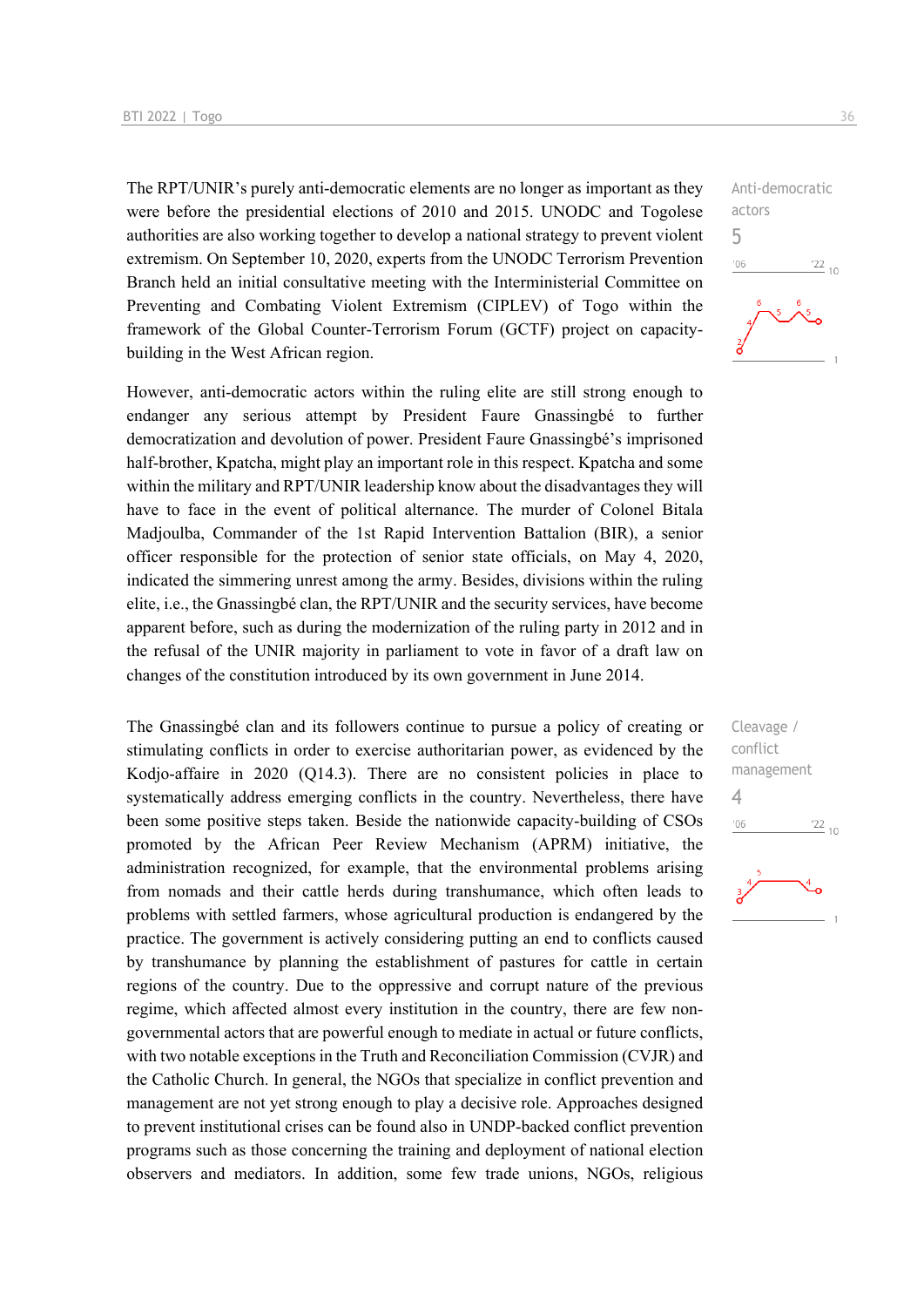organizations and media outlets created transnational partnerships for conflict prevention such as the West African Network for Peacebuilding (WANEP-Togo) and the Togolese section of WPP-Africa (Women Peacemakers Program – Africa).

The present government seems to be much more open to civil society participation than any previous government. The inefficient use of civil society organizations' capacities is sometimes due more to the weakness of the NGOs' administration and membership structure than to the government's reluctance to engage with them. An enhanced dialogue between CSOs and government is becoming a reality within the APRM initiative. The APRM initiative is composed of 37 CSOs, in addition to members of the public administration. Donors like Work Bank Group and European Union also included CSO participation as core component of their funding process to enable for more accountability. However, the CSOs are hand-selected by the government, which means that more critical parts of civil society tend to be excluded. Both sides must work hard to overcome the deep-rooted distrust in the present situation. To date, there have been few attempts to actively involve civil society actors in the government's response to the COVID-19 pandemic.

In May 2009, the Truth and Reconciliation Commission (CVJR) was established to investigate human rights violations dating from 1958 to the bloody persecutions of 2005. It was presided over by Mgr. Nicodème Benissan-Barrigah and supported by the UNHCR office in Lomé. A High Commissioner's Office for Reconciliation (HCRRUN) installed in March 2015 was meant to speed up the implementation of the recommendations, assisted by a CSO-platform (PCJV). In 2020, the HCRRUN contacted people who had suffered damage during the 1990s in the context of wildlife protection, and the Barkoissi incident between Anoufo and Moba, in order to implement the reparations recommended by the Truth, Justice, Reconciliation Commission (CVJR) whose goal was to achieve better living together between communities. The implementation of the recommendations of the CVJR in this part of Togo was spread over several days in different localities (Tône, Cinkassé, Mandouri, Kpendjal etc) in order to respect the precautionary measures in the context of the fight against COVID-19. Nearly 35,000 people, victims of sociopolitical violence from 1958 to 2005 have been identified so far throughout Togo.



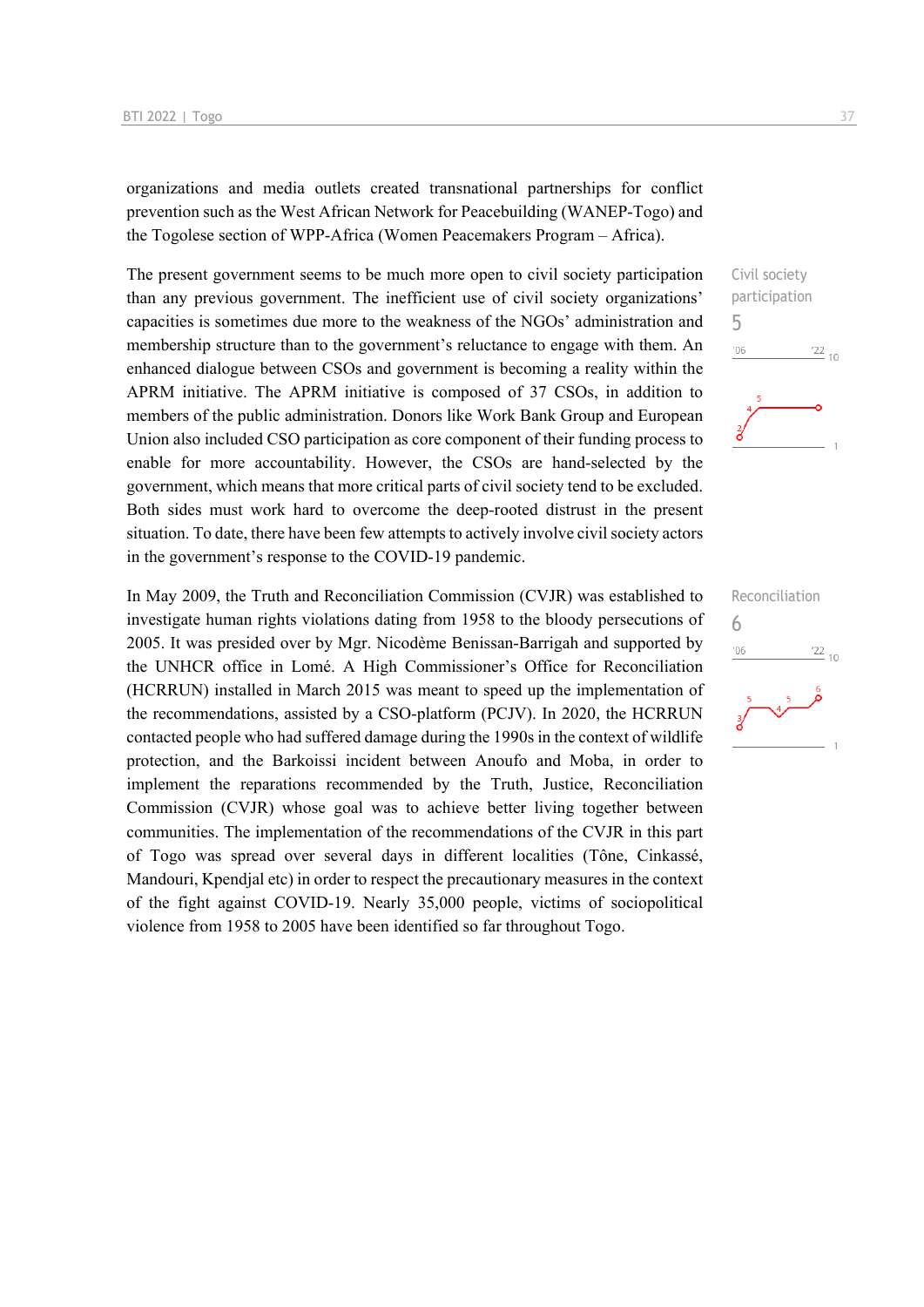#### **17 | International Cooperation**

Togo remains dependent on development cooperation. Aid fluctuated (in current \$, millions) between 258.2 in 1990, 165.0 in 2017 and 296.4 in 2018, according to the OECD. Europe (EU, France, Germany) is by far the biggest provider of development assistance to Togo beside China (see Q7.1). The numerous activities and cooperation programs of international donors, such as the ECF, PRGF, SCAPE and HIPC completion point, were connected to the progress made in political transformation. Togo's performance under the ECF-supported program had been broadly satisfactory according to the IMF. Economic recovery progressed until it was hindered by the COVID-19 pandemic in 2020.

However, support from donors was not always used efficiently and transparently. The increasing influence of Asian donors in recent years, notably China and India, allowed Togo to re-adopt a see-saw policy, which it had practiced masterfully during the Cold War, playing competing major donor countries against one another.

Apart from aid, remittances from Togo's diaspora (estimated two million people) play a significant role in development. Remittances soared steadily from \$34 million in 2000, 337 million in 2010 to 402 million in 2017. Remittance inflows to GDP (%) in Togo was reported at 8.5% in 2017, according to the World Bank collection of development indicators. Although no direct link between remittances and economic growth is discernible, remittances constitute an important supplementary source of financial inflows because as a rule, they act countercyclical (i.e., remittances increase during downturns) unlike other capital flows like FDI. It is considered to be a more effective means for poverty-alleviation than aid or FDI. However, growing xenophobia in Europe and Africa and the impact of the global COVID-19 pandemic could threaten future flows of remittances. The World Bank estimates global remittances fell by 7% in 2020, surpassing the 5% decline seen during the global financial crisis in 2009.

The government's use of external support from the World Bank and IMF in connection with the fight against the COVID-19 pandemic has had no visible impact on the strategy of development so far.

International actors appear increasingly trusting of the current government. Traditional partners, such as France, Germany and the United States, and new partners, such as China and India, supported the country with development aid during the review period. In addition to the revitalization of bilateral cooperation, international organizations like the IMF, World Bank, the West African Development Bank and the European Union are also reinforcing their assistance in order to promote good governance, democratization and inclusive economic growth in Togo. To consolidate the government's newly acquired credibility among the international community and among the Togolese population, the government's most important tasks are to tackle corruption and money-laundering at all levels of the state, to facilitate political competition and to devolve power.



## Credibility 7 $^{22}$  10  $-06$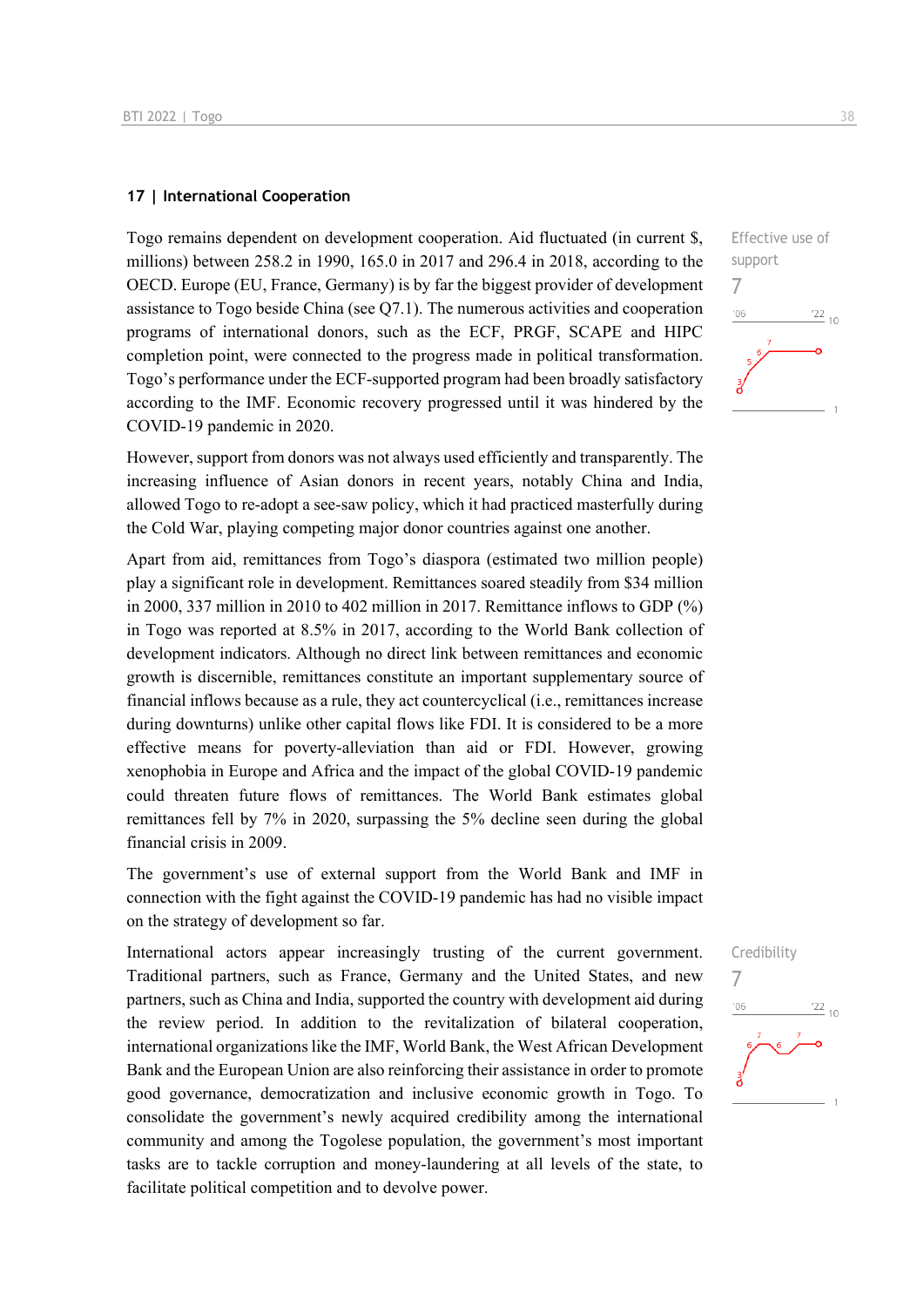There are currently two deeply contrasting interpretations of the government's actual intentions, both among the Togolese population and the international donor community. One perspective holds that the government is genuinely pursuing political transformation and that a democratic era has begun, while a second perspective holds that the government's attitude is camouflaging its attempt to stay in power at all costs. Given security concerns in the region, international donors increasingly trust – or want to trust – the Togolese government.

International credibility has been so far not affected by the government's engagement in international or multilateral efforts to coordinate the COVID-19 response (transparency in reporting, provision of additional support). In addition to multilateral organizations, the Togolese government also received the support of GiveDirectly, an American based NGO specialized in cash transfers to populations in need, to continue their effort to ease the hardships of the vulnerable population.

Togo is a member of all relevant regional, African and international organizations, notably of ECOWAS and WAEMU in the West African subregion. Togo remained a reliable and significant contributor to peacekeeping missions in the subregion. It participates in peacekeeping missions of the AU and ECOWAS with about 1,400 soldiers and policemen, especially in Mali. However, attempts to mediate in the Togolese crisis failed because the mediators proposed by ECOWAS apparently were not neutral. From March 17 to 21, 2018, African leaders held an extraordinary summit in Kigali (Rwanda) to create an African Continental Free Trade Area (AfCFTA / ZLECA, in French). Togo signed all three agreements that were relevant in this respect.

Yet trade is a significant and contentious issue with Togo's neighbor Nigeria. On August 20, 2019, Nigerian president Muhammadu Buhari surprisingly closed Nigeria's borders and suspended imports and exports across all of Nigeria's land borders. His primary goal was to stop rampant informal trade and smuggling from Togo and Benin across the notoriously porous frontiers. Shortly before this, on June 24, the Nigerian government had warned Ghana and Togo to stop attacking Nigerian traders in these countries who had been accused of breaking the law and unfair competition practices in these countries. The closure, which was partial in nature as maritime exports of things like crude oil were continued, pointed early on to a lack of confidence in the AfCFTA. The closure, with no timeline for the reopening of the borders, not only had devastating effects on neighboring Benin and Togo – key exporters of foodstuffs to Nigeria – but also pushed up prices for staples such as rice at markets around Nigeria.

Togo engages in regional efforts to combat illicit drug trafficking and abuse. On January 19, 2020, seven African leaders from the Republic of Congo, Gambia, Ghana, Niger, Senegal, Uganda and Togo signed an agreement for stronger legislation to criminalize the sale of fake drugs at the two-day France-Africa summit on counterfeit medicines, a deadly trade that claims hundreds of thousands of lives every year in Africa and funds transnational crime and terrorism.